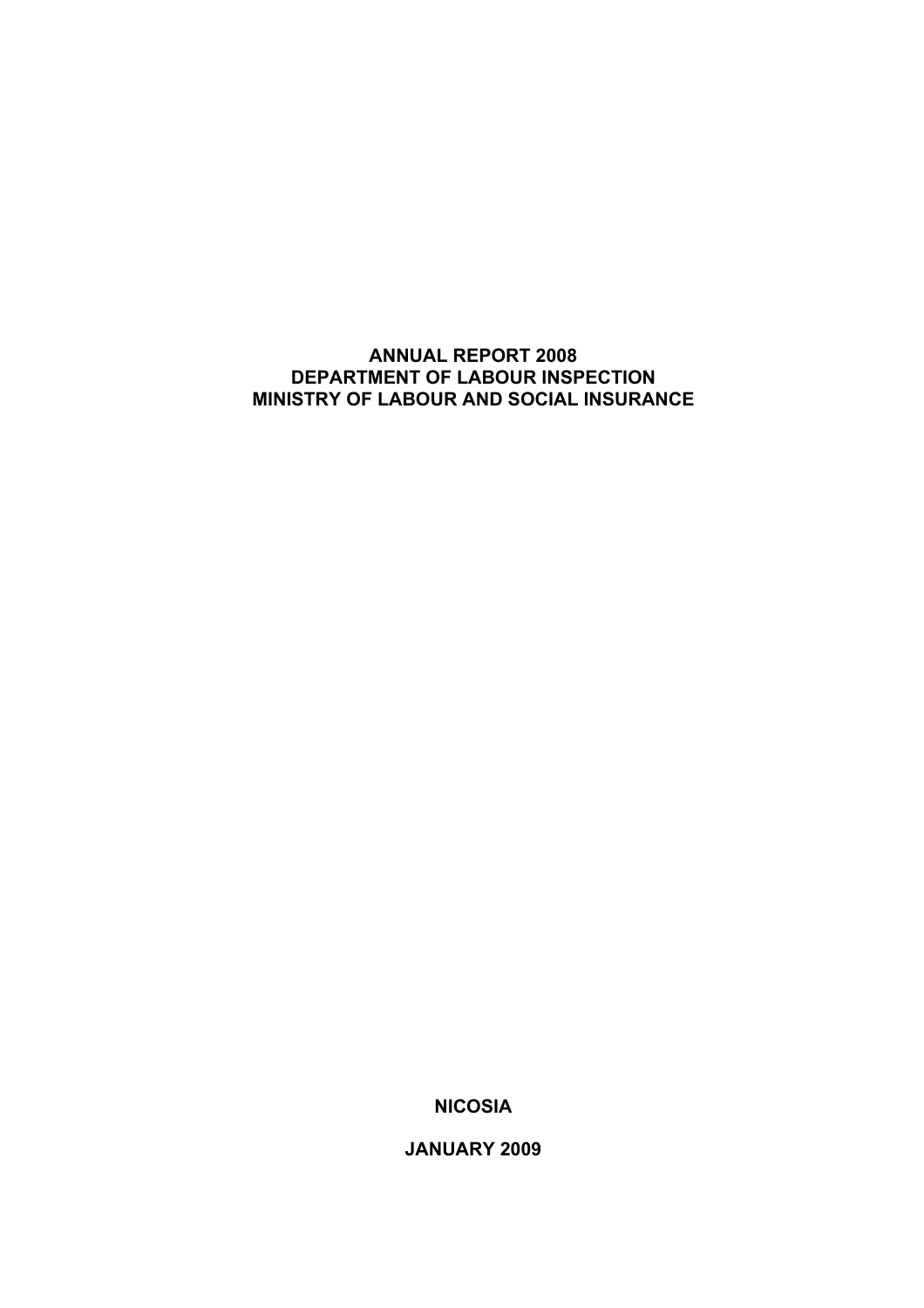# **CONTENTS**

|                 |                                                                                     | Page           |
|-----------------|-------------------------------------------------------------------------------------|----------------|
| <b>CONTENTS</b> |                                                                                     | I.             |
| Α.              | <b>GENERAL</b>                                                                      | 1              |
| 1.              | Safety and Health at Work                                                           | 1              |
| 2.              | Inspection and Certification of Machinery                                           | $\overline{2}$ |
| 3.              | <b>Control of Chemical Substances</b>                                               | 2              |
| 4.              | Occupational Safety and Health Training Centre                                      | $\overline{2}$ |
| 5.              | National Focal Point of the European Agency for Safety and Health at<br><b>Work</b> | 2              |
| 6.              | National Focal Point of the European Network for Workplace Health<br>Promotion      | 3              |
| 7.              | <b>Control of Industrial Pollution</b>                                              | 3              |
| 8.              | <b>Air Quality Control</b>                                                          | 3              |
| 9.              | <b>Radiation Protection</b>                                                         | 3              |
| 10.             | <b>Control of Major Accident Hazards</b>                                            | 3              |
| 11.             | Control of Working and Resting Times of Drivers of Certain Vehicles                 | 4              |
| В.              | <b>WORK CONDUCTED DURING 2008</b>                                                   | 4              |
| $\mathbf 1$ .   | SECTOR OF SAFETY AND HEALTH AT WORK                                                 | 4              |
| 1.1.            | Inspections of Undertakings - Workplaces                                            | 4              |
| 1.1.1           | <b>Issue of Factories Registration Certificates</b>                                 | 4              |
| 1.2.            | Prosecutions                                                                        | 4              |
| 1.3.            | <b>Analysis of Notified Work Accidents</b>                                          | 5              |
| 1.3.1.          | <b>Accident Totals</b>                                                              | 5              |
| 1.3.2.          | Accidents to employed persons during their work                                     | 5              |
| 1.3.3.          | <b>Fatal Work Accidents</b>                                                         | 6              |
| 1.3.4.          | Frequency Index of Accidents at Work                                                | 6              |
| 1.4.            | <b>Occupational Diseases Prevention Service</b>                                     | 6              |
| 1.5.            | <b>External Services for Protection and Prevention</b>                              | $\overline{7}$ |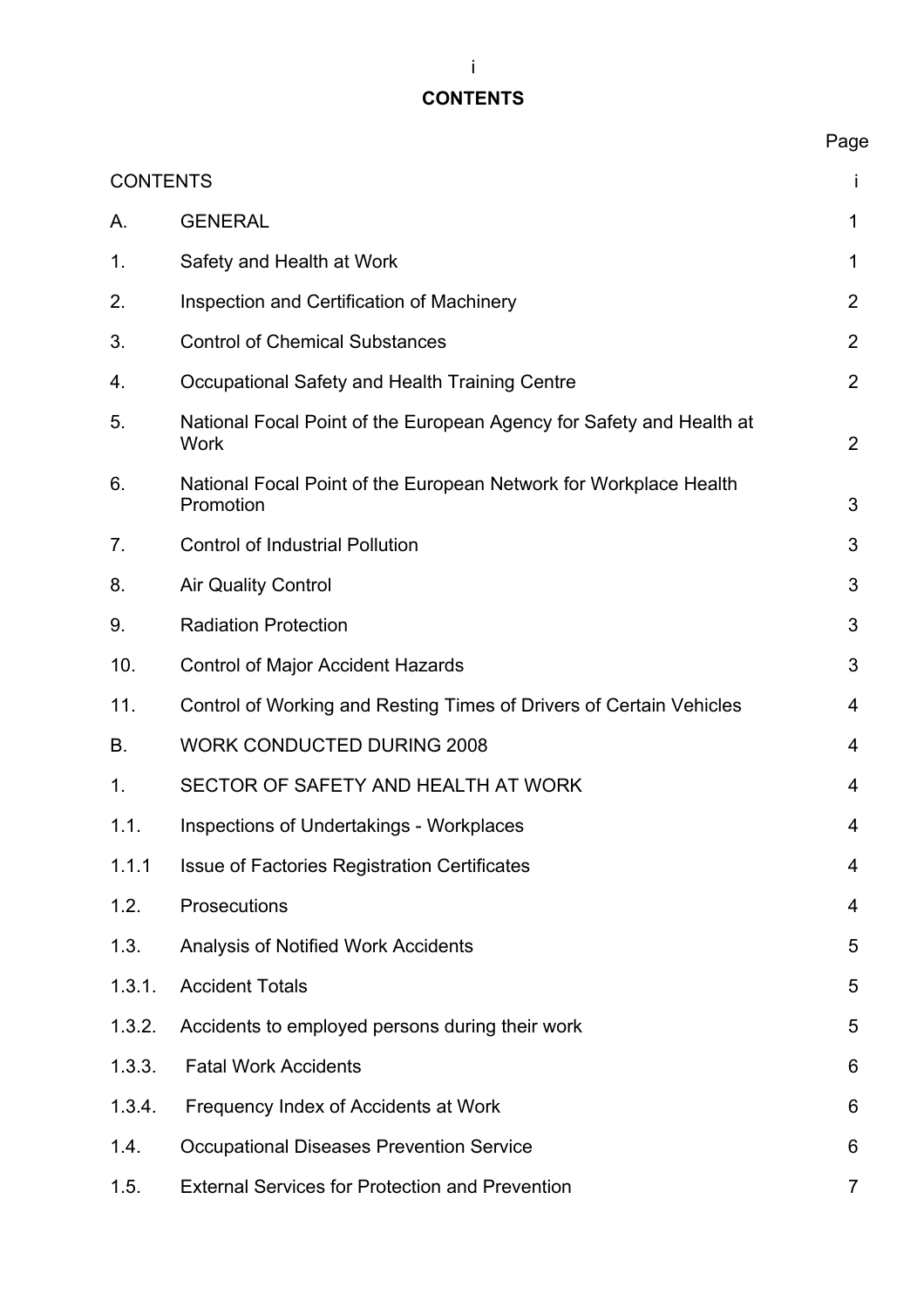| 1.6.   | Harmonisation with the European Acquis                                                                     | 8  |
|--------|------------------------------------------------------------------------------------------------------------|----|
| 1.7.   | European Campaign 2008 on Manual Handling of Loads in the sectors of<br><b>Contruction and Trade</b>       | 8  |
| 1.8.   | Programmes funded by the European Union (Transition Facility 2005)                                         | 8  |
| 1.9.   | <b>Subsidy Scheme</b>                                                                                      | 9  |
| 1.10.  | <b>Safety Officers</b>                                                                                     | 9  |
| 2.     | <b>INSPECTION OF MACHINERY AND EQUIPMENT</b>                                                               | 10 |
| 2.1.   | The Machinery Inspection & Certification Unit                                                              | 10 |
| 2.2.   | <b>CE Marked Products Sector</b>                                                                           | 11 |
| 3.     | CONTROL OF CHEMICAL SUBSTANCES SECTOR                                                                      | 13 |
| 4.     | OCCUPATIONAL HEALTH AND SAFETY TRAINING CENTRE                                                             | 15 |
| 4.1.   | Training programmes                                                                                        | 15 |
| 4.2.   | Annual Campaign on the Prevention of Work Accidents and Occupational<br><b>Diseases</b>                    | 16 |
| 4.3.   | Participation of the Department of Labour Inspection in the 33rd Cyprus<br><b>International State Fair</b> | 17 |
| 4.4.   | <b>Publications</b>                                                                                        | 17 |
| 5.     | NATIONAL FOCAL POINT OF THE EUROPEAN AGENCY FOR SAFETY<br>AND HEALTH AT WORK                               | 18 |
| 5.1.   | Development and Operation of the National Information Network                                              | 18 |
| 5.2.   | Good Practice Competition 2008                                                                             | 18 |
| 6.     | NATIONAL FOCAL POINT OF THE EUROPEAN NETWORK FOR<br><b>WORKPLACE HEALTH PROMOTION (ENWHP)</b>              | 18 |
| 6.1.   | Participation in various projects of the Network                                                           | 18 |
| 6.2.   | Participation in business meetings of the members of the National Focal<br>Points of the Network           | 19 |
| 7.     | INDUSTRIAL POLLUTION CONTROL SECTOR                                                                        | 19 |
| 7.1.   | <b>Control of Industrial Emissions</b>                                                                     | 19 |
| 7.1.1. | Licensing                                                                                                  | 19 |
| 7.1.2. | <b>Inspections / Measurements</b>                                                                          | 19 |

ii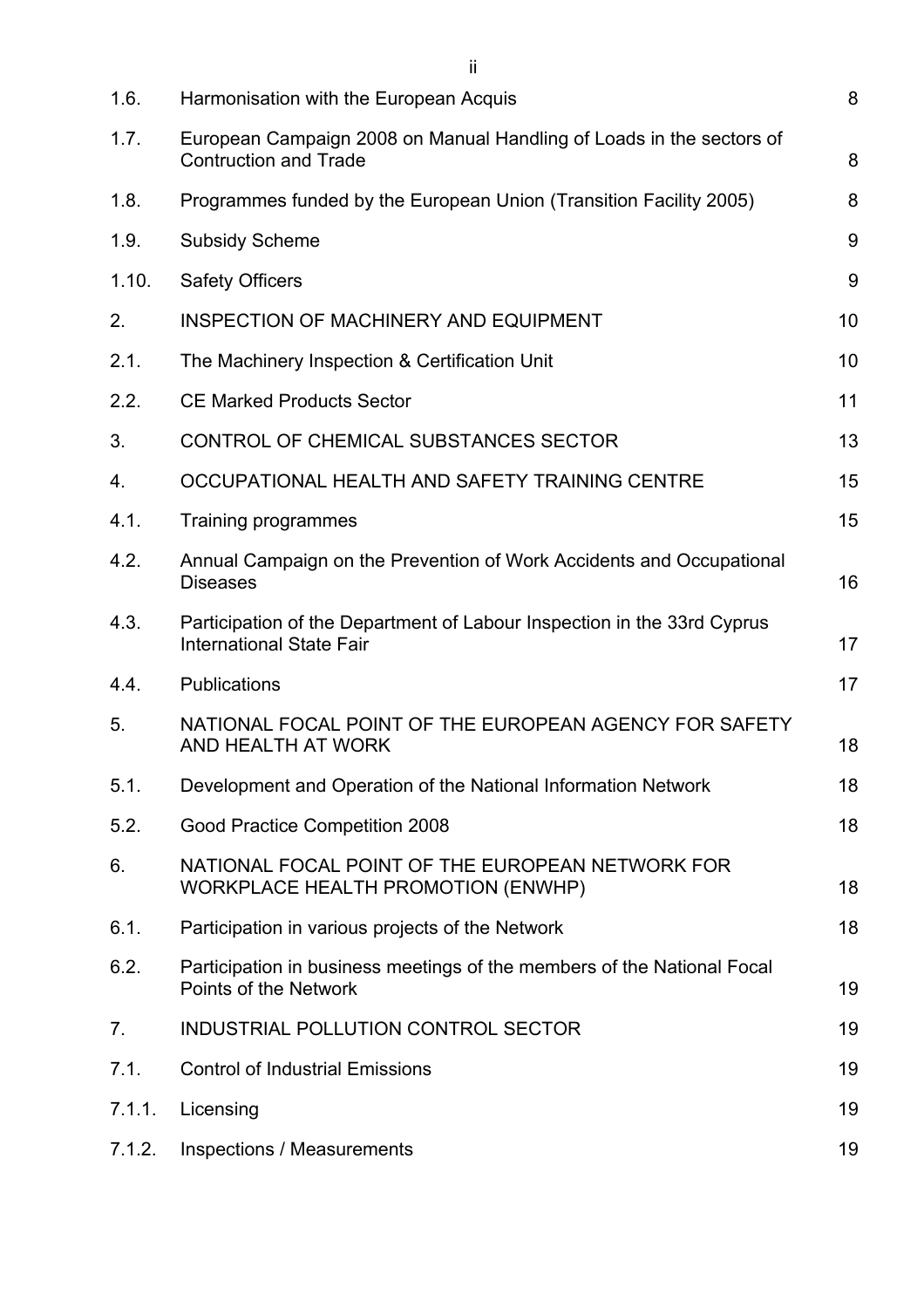| 7.1.3 | Monitoring of the market for Certain Paints, Varnishes, Vehicle                                                         |    |
|-------|-------------------------------------------------------------------------------------------------------------------------|----|
|       | <b>Refinishing Products and Other Paint Products</b>                                                                    | 20 |
| 7.2.  | <b>Annual National Air Pollutant Emissions</b>                                                                          | 21 |
| 7.3.  | Awareness Campaign on Reduction of the Atmospheric Pollution Issues                                                     | 21 |
| 8.    | AIR QUALITY CONTROL SECTOR                                                                                              | 22 |
| 8.1.  | <b>Ambient Air Quality Monitoring</b>                                                                                   | 22 |
| 8.2.  | Programmes with the European Union                                                                                      | 24 |
| 9.    | SECTOR OF RADIATION PROTECTION, NUCLEAR SAFETY AND<br>RADIOACTIVE WASTE MANAGEMENT                                      | 24 |
| 9.1   | Legislation on the protection from ionising radiation                                                                   | 24 |
| 9.3.  | Registry of Sources of Ionising Radiation                                                                               | 26 |
| 9.4.  | Implementation of Regional Projects and an IAEA National Project for<br>Cyprus                                          | 26 |
| 9.5.  | Implementation of a European Union Transition Facility Project                                                          | 26 |
| 9.6.  | Cooperation with the European Union and the IAEA                                                                        | 27 |
| 10.   | CONTROL OF MAJOR ACCIDENT HAZARDS SECTOR                                                                                | 27 |
| 11.   | UNIT FOR THE CONTROL OF WORKING TIME OF DRIVERS OF<br><b>CERTAIN VEHICLES</b>                                           | 28 |
| 11.1. | Legislation / Implementation of Legislation                                                                             | 28 |
| 11.2. | <b>Examinations of Working Days of Drivers</b>                                                                          | 28 |
|       | APPENDIX I – Organisational Structure of the Department of Labour Inspection                                            | 30 |
|       | APPENDIX II – Inspections of Undertakings for the Year 2008                                                             | 31 |
|       | APPENDIX III - Registered Undertakings as on 31.12.2008                                                                 | 32 |
|       | APPENDIX IV – New Registered Undertakings for the Period from 1.1.2008 to<br>31.12.2008                                 | 33 |
|       | APPENDIX V – Contraventions and Related Laws / Regulations                                                              | 34 |
|       | APPENDIX VI - Analysis of Work Accidents by Economic Activity Sector, Gender,<br>Age, Degree of Injury & Causation 2008 | 36 |
|       | APPENDIX VII - Analysis of Work Accidents by Economic Activity for Year 2008                                            | 39 |
|       | APPENDIX VIII - Fatal Accident Analysis Occurred During Year 2008                                                       | 40 |
|       | APPENDIX IX - Work Accidents notified during the period 2004-2008                                                       | 42 |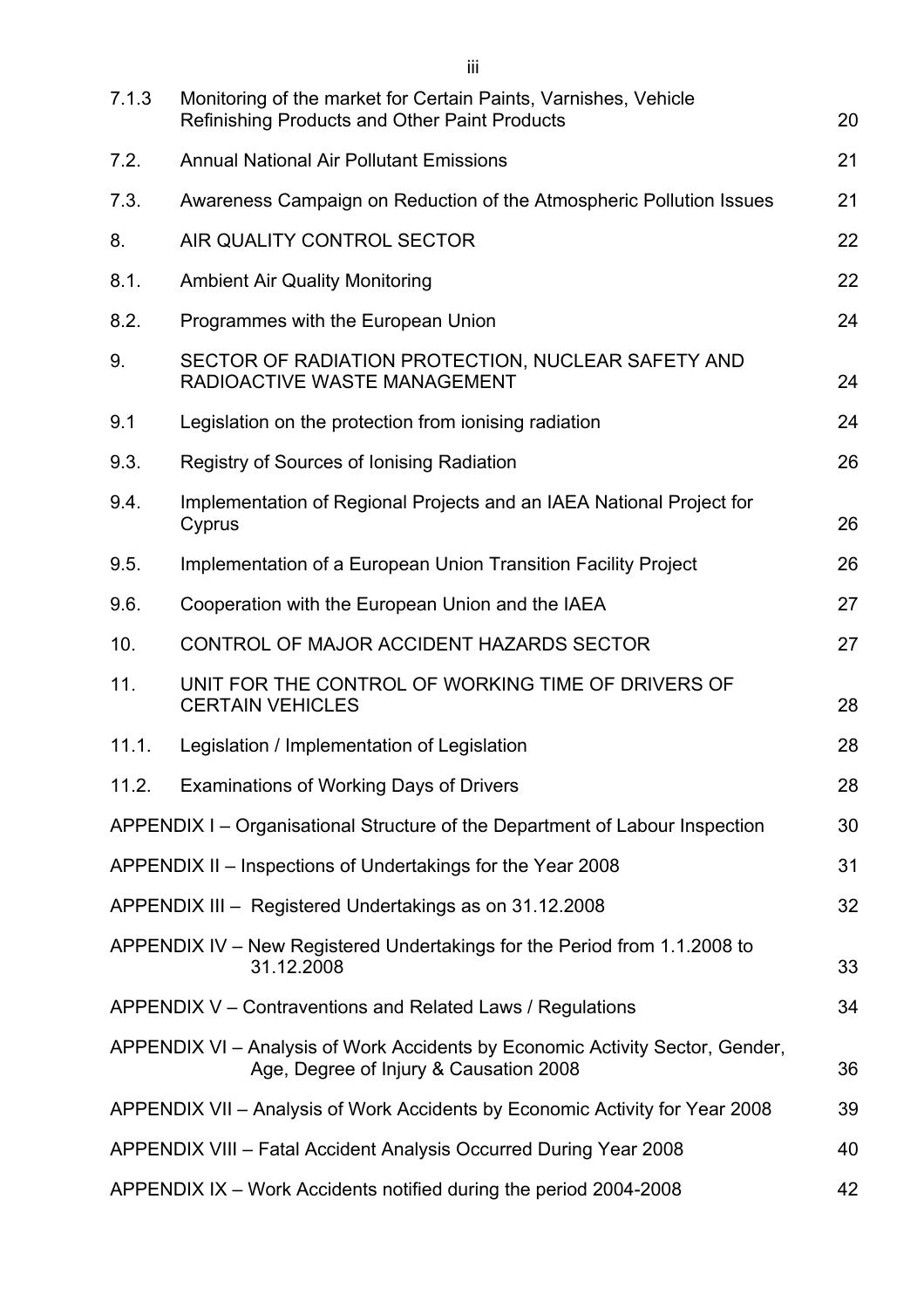| APPENDIX X – Fatal Work Accidents notified during the period 2004-2008                                    | 43 |
|-----------------------------------------------------------------------------------------------------------|----|
| APPENDIX XI - Analysis of Work Accidents by Cause - Year 2008                                             | 44 |
| APPENDIX XII – Frequency Index of Work Accidents by Economic Activity Sector<br>$-$ Year 2008             | 45 |
| APPENDIX XIII – Comparison of Frequency Indexes of Work Accidents by<br>Economic Activity Sector for 2008 | 46 |
| APPENDIX XIV – Inspections of Machinery for the Year 2008                                                 | 47 |

| $\frac{1}{2}$ . $\frac{1}{2}$ . The most concerns of motion is to the state section of $\frac{1}{2}$ |    |
|------------------------------------------------------------------------------------------------------|----|
| APPENDIX XV – Registered Inspectable Machinery as on 31.12.2008                                      | 48 |
| APPENDIX XVI – Air Emission Permits granted in 2008                                                  | 49 |
| APPENDIX XVII - Annual Emissions of Air Pollutants per Activity (Year 2006)                          | 50 |
| <b>APPENDIX XVIII - Air Quality</b>                                                                  | 54 |
| APPENDIX XIX - Working days examined during 2008                                                     | 55 |

iv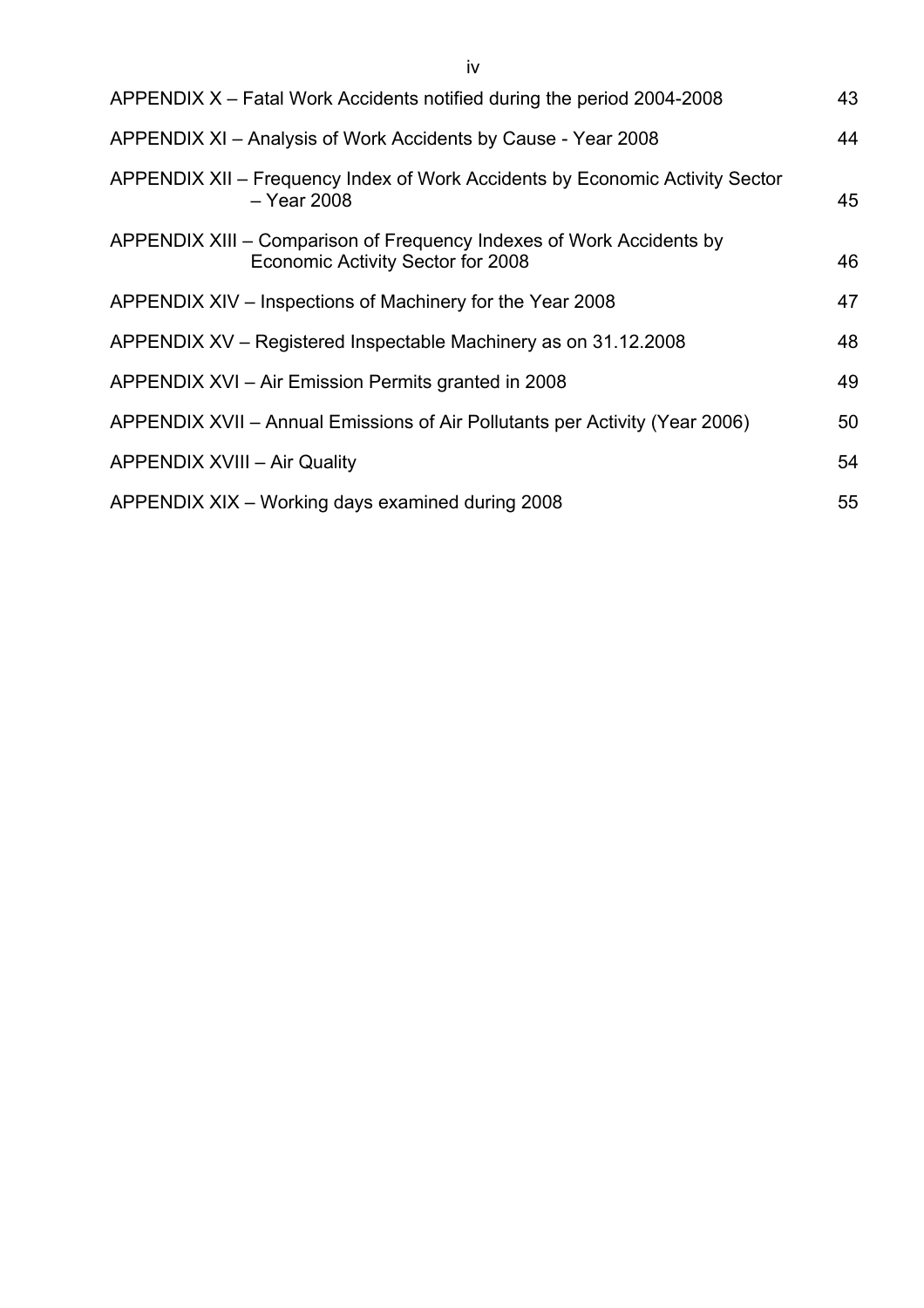#### **Α. GENERAL**

The basic aim of the Department of Labour Inspection is the safeguarding of adequate levels of safety and health at work for all workers, the protection of the public against risks arising from activities at work, the protection of the public and the environment with the effective control of industrial pollution, and of the risks from large scale industrial accidents, the control of chemical substances and of risks that arise from the use of ionising radiation, the preservation of the quality of the atmosphere of Cyprus and its improvement where this is warranted.

The fulfilment of the aforementioned aims is accomplished by means of a suitable legislative framework, the implementation of an effective inspection system, continuous awareness raising of the public, the training of the Department's personnel, and the cooperation with the social partners as well as other involved parties.

The Department of Labour Inspection comprises the following six Sectors:

- The Field Operations Sector,
- The Safety, Health and Machinery Sector,
- The Industrial Pollution Control Policy Sector,
- The Quality of Air Sector,
- ♦ The Radiation Protection, Nuclear Safety and Radioactive Waste Management Sector, and
- The Chemical Substances Sector.

The headquarters of the Department are situated in Nicosia whereas there are District Offices in Nicosia, Limassol, Larnaca (serving also the Famagusta District) and Paphos. In 2007 there were 81 posts in the Department of Labour Inspection out of which 5 were vacant. Secretarial staff is not included in these posts.

The Organisational structure of the Department of Labour Inspection is shown in Appendix I. The list of legislation which is enforced by the Department is shown in the Table of Appendix II.

The fields of competency of the Department of Labour Inspection are the following:

#### **1. Safety and Health at Work**

The Sector deals with issues of the protection of safety and health and well being of workers at workplaces. Specifically, this Sector regulates the organisation and management of safety and health issues at the local level, i.e. inside the workplace, at the district level and countrywide. Moreover, this Sector deals with safety and health requirements of the workplaces (buildings, premises, construction sites, dockwork sites, extractive industries, agricultural enterprises, etc.).

It also regulates the issues of safety and health requirements of work equipment (machinery, tools, appliances, pressure vessels, scaffolding, personal protective equipment, etc.), that are used by workers in carrying out their work.

Moreover, the Sector handles issues related to the risks to health arising from the use of asbestos, chemical agents, biological agents, carcinogenic and mutagenic agents, from physical agents, such as noise, vibrations and heat, or from ergonomic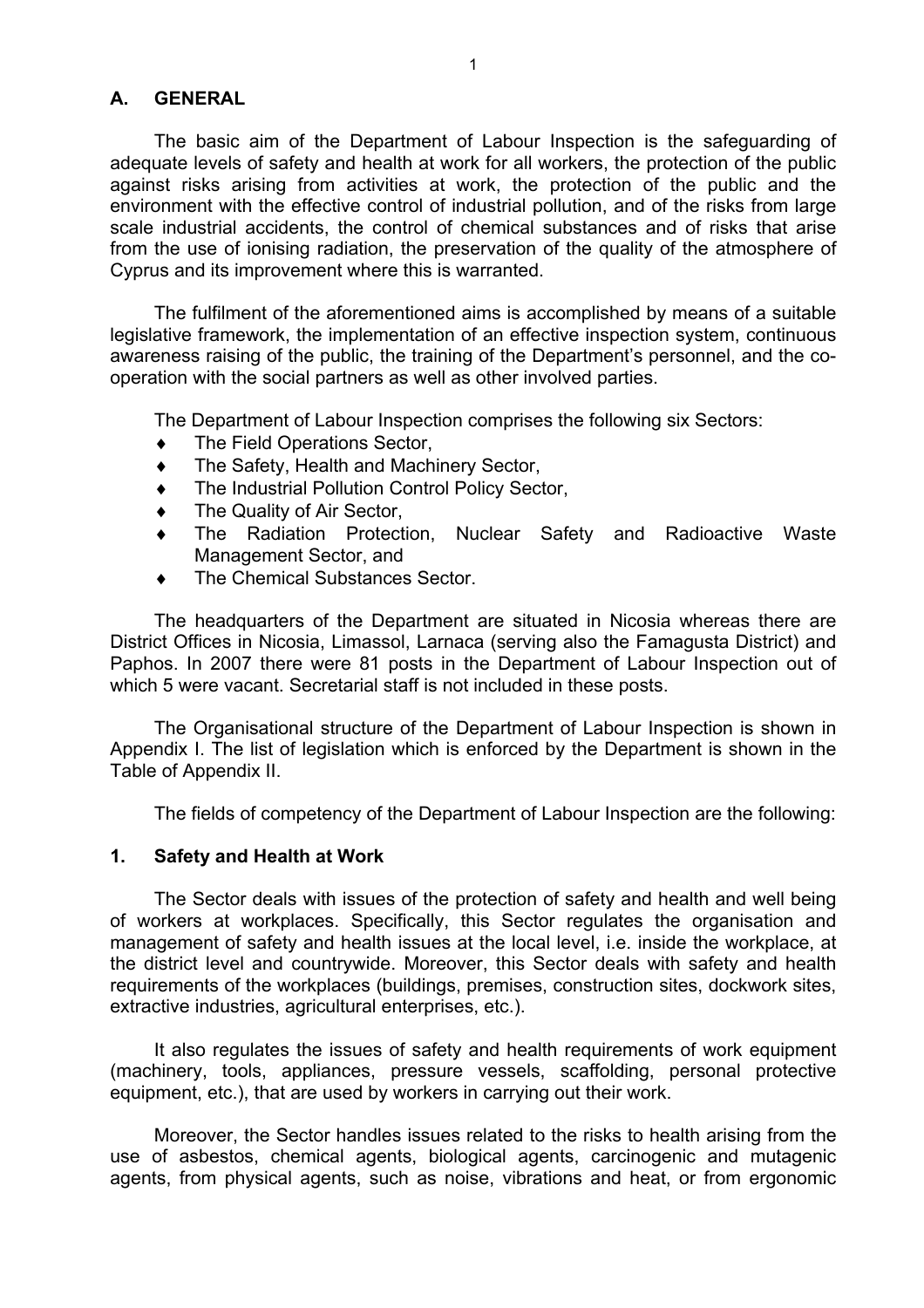factors, such as manual lifting and handling of loads, monotonous work, pace of work, etc.

Finally, it also regulates issues related to the safety and health of children and young persons at work as well as with issues of maternity protection at work (pregnant, breast-feeding and postnatal female workers).

#### **2. Inspection and Certification of Machinery**

The Sector focuses on issues of inspection and certification of inspectable machinery, such as lifts, hoists, steam boilers, steam receivers, cranes, winches, overhead travelling cranes and air receivers.

Also, it deals with the surveillance of the market aiming to secure the free movement of goods on the basis of the European New Approach Directives. Such categories of products are those which fall under the scope of the Directives on Pressure Equipment, Simple Pressure Vessels, Machinery, Lifts, Personal Protective Equipment, and Equipment and Protective Systems for Use in Explosive Atmospheres for which the Minister of Labour and Social Insurance, through the Department of Labour Inspection, is the competent authority.

### **3. Control of Chemical Substances**

This Sector deals with issues related to the administration and control of chemical products which are produced, imported, exported, used and put on the Cyprus market. This Sector aims to safeguard the safety and health of all those who possess or use chemical substances and preparations in their working and domestic environment, and to protect the environment.

# **4. Occupational Safety and Health Training Centre**

The Centre deals with the provision of information, briefing and training services to employers, workers and the public in general on issues of occupational safety and health as well as the preparation of vocational and training programmes, manuals, and informative material. The Centre also organises awareness raising and information campaigns.

# **5. National Focal Point of the European Agency for Safety and Health at Work**

The Department of Labour Inspection constitutes the Focal Point for Cyprus for the above-mentioned Agency, which was founded in accordance with European Regulation no. 2062/94, and deals with information and advice on issues related to occupational safety and health.

As a Focal Point, the Department is responsible for the organisation of the National Information Network and participates in the preparation and materialisation of the Agency's agenda.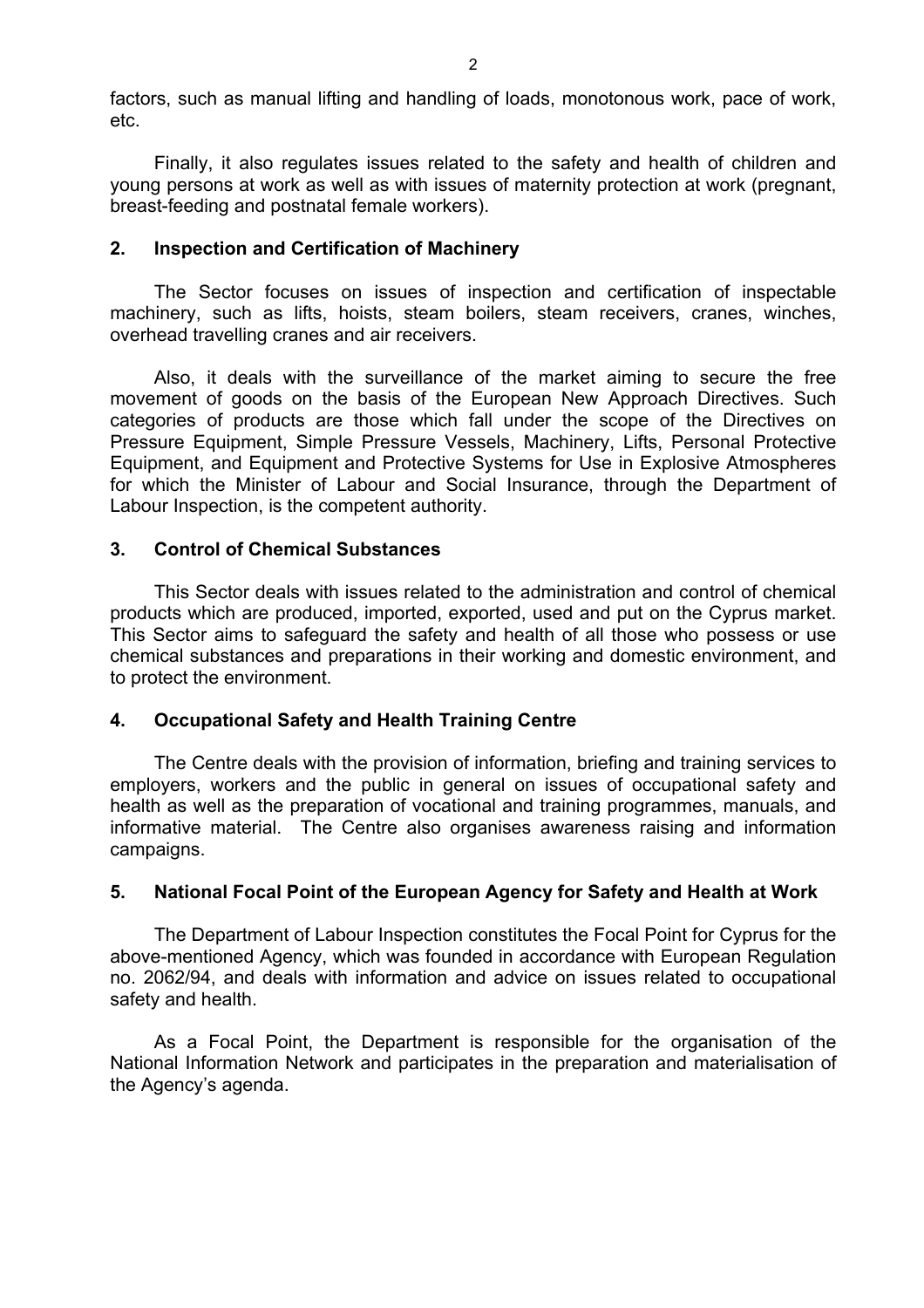#### **6. National Focal Point of the European Network for Workplace Health Promotion**

The Department of Labour Inspection is the National Focal Point of Cyprus in the above Network, which was established in 1996 following an initiative of the German Federal Institute for Occupational Health and Safety (BAuA). This Network consists of Institutes/Organizations of various EU Member States, in the fields of occupational health and safety and public health care, and it aims to raise awareness, provide information and disseminate workplace health promotion good practices. As a National Focal Point, the Department of Labour Inspection is participating in various projects of the above Network.

# **7. Control of Industrial Pollution**

The main policy objective of the Department of Labour Inspection in the Sector of Industrial Pollution Control is the prevention, the reduction and the control of pollution, which arises from industrial installations and from the use of certain paints and varnishes, so that the best possible protection of the health and welfare of the citizens and the protection of the environment of the Republic is safeguarded.

The achievement of this objective is materialised through the effective implementation of the specific legislation for the control of industrial pollution, on the basis of which an integrated system of prevention and control has been established. This system includes the licensing of industrial installations, the systematic monitoring of their operation with on-site inspections and emission measurements of pollutants, as well as the continuous monitoring and assessment of the atmospheric air quality.

#### **8. Air Quality Control**

This Sector is responsible for the monitoring, assessment and management of air quality in Cyprus.

# **9. Radiation Protection**

The main aim of this Sector is to ensure the safety and health of workers and the public from risks arising from the use of ionising radiation in various economic activities such as in medicine, manufacturing, construction, agriculture and research, as well as from risks that may arise from radioactivity in the environment. This Section also deals with radioactive waste management, environmental radioactivity monitoring, emergency preparedness and response to incidents involving radiation and radiological accidents as well as the safe transport and handling of radioactive materials.

# **10. Control of Major Accident Hazards**

This Sector deals with the control of major accidents hazards, which may arise at installations due to the existence of dangerous substances. The consequences of Large Scale Disasters can be intensely perceptible to great geographic extent around installations where such substances are used or stored. The objective of this Sector is the prevention of such accidents and / or the mitigation of their consequences to people and the environment.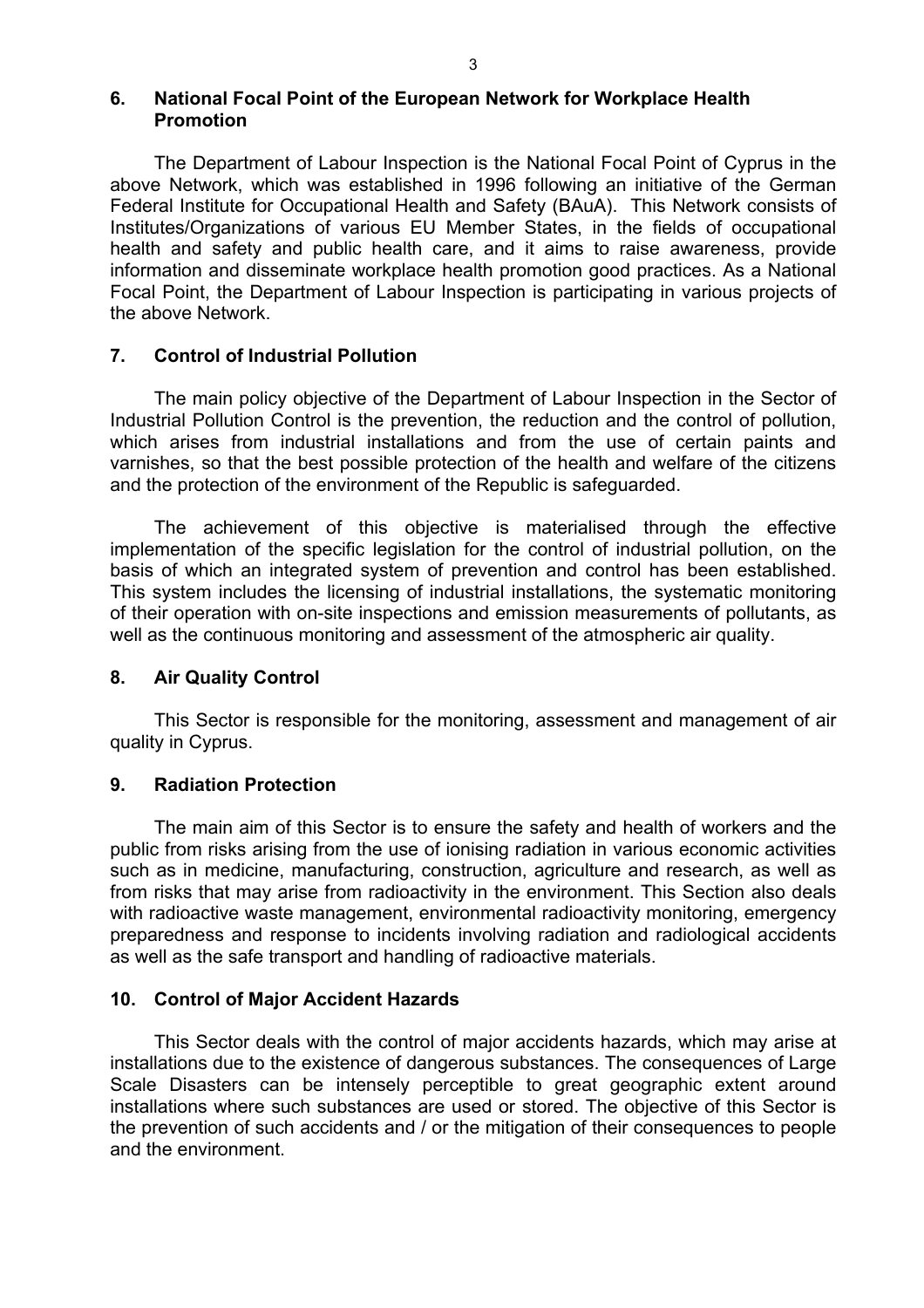#### **11. Control of Working and Resting Times of Drivers of Certain Vehicles**

In order to carry out checks on the working and resting times of drivers of certain vehicle categories, a special unit was setup, made up of four employees concerned exclusively with this topic. The Unit aims to increase road safety and, as a result, decrease road accidents caused by driver fatique, as well as improve driver's working conditions and improve competitiveness terms in the specific transport field.

#### **Β. WORK CONDUCTED DURING 2008**

#### **1. SECTOR OF SAFETY AND HEALTH AT WORK**

#### **1.1. Inspections of Undertakings - Workplaces**

The main activity of the Sector of Safety and Health at Work consists of inspections for the enforcement of the provisions of the labour legislation within the competency of the Department of Labour Inspection aiming at the improvement of safety and health conditions of workers at workplaces.

During 2008, the Labour Inspectors carried out inspections at workplaces falling under the provisions of the Safety and Health at Work Laws, the Factories Law as well as other Labour Laws and Regulations.

The Table of Appendix II details the inspections carried out in 2008 analytically by workplace category and district.

In the Table of Appendix III, data is shown on undertakings (classified by district and economic activity) used as workplaces, which are inspected on a regular basis and which were registered in the Department's computerized information system up to 31.12.2008.

In the Table of Appendix IV, the data concerning new undetakings registered throughout 2008 can be found.

#### **1.1.1 Issue of Factories Registration Certificates**

During year 2008, following the submission of relevant applications by the occupiers of "Factories", the Department of Labour Inspection issued 152 Certificates of Registration. These Certificates are issued under the Factories Law, Cap. 134.

#### **1.2. Prosecutions**

 During the year 2008, the trials of 81 cases concerning breaches of the health and safety of workers at workplaces were completed. The fines imposed upon those convicted totaled €209.362.

 The number of penal cases and the legislation based on which the offenders were brought before the Court, as well as the fines imposed during 2008 in comparison with 2007 figures, are shown in Table 1 of Appendix V. Also during 2008, a total of 69 penal cases were compiled and sent to the Legal Service of the Republic for approval and promotion of the penal proceedings of the defendants. The laws and regulations list,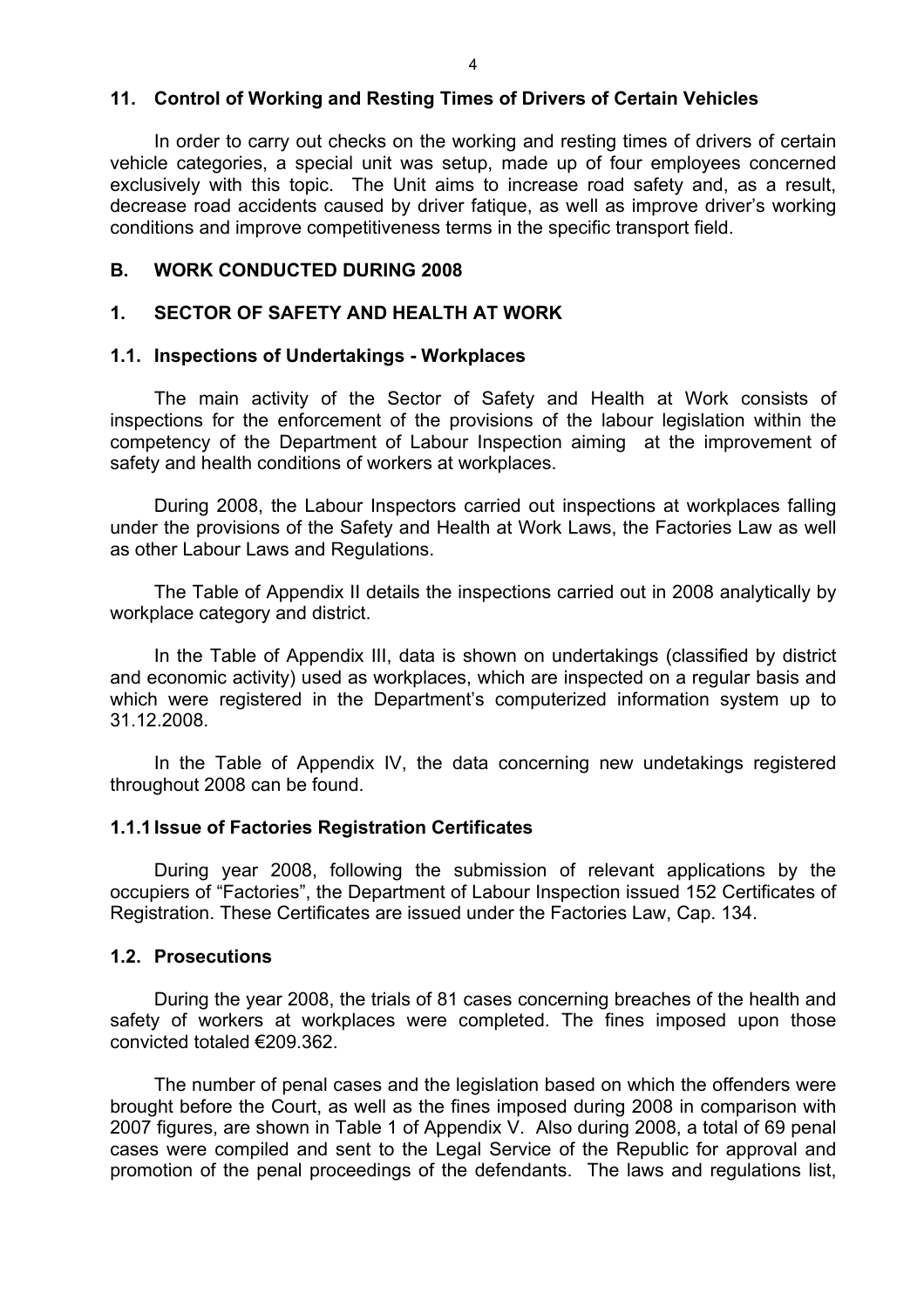based on which the penal prosecution files were drawn up, and were submitted to the Legal Service of the Republic in 2008, appears in the Table of 2 of Appendix V.

# **1.3. Analysis of Notified Work Accidents**

Since 7.12.2007, new Regulations concerning the Notification of Work Accidents, came into force. According to the new Regulations, all of the following cases of accidents, have to be reported to the Department of Labour Inspection:

- (a) Accidents which occur to employed persons during their work, leading to an absence from work for more than three calendar days.
- (b) Accidents which occur to self-employed persons during their work, leading to an absence from work for more than three calendar days.
- (c) Accidents to employed and self-employed persons, during the normal journey between home, and the place of work (commuting accidents).
- (d) Accidents which occur to persons away from work, provided the accidents occur due to work activities.

According to the previous relevant legislation, only the accidents described in paragraph (a) above were reportable.

# **1.3.1. Accident Totals**

During 2008, a total of 2.551 work accidents were reported to the Department of Labour Inspection, as follows:

| $\bullet$ | Accidents to employed persons during their work: 2.367 |     | (92,7%)    |
|-----------|--------------------------------------------------------|-----|------------|
| $\bullet$ | Accidents to self-employed persons:                    | 12  | (0,47%)    |
| $\bullet$ | Accidents to employed and self-employed persons,       |     |            |
|           | during the normal journey between home,                |     |            |
|           | and the place of work (commuting accidents):           | 122 | $(4,78\%)$ |
| $\bullet$ | Accidents to persons away from work:                   | 50  | $(1,96\%)$ |

In the next paragraph and in the relevant Appendices which are included in this Report, there is only an analysis of accidents that occurred to employed persons during their work. This is so for comparability reasons, since as mentioned above, during previous years, only this type of accident was reportable.

# **1.3.2. Accidents to employed persons during their work**

In Appendices VI –XIII an analysis of the above mentioned accidents is presented in the following way:

- Table of Appendix VI presents an analysis of accidents by district, sector of economic activity, sex, age, degree of injuy and cause of accident.
- In the Diagram of Appendix VII accidents are categorized by sector of economic activity. As shown in the Diagram, the biggest number of accidents during 2008 occurred in the construction sector with a percentage of 27,42%, followed by the sector of manufacturing industries with a percentage of 23,24%.
- In the Diagram of Appendix IX, the annual number of accidents at work that were reported during the period 2004-2008 is presented in graph format.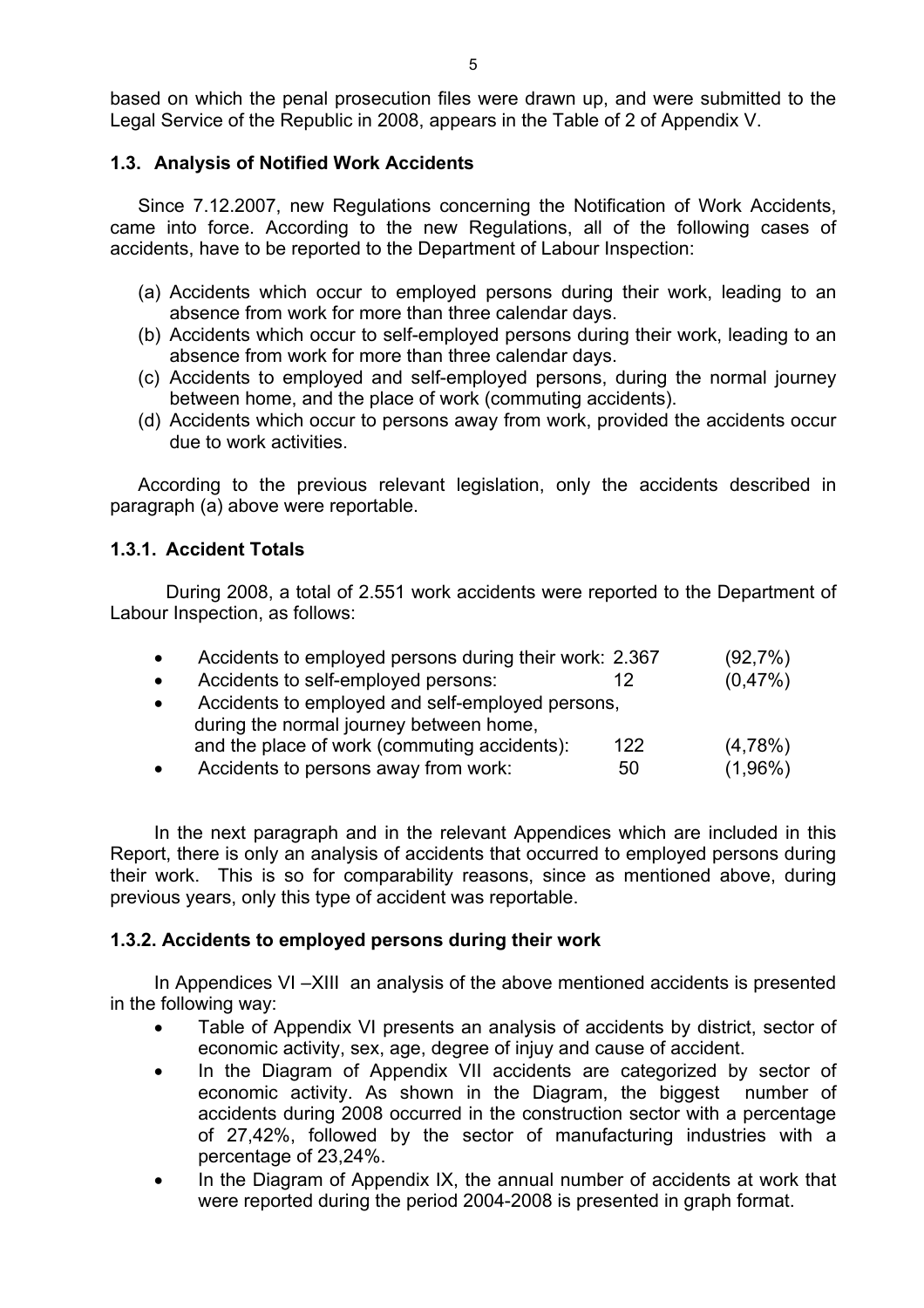- In the Diagram of Appendix X the annual number of fatal accidents at work that were reported during the period 2004-2008 is shown.
- In the Diagram of Appendix XI, accidents at work are analyzed by cause and are categorized in five basic categories.
- In the Table of Appendix XII and in the Diagram of Appendix XIII, the Frequency Index [(number of accidents)/(number employed persons) x 100.000 ] for 2008, as well as individual frequency indexes by sector of economic activity are shown.

# **1.3.3. Fatal Work Accidents**

During year 2008, a total of 14 fatal accidents at work were recorded regarding employed persons, in comparison to 19 which were recorded during year 2007. These accidents are analyzed in the Table of Appendix VIII.

Furthermore during 2008, 6 more fatal work accidents occurred, as follows:

| a) Fatal accidents to self-employed persons during their work: |  |
|----------------------------------------------------------------|--|
| b) Fatal accidents to employed and self-employed persons,      |  |
| during the normal journey between home,                        |  |
| and the place of work (commuting accidents):                   |  |
| c) Fatal accidents to persons away from work:                  |  |

As can be seen in the Tables of Appendices VI and X, during 2008, 12 out of the 14 fatal work accidents which occurred to employed persons during their work, were notified to the Department of Labour Inspection. That means the notification of 2 fatal accidents is still pending. These 2 accidents will be considered in 2009, in case they are reported in 2009.

# **1.3.4. Frequency Index of Accidents at Work**

The definition of "Frequency Index" is defined as the number of accidents per 100.000 employed persons. This Index constitutes the most reliable and comparable element for examination and analysis of the issue concerning progress levels in this sector, at the national and at the European level.

As shown in the Table of Appendix XII the Mean Value of Frequency Index (accidents to employed persons during their work only) for year 2008 was 778,50.

# **1.4. Occupational Diseases Prevention Service**

The Occupational Diseases Prevention Service continued its surveys on the conditions and the work environment at workplaces, where workers are likely to be exposed to agents hazardous to health. These surveys have been conducted by the Advisor Occupational Physician of the Ministry of Labour and Social Insurance, in close cooperation with Officers of the Department of Labour Inspection.

These surveys aimed at controlling the risk assessments, as well as the preventive measures that are necessary, in order to achieve compliance with the existing legislation and further improve the work environment for the prevention of occupational diseases.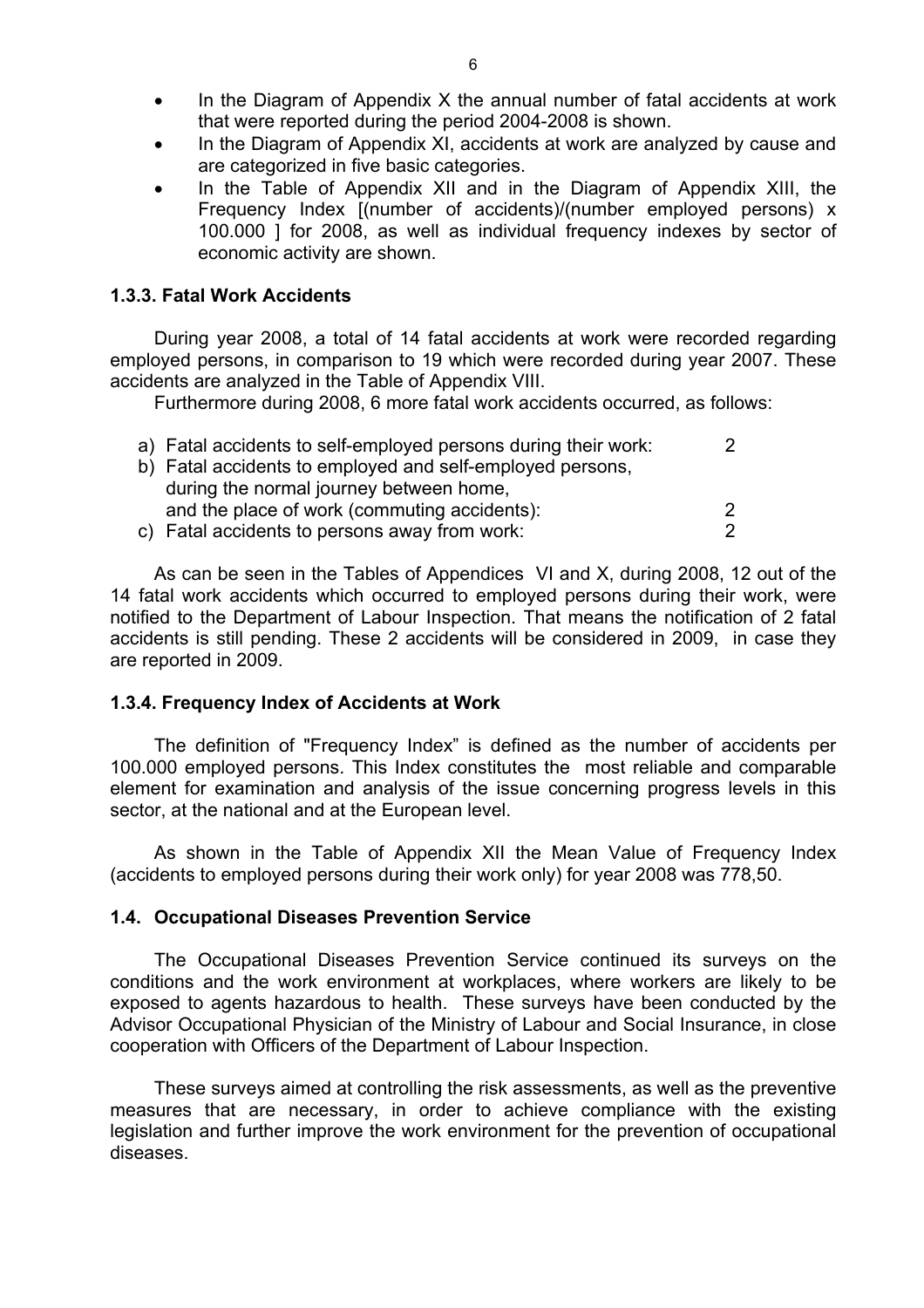During the investigations of the working conditions and the working environment, in the framework of various campaigns and inspections at workplace, and through information obtained from various Government Departments and other Organizations which maintain data regarding occupational diseases, 16 new cases of suspected occupational diseases have been registered. These included 15 cases of mesothelioma and 1 case of musculoskeletal desorder. These cases have been codified and have been sent to EUROSTAT in the framework of the programme for recording occupational diseases, named EODS.

The Department of Labour Inspection is materialising the action plan, for the establishment and operation of a health surveillance system of employed persons.

Moreover during 2008 draft legislation on First - Aid at Work has been prepared and introduced to the House of Representatives.

#### **1.5. External Services for Protection and Prevention**

According to the provisions of the Management of Safety and Health at Work Regulations of 2002 (P.I. 173/2002) the employer, or the self-employed person, must assess all risks at the work place in relation to the safety and health of his employees. On the basis of the findings of the risk assessment, the employer is obliged to undertake the necessary measures to safeguard their safety and health. In cases where the employer or one or more of his employees are not qualified or experienced to carry out the risk assessment, then the employer should seek the assistance of persons offering External Services for Protection and Prevention. Under the provisions of the aforementioned Regulations, the said services must have the approval of the Chief Inspector.

Since May of 2005, the Department of Labour Inspection has adopted and implements new criteria for the assessment of the applications submitted by candidates for approval as Approved Persons. According to these criteria, the Department only accepts individuals´ applications and the approval of the Chief Inspector is granted for the entire spectrum of activities of protection and prevention services in the sector of health and safety at work. In formulating the above criteria, the comments and suggestions of those persons already approved were taken into consideration.

During the year 2008, 19 applications were submitted to the Department of Labour Inspection concerning initial approval or reapproval of approved persons. During the assessment period, each of the applicants were invited for a personal interview aiming at verifying their adequacy in knowledge, training, and experience in the field of risk protection and prevention, as well as their knowledge of Cyprus safety and health at work legislation. The Director of the Department of Labour Inspection, in his capacity as Chief Inspector, granted 7 approvals during 2008. Out of the remaining applicants, 3 were rejected because the Minimum Qualifications were not satisfied. On 31.12.2008, 9 applications were pending and the candidates were requested to submit further information concerning their knowledge, training and experience in the field of protection and prevention of risks. On the above date, a total of 62 Approved Persons were listed in the Registry of Approved Persons.

The Department of Labour Inspection, maintains a special section on its website where all relevant information is registered, such as: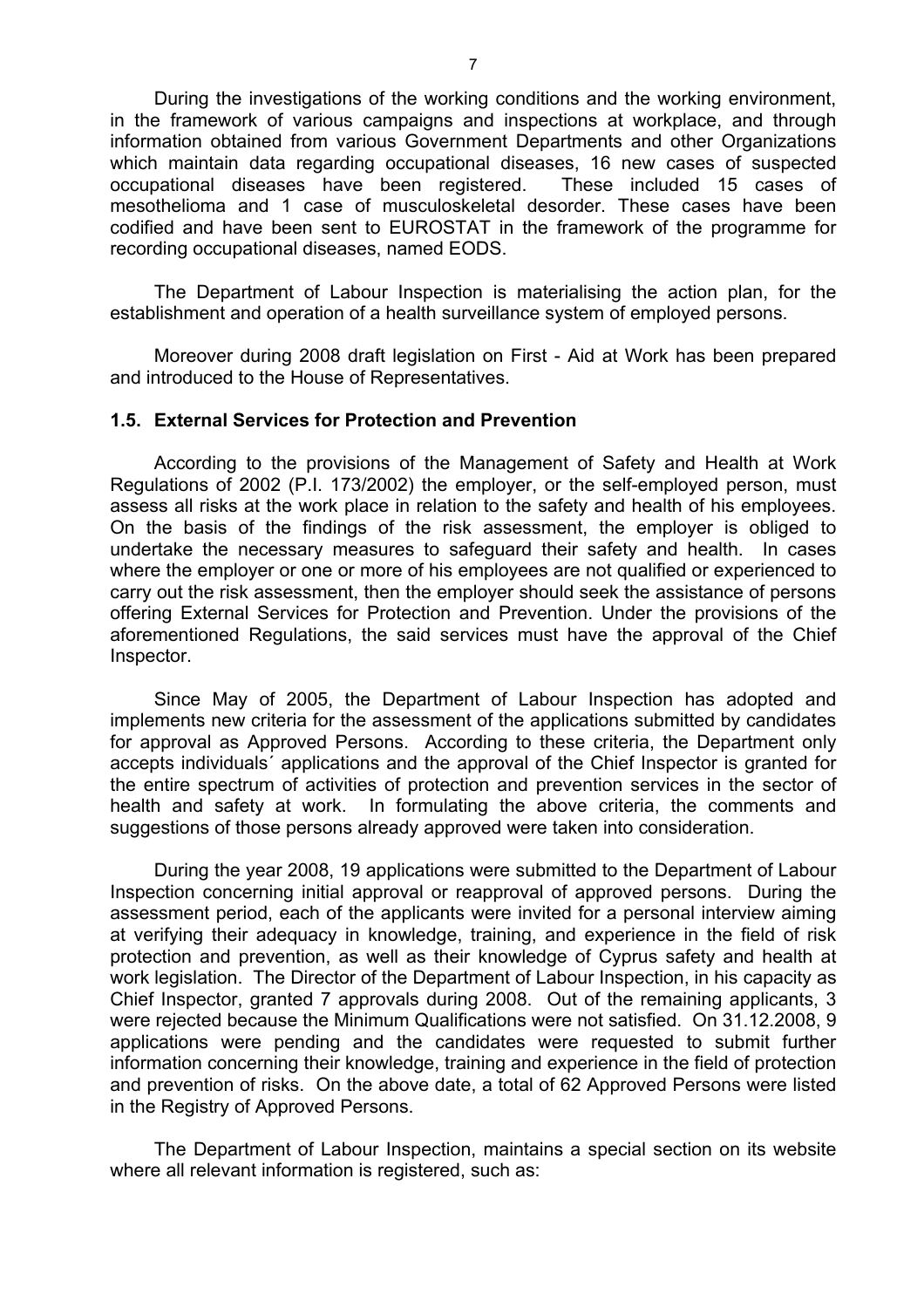- The Application Form,
- The Code of Professional Ethics that the Approved Persons must observe, and
- The Registry of the Approved Persons with their contact information and details of their approval in Greek and English.

#### **1.6. Harmonisation with the European Acquis**

 Within the framework of the legislative harmonisation procedure, the Department of Labour Inspection continued working during 2008 on the transposition to the Cyprus legislation of all new European Acquis legislation in the fields for which it is the competent authority.

### **1.7. European Campaign 2008 on Manual Handling of Loads in the sectors of Contruction and Trade**

The Senior Labour Inspectors' Committee of the European Union (SLIC) has institutionalised the organization of Informative and Inspection Campaigns aiming to uniformly inform / enlighten the affected / interested parties in all European Union Member States as well as achieving uniform inspection of all work places.

The Campaign for 2008 focussed on the Manual Handling of Loads in the Construction and Trade sectors and included the enlightening phase (information and training) and the inspection phase with assessment of workplaces.

In the framework of the Inspection Campaign, more than 100 visits were carried out, at workplaces where activities of loading, unloading and load transport take place. During the inspections, the Labour Inspectors informed the employers about the risks of manual handling of loads as well as of their obligations arising from the relevant legislation. They also completed relevant check-lists and undertook an assessment of the risks involved in each case.

# **1.8. Programmes funded by the European Union (Transition Facility 2005)**

In November 2008 the implementation of a project under the framework of the Transition Facility fund of the European Union was completed. This was the «Technical Assistance for the improvement of the capacity of the Cyprus Competent Authority, the Social Partners and the workers of the Construction Industry, Extractive Industry and Dockworks on Safety and Health at Work issues» which had been approved in December 2005.

 The aim of the Project was to enhance the capacity of the Department of Labour Inspection for the enforcement of the Legislation in the Construction Industry, Extractive Industry and Dockworks and also to enhance the capacity of the public services and the private enterprises in the above fields so as to effectively comply with the legislation. The Project was implemented through two Public Contracts providing services and equipment (noise level meters, vibration meters and slipperiness meters) and was competed by the end of 2008.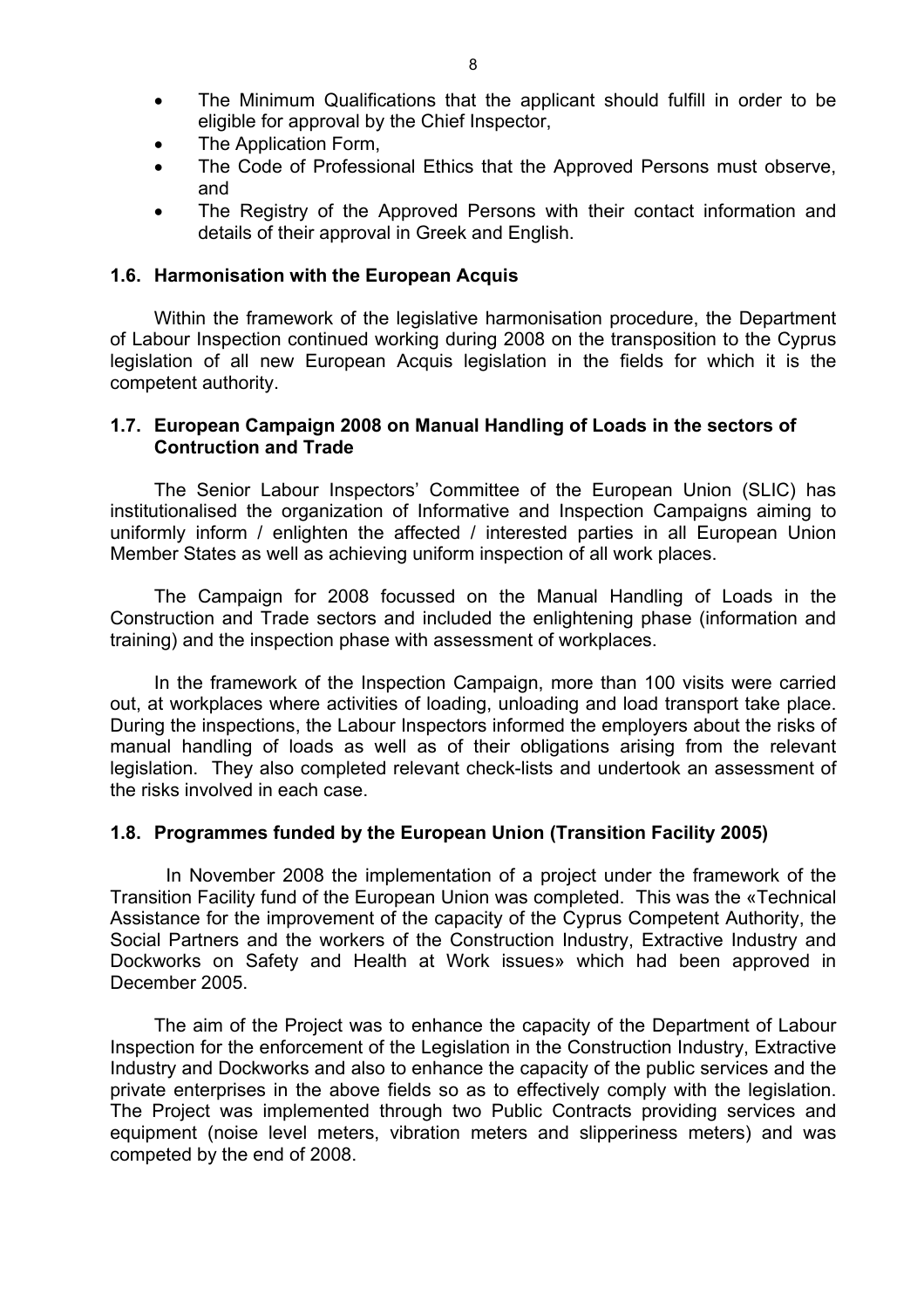The results of the Contract related to provision of services include the preparation of Good Practice Guides, the training of Officers and Inspectors of the Department of Labour Inspection, as well as the training of 2.000 persons from the public and private sectors in the above mentioned fields on safety and health at work issues.

 The training programmes concerning the public and private sector were attended by designers, surveyors, contractors, safety and health coordinators of construction projects, safety officers, management and technical staff of companies involved in the fields which the Project is concerned with, responsible for issues on health and safety at work. The Programmes are being implemented on two levels. Level 1 consists of 10 days of training and level 2 of 5 days of training. Level 1 addressed management and technical staff, whereas Level 2 addressed Government Services labour workers members of safety committees.

 The results of the Contract related to purchase of equipment include the supply to the Department of Labour Inspection instruments for monitoring noise exposure, vibration and floors' slippery.

#### **1.9. Subsidy Scheme**

 In the framework of its activities on safety and health at work issues and to increase the motivation for improving safety and health in the construction works field the Department of Labour Inspection continued the implementation of the State Aid Scheme entitled "Contractors' State Aid Scheme for upgrading their Equipment" for a third consecutive year.

 The Scheme was implemented in cooperation with the Cyprus Productivity Center, the Council for the Registration and Control of Building Contractors and Contractors for Civil Engineering Works and the Cyprus Technical Chamber.

 In total, one hundred and twenty six (126) small and medium Contractors' Enterprises (according to the EU term for SME's), registered with the "Council for the Registration and Control of Building Contractors and Contractors for Civil Engineering Works", were benefited with the total amount of €816.000 for the purchase of scaffold systems, manufactured according to the European Standards and also for the purchase of cranes and lifting platforms with CE marking.

The main objective of the Scheme, which was the upgrading of the Cyprus Industry scaffolds systems and the placement on the market of scaffolds systems, manufactured in Cyprus according to the European Standards, was achieved. Also, the results of the Scheme include the upgrading of equipment for work at height of a significant number of Contractors especially small and very small Contractors' Enterprises.

#### **1.10. Safety Officers**

 According to the provisions of article 10 of the Safety and Health at Work Laws of 1996 to 2003 and the Order of Minister of Labour and Social Insurance (P.I. 628/2004), each employer that employs more than two hundred persons, should appoint a Safety Officer who deals with the subjects of safety and health in the installations of his enterprise on a full time basis. The Safety Officer must inspect the workplaces, identify and assess the hazards and risks encountered in the enterprise, organize and check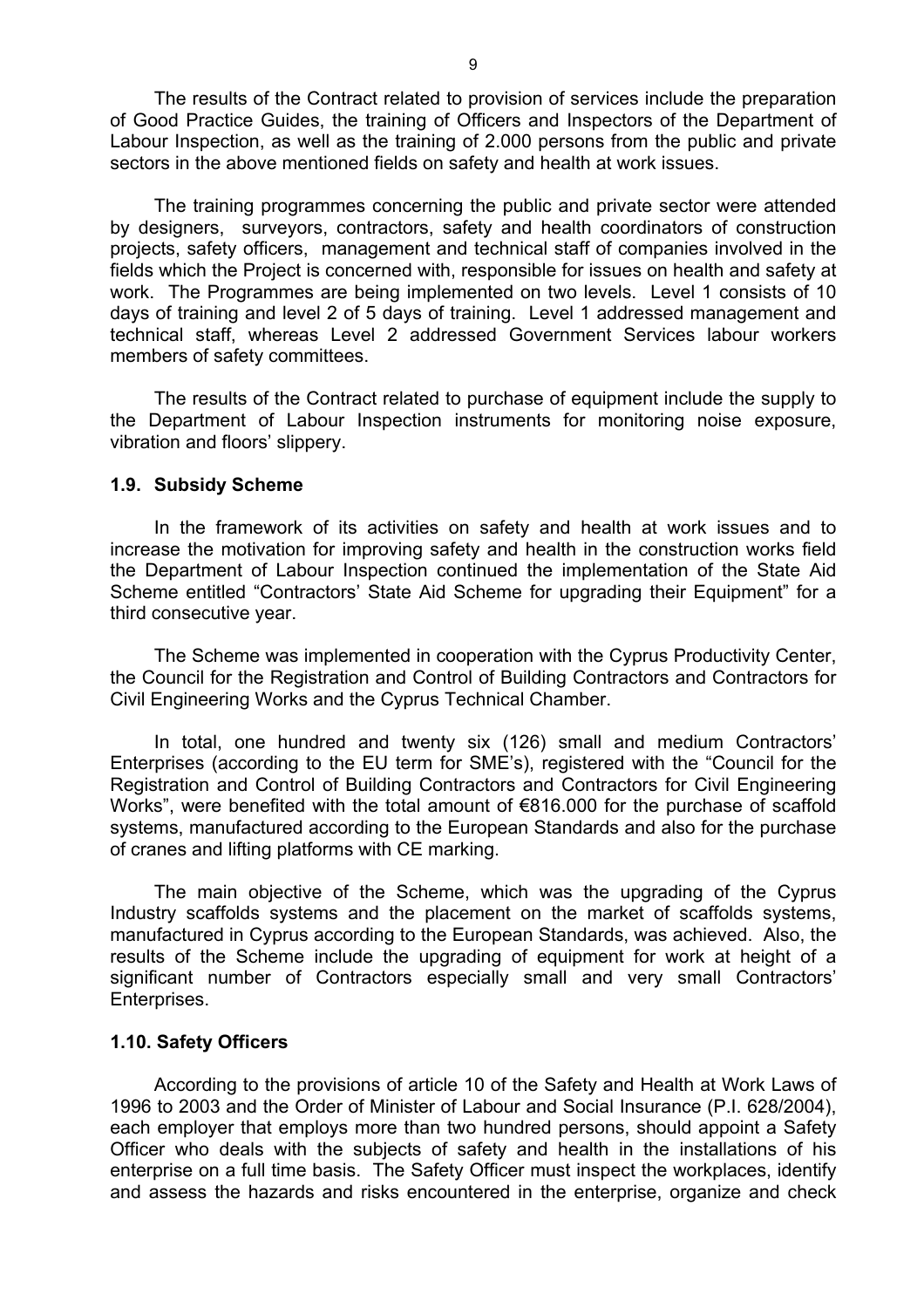the Occupational Safety and Health Management System, prepare risk assessment reports, participate in the meetings of the Safety and Health Committee and train the workers on issues regarding safety and health at work. During the year 2008, after a personal interview, 16 new Safety Officers were approved by the Minister of Labour and Social Insurance.

# **2. INSPECTION OF MACHINERY AND EQUIPMENT**

# **2.1. The Machinery Inspection & Certification Unit**

The Machinery Inspection and Certification Unit operates with personnel at the headquarters as well as at the District Offices of the Department. The Unit enforces specific sections of the labour legislation which concern types of machinery, prescribed by legislation, called «Inspectable Machinery». The main activity of the Unit is the inspection of Inspectable Machinery. Other activities of the Unit concern the preparation of Reports and Certificates of Inspection, the maintenance of records for collecting the inspection fees and their subsequent follow up, the preparation, follow up and processing of legal cases, the investigation of accidents and dangerous occurrences, the preparation of new legislation, etc.

The Unit enforces the following legislation concerning the inspectable machinery:

- The Safety and Health at Work Law (L. 89(I)/1996), as amended by Laws 158(I)/2001, 25(I)/2002, 41(I)/2003 and 99(I)/2003.
- The Factories Law, Cap. 134, as amended by Laws 43/64, 32/72, 22/82, 25/89, 20/90, 220/91 and 90(I)/96.
- The Buildings and Works of Engineering Construction (Safety, Health and Welfare) Regulations of 1973, (P.I. 161/73).
- The Occupational Safety and Health at Ports Regulations of 1991, (P.I. 349/91).
- The Factories (Manner of Preparing Steam Boiler in Cold Condition) Order,
- The Factories (Forms) Order,
- The Factories (Prescribed Fees) Order of 2008, (P.I. 6/2008),

Within the framework of the enforcement of the above legislation, the Unit provides specialised inspection services to the inspectable machinery owners. The services provided include inspection, testing and examination, according to the type of inspectable machinery. Every registered inspectable piece of machinery is certified at regular periods, according to the provisions of the legislation. The Inspector, depending on the work carried out, issues a Report of Examination or a Certificate of Test and Examination to the owner of the machinery.

The Table of Appendix XIV shows an analysis of the machinery inspections carried out by the Inspectors by District and category of machinery in the year 2008.

The Table of Appendix XV shows an analysis of inspectable machinery by District and category of machinery registered into the Computerised Information System of the Department on 31.12.2008.

The following Table shows the corresponding Sections of the Factories Law that apply to the inspectable machinery, the maximum period provided for between two inspections and comparison of the number of inspections carried out per machinery category with the corresponding number for the year 2007.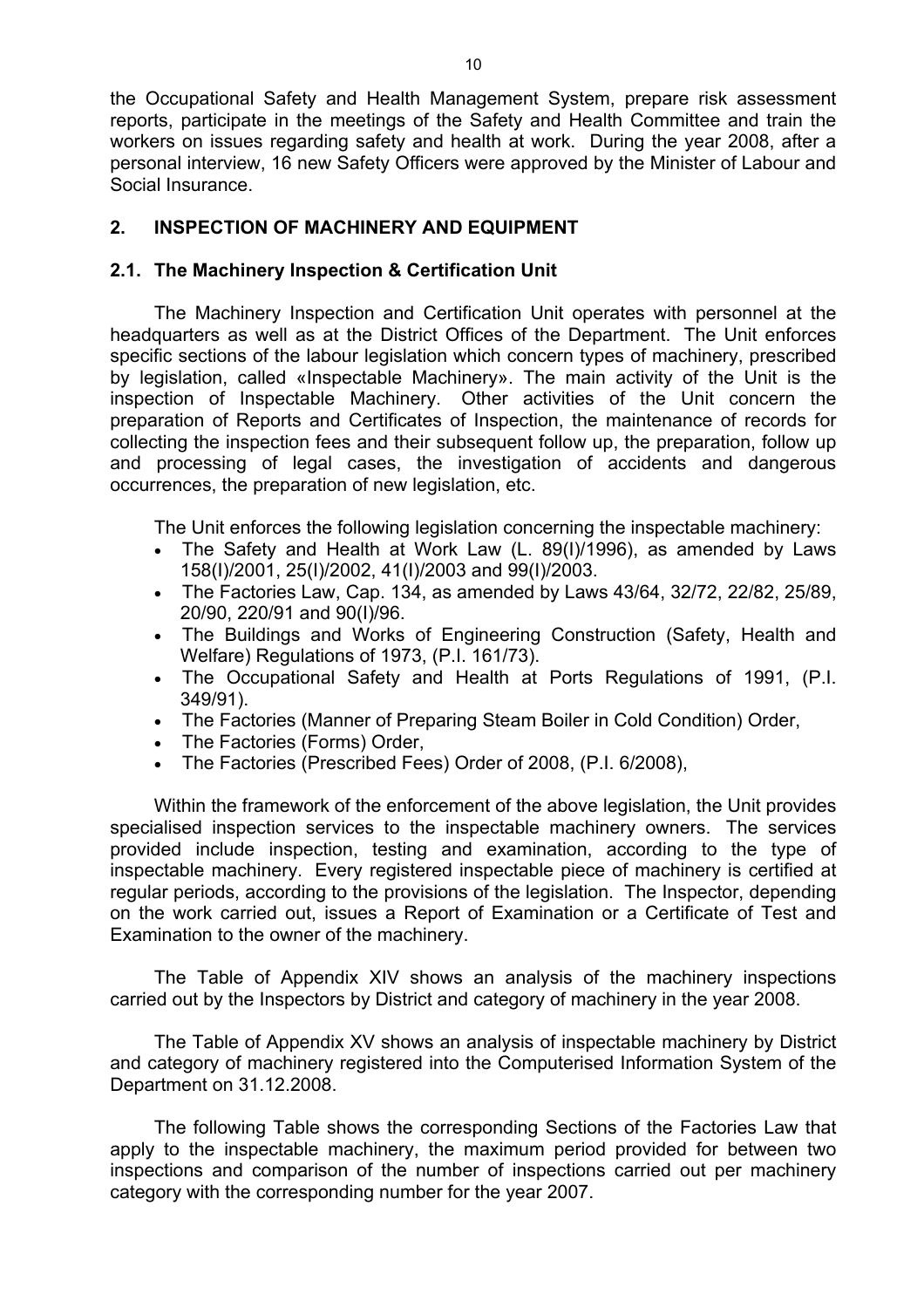| <b>Machinery Type</b>                        |          | <b>Number of</b><br><b>Inspections</b> | <b>Maximum</b><br><b>Prescribed Period</b> | Section of the<br><b>Factories Law on</b> |
|----------------------------------------------|----------|----------------------------------------|--------------------------------------------|-------------------------------------------|
|                                              | 2008     | 2007                                   | between<br><b>Inspections</b>              | the Frequency of<br><b>Inspections</b>    |
| Lifts and Hoists                             | 464      | 549                                    | 6 months                                   | 33(2)                                     |
| <b>Hydraulic Lifting</b><br><b>Platforms</b> | $\Omega$ | 0                                      | 12 months                                  | 33(9)(c)                                  |
| Cranes and other<br><b>Lifting Devices</b>   | 290      | 182                                    | 14 months                                  | 35(2)                                     |
| <b>Steam Boilers</b>                         | 352      | 405                                    | 14 - 18 months                             | 40(7)                                     |
| <b>Steam Receivers</b>                       | 11       | 6                                      | 26 months                                  | 41(4)                                     |
| <b>Air Receivers</b>                         | 104      | 94                                     | 26 months                                  | 42(5)                                     |
| Ropes                                        | 0        |                                        | 6 months                                   | 34                                        |
| <b>TOTAL</b>                                 | 1.221    | 1.236                                  |                                            |                                           |

The Department of Labour Inspection, assessing the results of an island-wide inspection campaign of mobile cranes which took place in 2007 in order to bring into conformity the mobile cranes with respect to the relevant legislation, continued the said campaign in 2008 to complete pending issues. At the same time, the Department continued the update of its Policy on the placement on the market, use and inspection of mobile cranes.

Also, during 2008 the Department of Labour Inspection processed the draft Regulations titled «the Minimum Requirements of Safety and Health (Operation, Maintenance and Inspection of Lifts) Regulations». This said draft updates the periodic lift inspection and defines the responsibilities, obligations and the professional qualifications for those directly involved in installing, maintaining and inspecting lifts as well as the obligations and liabilities of the lift owners. The Ministry of Labour and Social Insurance is reviewing the various enforcement methods of the said draft on a practical level and once a decision is taken, the above Regulations will be published for comments by all concerned parties prior to forwarding them to the Law Office of the Republic for legal vetting and subsequent publication.

# **2.2. CE Marked Products Sector**

The CE Marked Products Sector is responsible for the enforcement of the national legislation that transposes the New Approach Directives on the following product categories:

- Machinery,
- Lifts.
- Pressure Equipment,
- Simple Pressure Vessels
- Personal Protective Equipment, and
- Equipment and Protective systems for Use in Explosive Atmospheres.

The enforcement of the CE legislation ensures that only products that satisfy its provisions are manufactured, imported and placed on the market.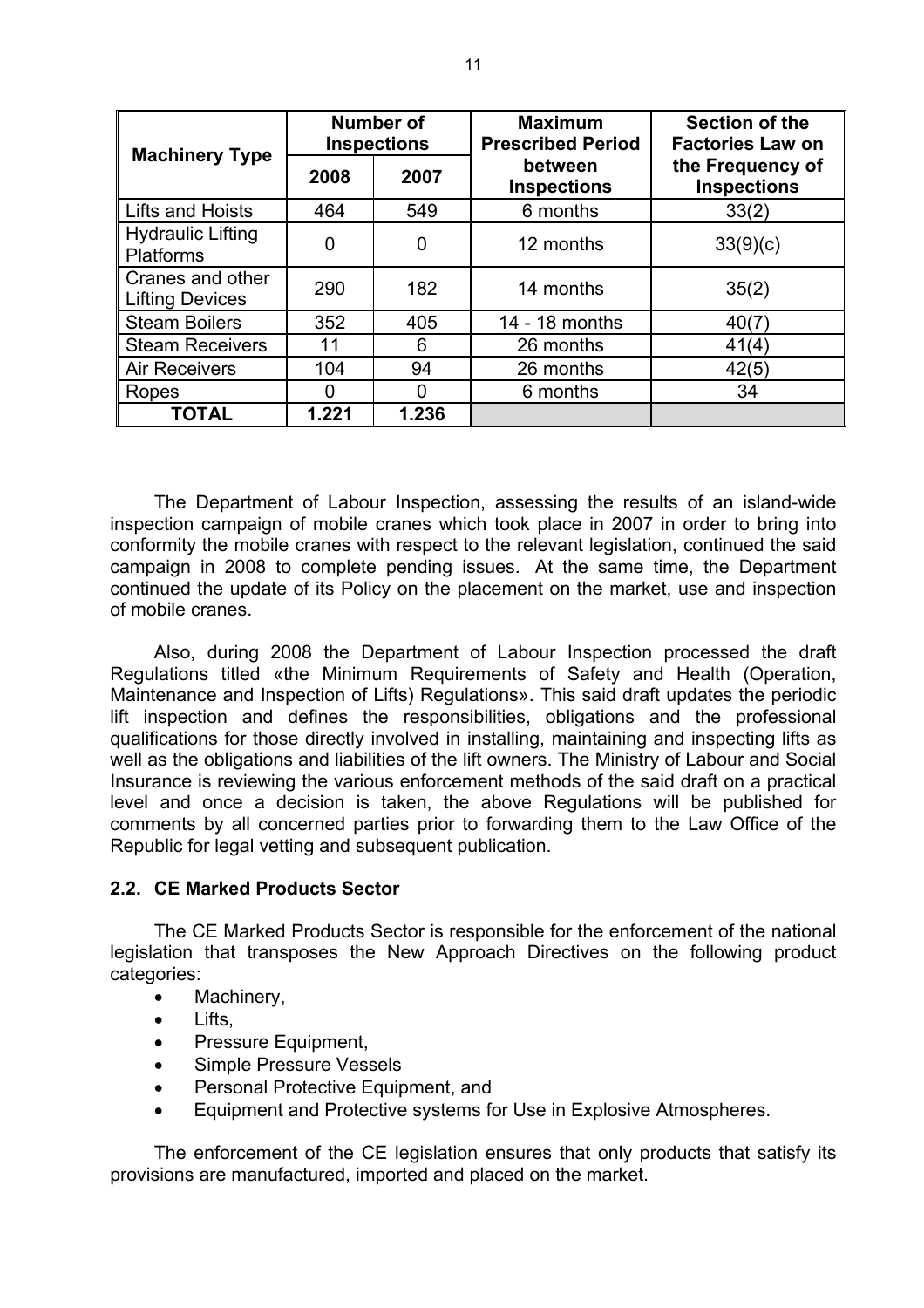Also, during 2008 the Department of Labour Inspection took part at the meetings of the Approval Committee of the Ministry of Commerce, Industry and Tourism to assess the application of a local organisation that applied for approval as a Notified Body.

During 2008 the following draft pieces of Regulations were prepared which harmonise the national legislation with the new European Union Directive 2006/42/EC.

- (a) The Essential Requirements (Machinery) Regulations of 2008 (P.I. 428/2008), and
- (b) The Essential Requirements (Lifts) (Amending) Regulations of 2008 (P.I. 429/2008).

The above Regulations will enter into force on 29.12.2009.

# **2.2.1. Market Surveillance**

The purpose of market surveillance is to ensure that only the products that comply with the provisions of the CE marking legislation are placed on the market. This is achieved by paying regular visits to premises where the product categories mentioned above are manufactured, imported, displayed for sale or installed. Market surveillance is carried out in the framework of sampling checks within the market, as well as after information is received regarding non-conforming products.

To this end the Minister of Labour and Social Insurance authorised Officers of the Department, in the Central Office and the District Offices, to carry out market surveillance.

During 2008, Officers of the Department carried out inspections of various premises where products with CE marking were on sale. 897 pairs of safety goggles, 8 air receivers, 14.021 safety masks, 2.210 filters for safety masks and 105 lanyards were spotted that did not comply with the CE legislation. For all the aforementioned products, Compliance Notices were issued and the merchants / importers voluntarily withdrew the items from the Cyprus market.

Also, Officers of the Department visited places where lifts with CE marking were installed. Specifically, 38 lifts were inspected out of which 5 did not comply with the legislation on CE marking and corresponding Compliance Notices were handed out for these.

Immediately after the conclusion of the Concerted Action of the relevant Competent Authorities of the Member States of the EU for surveillance of the common market for pressure cookers and air receivers within 2008, the Department of Labour Inspection prepared a press announcement which was posted on the special webpage of the European Union for Pressure Equipment.

# **2.2.2. Market Surveillance of Machinery Sector**

During the year 2008, the Department of Labour Inspection conducted 54 inspections for Market Surveillance of machinery according to its database that contains the most significant manufacturers and distributors of machinery in Cyprus. The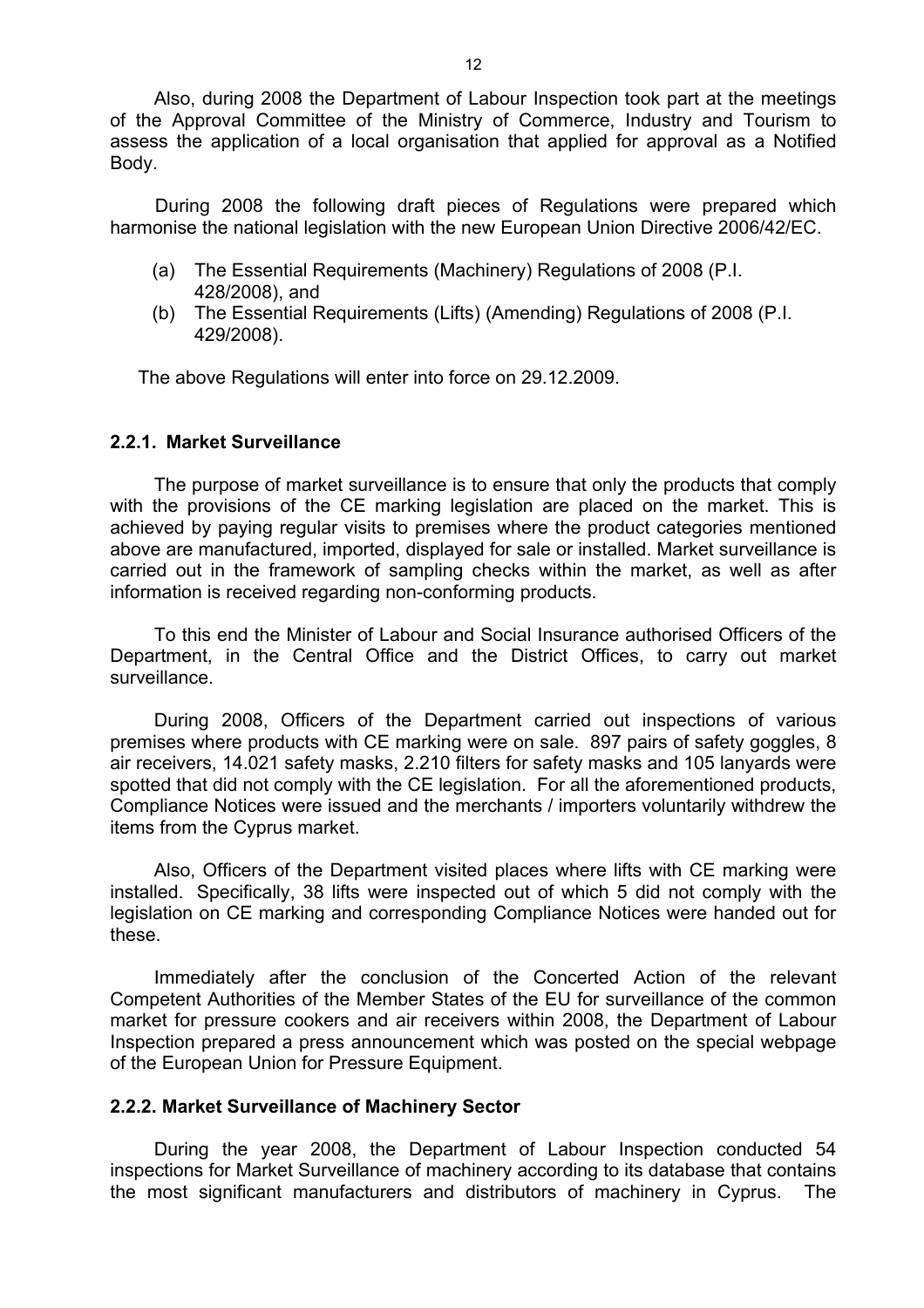suppliers that did not comply with the relative provisions of the Regulations were informed in writing, in order to fully comply within a fixed time. Three Notifications for Compliance were issued and a legal case for non compliance was concluded in the same year.

Additionally, the Department of Labour Inspection informed the public of 30 dangerous popular machinery which were available on the markets of other European countries by issuing 10 separate public announcements. Regarding the safety of agricultural machinery, a special inspection campaign for pesticide application machinery was conducted in the Nicosia District and such macinery manufacturers were informed accordingly.

Moreover, market compliance is monitored and recorded usually after the notifications from the Department of Customs and Excise and other competent authorities as well as after specific complaints from members οf the public. Additional inspections in commercial establishments are randomly conducted.

### **3. CONTROL OF CHEMICAL SUBSTANCES SECTOR**

 In 2008 a new Sector was established within the Department of Labour Inspection under the title «Chemical Substances Sector» in order to handle more efficiently issues related to the provisions of the new European legislation on the management and control of chemical substances.

 The main objective of this Sector of the Department of Labour Inspection in 2008 was the enforcement of the existing legislation on dangerous substances, the amendment of certain provisions of the legislation in order to harmonize with the European acquis and the implementation of the provisions of the Rotterdam Convention on the import and export of certain dangerous substances and preparations (PIC Convention) as well as the Stockholm Convention on the Persistent Organic Pollutants (POPs). With the above legislation the Department is aiming to achieve complete control of chemical substances, preparations and products containing dangerous substances imported, exported or placed on the Cyprus market. Furthermore, during 2008, the necessary collaboration with other Governmental services was promoted in order to have a better control of dangerous substances that may be imported, exported or placed on the Cyprus market.

 During 2008 emphasis was given on informing all stakeholders on the provisions of the European Regulation 1907/2006 concerning the Registration, Evaluation, Authorisation and Restriction of Chemicals (REACH). With this new European Regulation it is anticipated that approximately 30.000 chemical substances will be examined and assessed by their producers or importers based on a procedure that will determine the risks on human health and the environment.

 According to REACH provisions, the substances that will gradually be included in the new process are those that are produced or imported in quantities equal or greater than one tonne per year. This new approach, with the introduction of REACH in issues related to the evaluation and control of chemical substances, replaces procedures included in 70 European Directives that have been published over the last 39 years. Upon entry into force of REACH Regulation, a large part of these Directives have been repealed. The remaining Directives that are related to classification, packaging and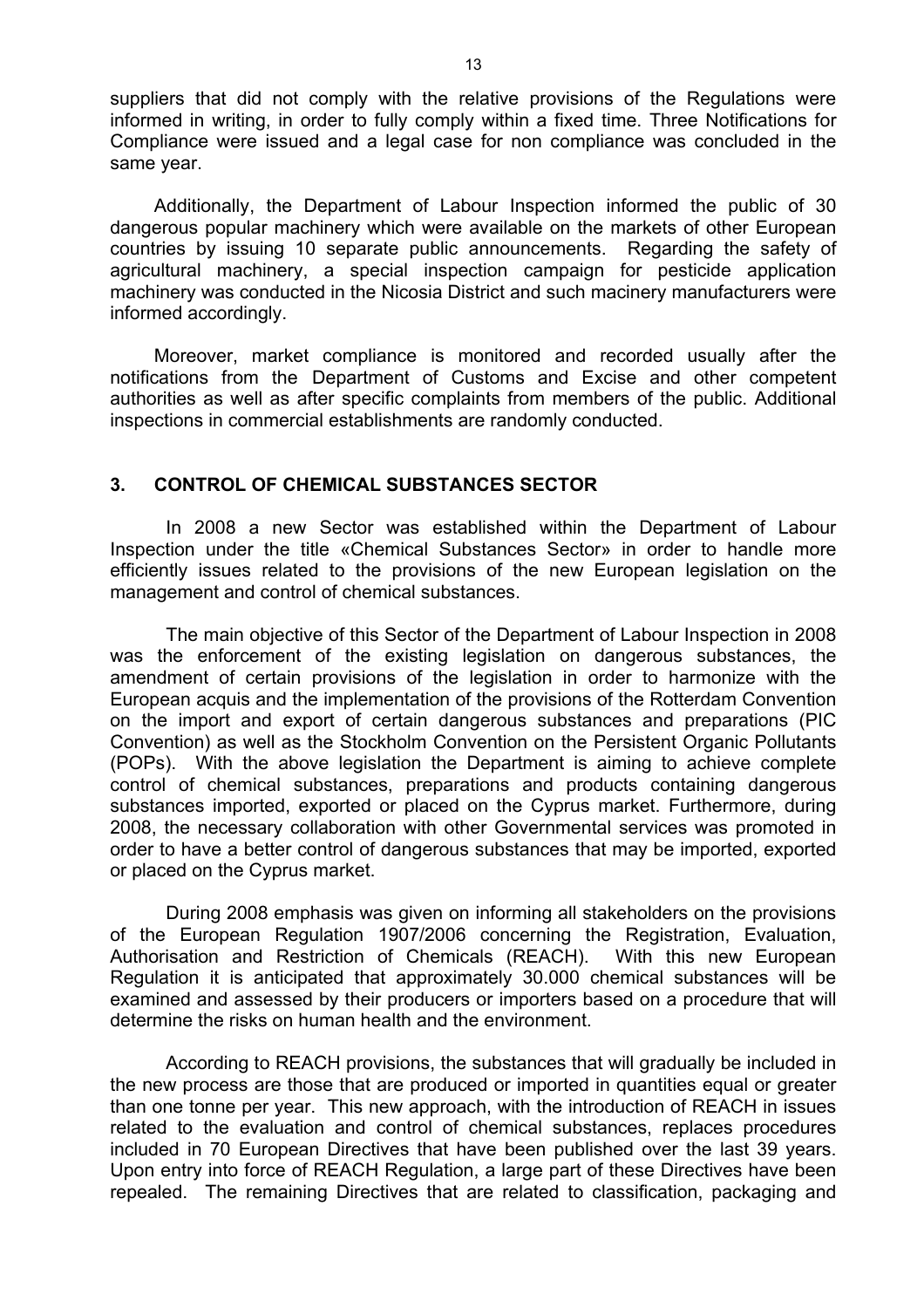labelling will be dealt with a new European Regulation aiming to incorporate into the European acquis the provisions of a Globally Harmonised System (GHS) on Classification and Labelling of Chemical Substances.

 The Department of Labour Inspection actively participated in all of the meetings of the Committees of the newly established European Chemicals Agency in order to subsequently inform all importers, producers and users in Cyprus. For the effective implementation of REACH Regulation, the Department of Labour Inspection has prepared an Action Plan, established a Help Desk and created the necessary infrastructure to facilitate the exchange of information on chemical substances with the European Chemical Agency and other European Competent Authorities. In parallel, it has organized several seminars informing all stakeholders about their obligations arising out of the REACH Regulation. During 2008 special emphasis was given on informing the approximately 400 enterprises on their obligation to pre-register to the European Chemical Agency the chemical substances they produce or import. This obligation was time-limited between 1.6.2008 and 1.12.2008 and concerned all enterprises that produce or import from third countries, chemical substances on their own, in preparations or in articles in a quantity equal or greater than one tonne per year. During the pre-registration period, 430 questions submitted by telephone, email or during relevant meetings were answered by the REACH Help Desk. Similar information dissemination activities were also carried out concerning the provision of the European Regulation 689/2008 on imports and exports from the Community.

 Within the framework of data acquisition on chemical substances in the Cyprus market and to cover the obligations of Cyprus to the European Union, data was collected in the following cases:

- For specific chemical substances classified as dangerous and for which relevant information was requested by the European Commission.
- For chemical substances imported to Cyprus from third countries which are most probably not classified according to the provisions of the European legislation and which do not have the necessary European reference numbers (EINECS or ELINCS).
- For dangerous chemical substances or preparations for which restrictions on use exist and which have been imported to or used in Cyprus during 2008 (implementation of European Regulation 689/2008/EC).

 During 2008, 218 inspections were carried out at undertakings where various chemical substances are prepared or imported, as well as to supermarkets and retail and wholesale stores trading paints, varnishes, toys and jewellery. The aim of these inspections was to locate chemical products produced or imported to Cyprus that do not satisfy the provisions for packaging, marking or composition prescribed by the legislation as well as the tracking down of products containing dangerous chemical substances in concentrations greater than those allowed by the legislation. Appropriate action was taken for those products which were found to be non conforming and recommendations were made to the importers and producers so that the violations are eliminated and the health and safety of workers, the public and the environment protected.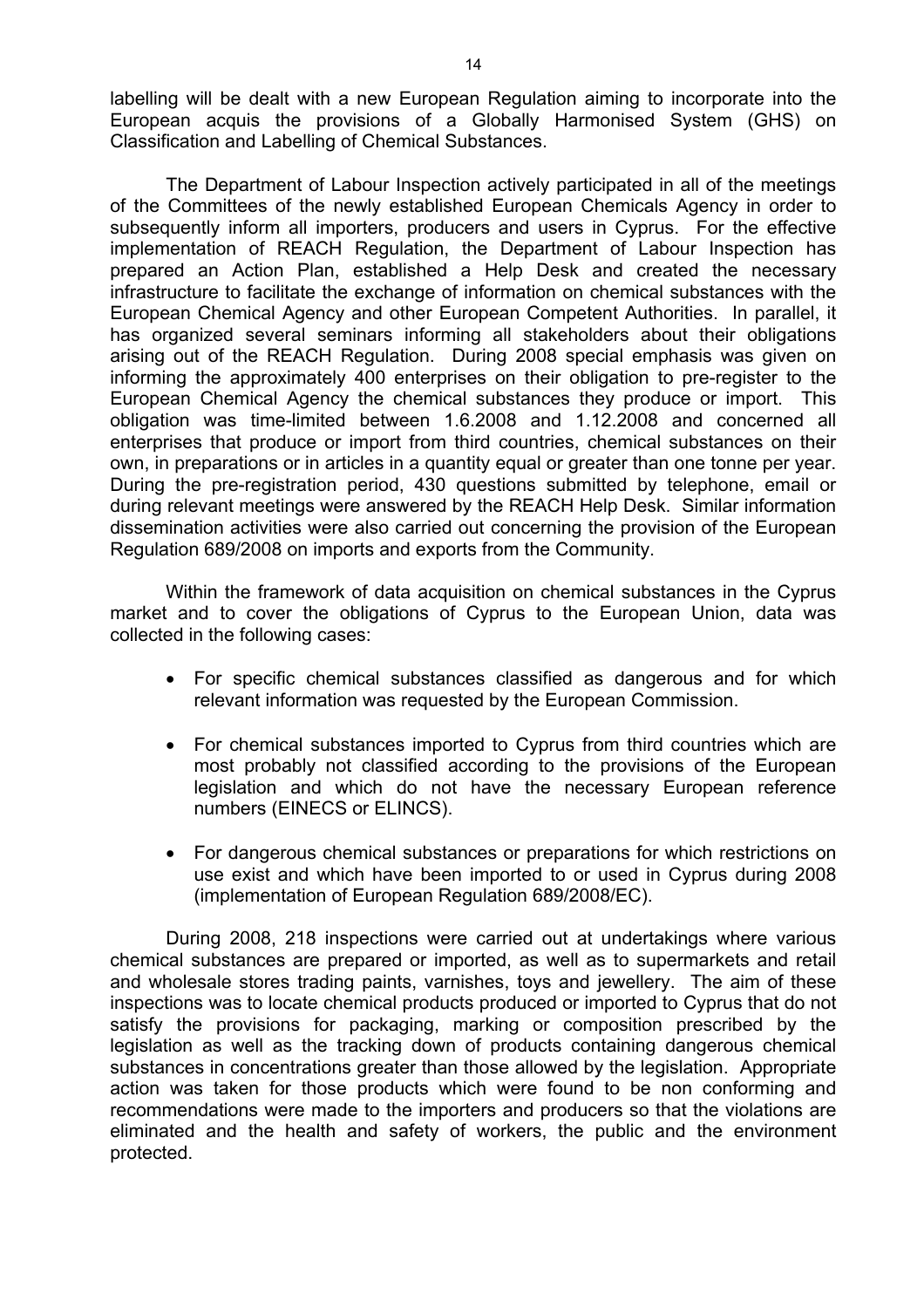Furthermore, during the above period the Department of Labour Inspection was represented at the competent authorities meeting for European Regulation 689/2008 and at the meeting of the parties of the Rotterdam Convention. Furthermore, the Departmnet was actively involved in all international efforts undertaken by the United Nations for the effective control and management of chemical substances (Strategic Approach to International Chemicals Management – SAICM and Intergovernmental Forum of Chemical Substances – IFCS).

# **3.1. New legislation**

 During 2008 the following new draft legislation was prepared and submitted for adoption by the House of Representatives:

- 1. The Chemical Substances, Preparations and Products Law of 2008.
- 2. The Chemical Substances, Preparations and Products (Classification, Package and Labelling of Dangerous Substances and Preparations) Regulations of 2008.
- 3. The Chemical Substances, Preparations and Products (Breach of the Provisions of REACH) Regulations of 2008.
- 4. The Chemical Substances, Preparations and Products (Breach of the Provisions of Regulation 689/2008) Regulations of 2008.
- 5. Amendment of the Rotterdam Convention Ratifying Law.

# **4. OCCUPATIONAL HEALTH AND SAFETY TRAINING CENTRE**

The main activities of the Occupational Health and Safety Training Centre are the following:

- a) Organisation of training and vocational programmes, seminars and lectures.
- b) Organisation of the European Week for Safety and Health at Work, as well as the Information and Inspection Campaigns organised within the framework of the Senior Labour Inspectors Committee of the European Union.
- c) Development, publication and distribution of informative material aiming at increasing awareness of employers and employees.
- d) Incorporation of safety and health issues into the Education Sector.

The activities of the Occupational Health and Safety Training Centre for 2008 are described herebelow:

# **4.1. Training programmes**

During 2008, the training programmes, seminars and lectures organised by the Training Centre were addresed to: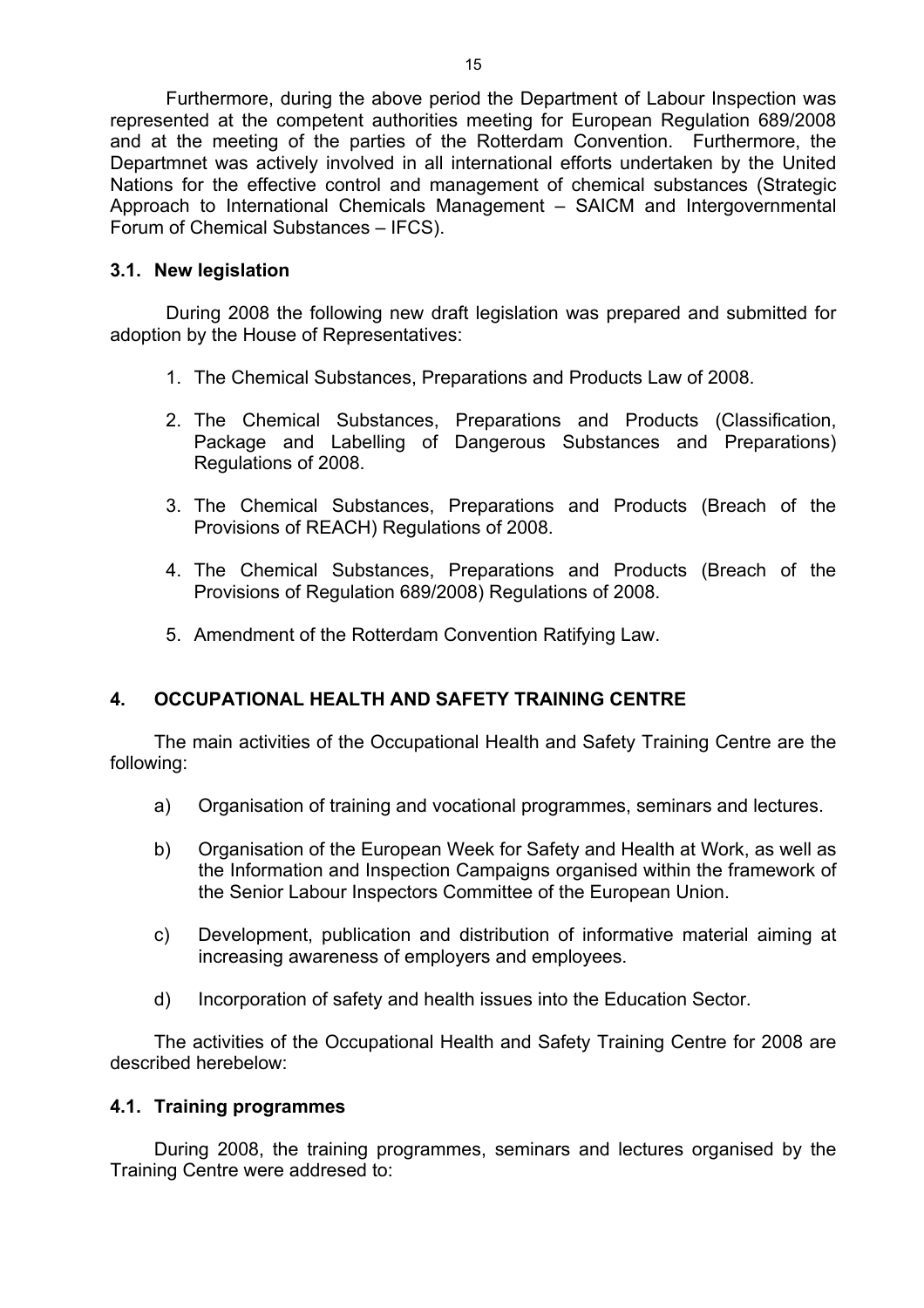- Safety Officers,
- Approved Persons,
- Members of Safety Committees (in collaboration with the Trade Unions),
- Officers / employees of organisations and Government Departments,
- Apprentices of the Cyprus Productivity Centre,
- Officers of the employers and workers organizations,
- Teachers of the Ministry of Education and Culture,
- Newcomers in the Public Service.

More specifically, the seminars referred to:

- the co-organisation with other interested parties, or exclusive organization by the Department of Labour Inspection,
- the organisation of the Pancyprian Conference for Safety and Health at Work within the framework of the activities for the Safety and Health at Work Week, and
- the Focal Point Meeting.

During 2008 in total, 66 training programmes / seminars / lectures were organised and 3.064 persons were trained.

### **4.2. Annual Campaign on the Prevention of Work Accidents and Occupational Diseases**

Within the framework of the above Campaign, the European Week for Safety and Health at Work 2008 was organised between 20 and 24 of October focussing on the risk assessment and the theme adopted was «Healthy Workplaces – Good for you – Good for business».

In the framework of the above events retired officials of the Organisations represented in the Pancyprian Council of Safety and Health were honoured.

Furthermore, the Minister of Labour and Social Insurance as well as the representatives of the Organisations participating in the Pancyprian Council of Safety and Health, signed the Strategy of Cyprus on Safety and Health at Work for the period 2007 – 2012.

On the 20th of October 2008, the Pancyprian Conference for Safety and Health at Work was organised during which the above mentioned Strategy of Cyprus was presented. The draft Practical Guide on Occupational Safety and Health Management System for Small Enterprises in Cyprus was also presented.

During the inaugural ceremony, the Good Practice Awards were presented, as well as the Poster Competition Awards for 2008.

During the Safety and Health at Work Week, the Minister of Labour and Social Insurance visited workplaces and had the opportunity to view the measures taken for the protection of the employees from risks at work. Furthermore, Labour Inspection Officers and Labour Inspectors of the Department of Labour Inspection implemented a special programme that included visits to workplaces, participation in meetings of various Safety Committees, discussions with employees and distribution of informative material.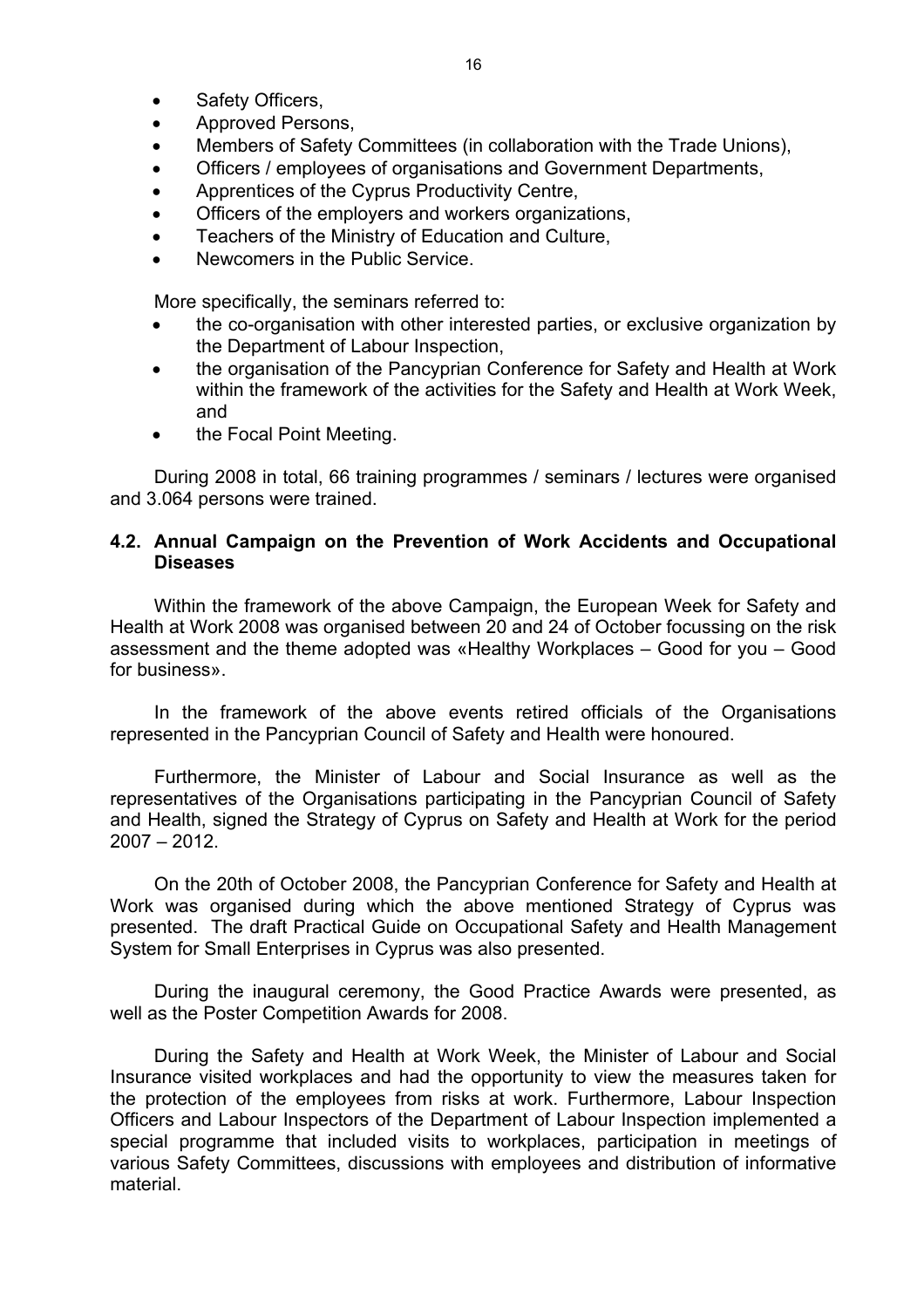|                     |                         | <b>Visits in work premises</b>          |
|---------------------|-------------------------|-----------------------------------------|
| <b>District</b>     | <b>Number of Visits</b> | <b>Number of</b><br><b>Participants</b> |
| Nicosia             | 34                      | 1.345                                   |
| Limassol            | 28                      | 900                                     |
| Larnaca / Famagusta | 36                      | 325                                     |
| Paphos              | 31                      | 500                                     |
| Total               | 129                     | 3.070                                   |

The following Table shows the data related to the activities during the Safety Week 2008 per District.

Furthermore, within the framework of the Campaign for the Prevention of Work Accidents and Occupational Diseases, radio and TV messages were transmitted and TV stations broadcasted short duration films. In addition, Officers of the Department gave interviews and participated in awareness raising programmes of the radio and television mass media.

Finally, throughout the year and within the framework of a special agreement with the Department of Labour Inspection, the employers and employees representative organisations, published in their newspapers articles and other awareness raising material for the prevention of work accidents and occupational diseases.

# **4.3. Participation of the Department of Labour Inspection in the 33rd Cyprus International State Fair**

The Department of Labour Inspection participated in the 33<sup>rd</sup> Cyprus International State Fair alongside the other Departments/Institutes of the Ministry of Labour and Social Insurance, aiming at promoting both its activities and informative material that it develops, as well as at the broadest possible information dissemination to the employers, the workers and the public in general on issues of Safety and Health at Work and the Control of Industrial Pollution. Within the framework of the above activity, a reception was organised at the exhibition kiosk, which was complimented with the presence of the Minister of Labour and Social Insurance.

# **4.4. Publications**

During 2008, informative material was re-published and the following new information leaflets and publications were issued:

- Safety and Health in the Construction Industry 8 areas of priority (Translated into Turkish Language)
- Representatives of Employees Consultation (Translated into Turkish Language)
- Major Provisions of the Safety and Health at Work Laws (Translated into Turkish Language)
- Mercury Risks and Protection
- Protection of employees in case of heat waves
- The Legionellosis disease: Principles and Instructions for Assessment and Confrontation of Risks
- Accidents and Dangerous Occurrences Notification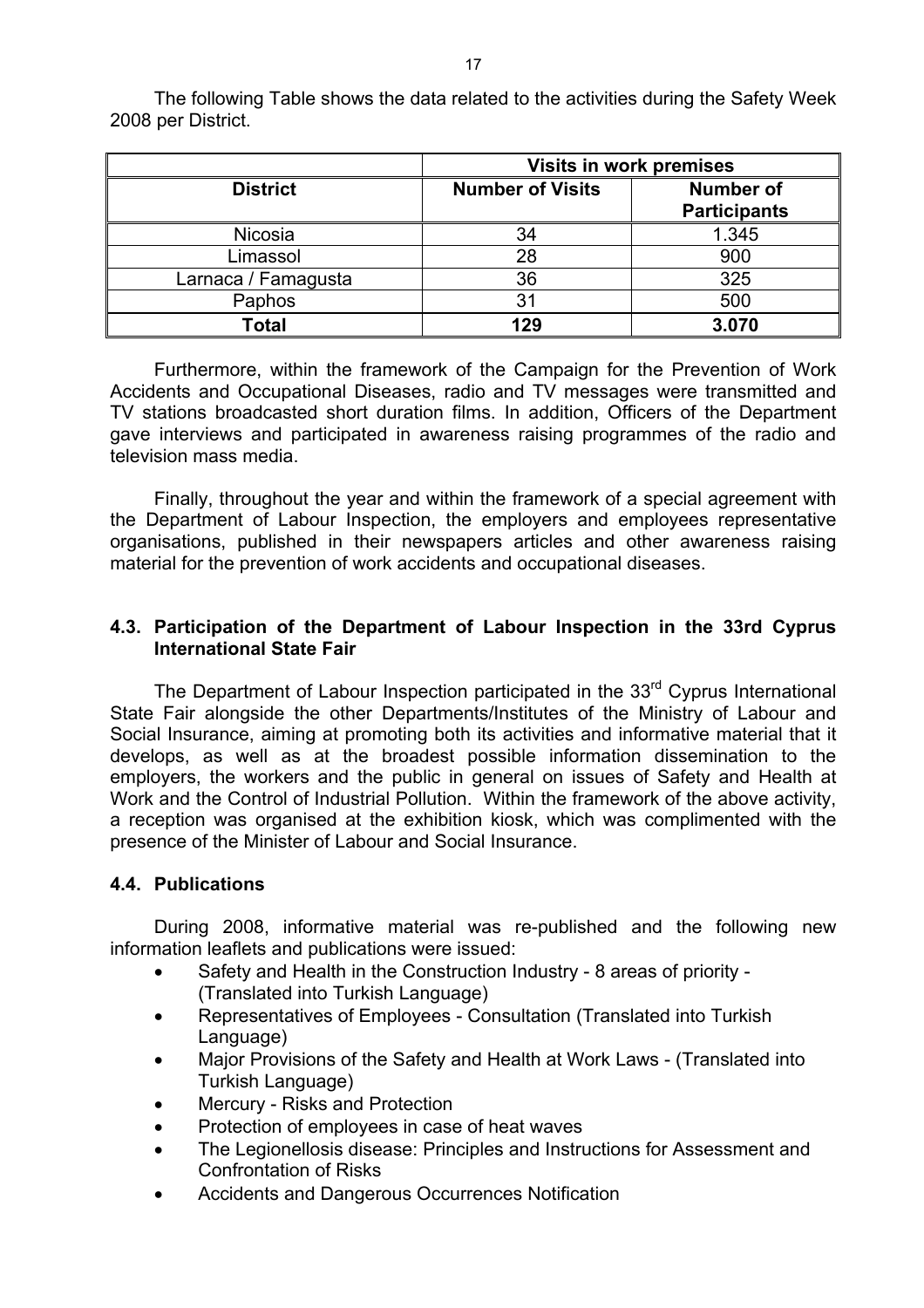- Agricultural machinery Safety and Health
- Hoisting of people by means of basket suspended from hooks / wire rope of mobile cranes
- Notification of Occupational Diseases
- Lighten the Load! Guidelines for employers and employees in the Trade sector
- Lighten the Load! Guidelines for employers and employees in the Construction sector
- Nickel and its impact on human health
- Safety Instructions in the Construction Industry (Translated into 7 foreign languages)
- Implementation of Stockholm's Convention on Persistent Organic Pollutants

# **5. NATIONAL FOCAL POINT OF THE EUROPEAN AGENCY FOR SAFETY AND HEALTH AT WORK**

# **5.1. Development and Operation of the National Information Network**

The Department of Labour Inspection is responsible for the operation of the National Information Network in which the Social Partners, as well as other organisations, soundly participate in the health and safety at work sector.

# **5.2. Good Practice Competition 2008**

Every year, the European Agency extends an invitation to all member states for submission of candidacies for the European Good Practice Awards in the occupational safety and health sector.

For 2008, the European Good Practice Award competition's theme was the promotion of an integrated management approach for dealing with risk assessment. Six such examples were submitted, in the framework of the European Good Practice Award Competition.

# **6. NATIONAL FOCAL POINT OF THE EUROPEAN NETWORK FOR WORKPLACE HEALTH PROMOTION (ENWHP)**

The main activities of the National Focal Point are the following:

# **6.1. Participation in various projects of the Network**

The Department of Labour Inspection is participating in the "Move Europe" project of the European Network for Workplace Health Promotion.

The Project aims to track down those ways of life and behaviour which promote good health in workplaces and which focus on the sectors of physical exercise, nutrition, mental health and giving up smoking. It recognises implemented models of good practice and takes care of the dissemination of the results in Europe.

 For the implementation of the above campaign, the Depatment of Labour Inspection has prepared and implements an Action Plan.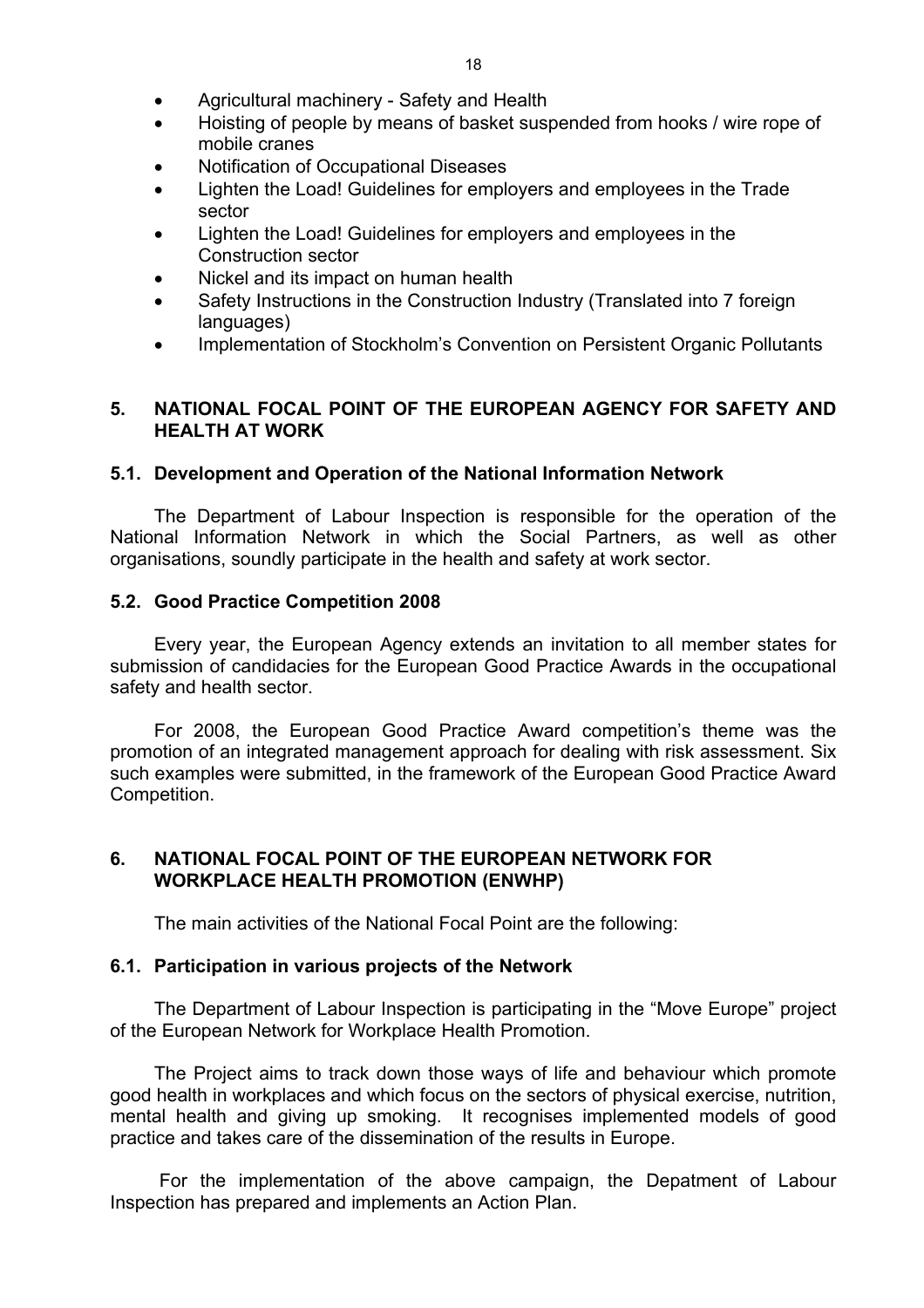#### **6.2. Participation in business meetings of the members of the National Focal Points of the Network**

The Department of Labour Inspection actively participates in business meetings of the members of the National Focal Points of the Network. During these business meetings organizational matters, internal procedures and progress regarding the different projects of the Network, are discussed.

### **7. INDUSTRIAL POLLUTION CONTROL SECTOR**

The policy of the Department of Labour Inspection in the Sector of Industrial Pollution Control has as its main objective, the prevention, the reduction and the control of pollution which arises from industrial installations and from the use of certain paints and varnishes, so that the best possible protection of the health and welfare of the citizens and the protection of the environment of the Republic is safeguarded.

The achievement of this objective is materialised through the effective implementation of the specific legislation for the control of industrial pollution, on the basis of which an integrated system of prevention and control has been established. This system includes the licensing of industrial installations, the systematic monitoring of their operation with on site inspections and emission measurements of pollutants, as well as the continuous monitoring and assessment of the atmospheric air quality.

# **7.1. Control of Industrial Emissions**

#### **7.1.1. Licensing**

During 2008, within the framework of the implementation of the provisions of the Atmospheric Pollution Control Laws of 2002 to 2008, the Water Pollution Control Laws of 2002 to 2008 and the Integrated Pollution and Prevention Laws of 2003 to 2008, that refer to the licensing of industrial installations, the competent Technical Committee for the Protection of the Environment, which is chaired by the representative of the Department of Labour Inspection, examined 33 applications and prescribed specific operating conditions and emission limit values aiming at the effective protection of the environment. Upon proposals of the Technical Committee for the Protection of the Environment, which besides the Ministry of Labour and Social Insurance is represented by five other co-authoritative Ministries, by the Cyprus Scientific and Technical Chamber and by the Cyprus Federation of Environmental and Ecological Organizations, 34 Air Emission Permits were granted by the Minister of Labour and Social Insurance and 18 Discharge Licenses were granted by the Minister of Agriculture, Natural Resources and Environment.

Τhe categories and number of installations for which Air Emission Permits were granted in 2008 are shown in Appendix XVI.

#### **7.1.2. Inspections / Measurements**

Regarding the implementation and enforcement of the legislation, particular emphasis was given to checking the compliance of installations with the specified operating conditions and emission limits of the Air Emission Permits. For this purpose, the inspections and the environmental measurements continued during 2008 in a more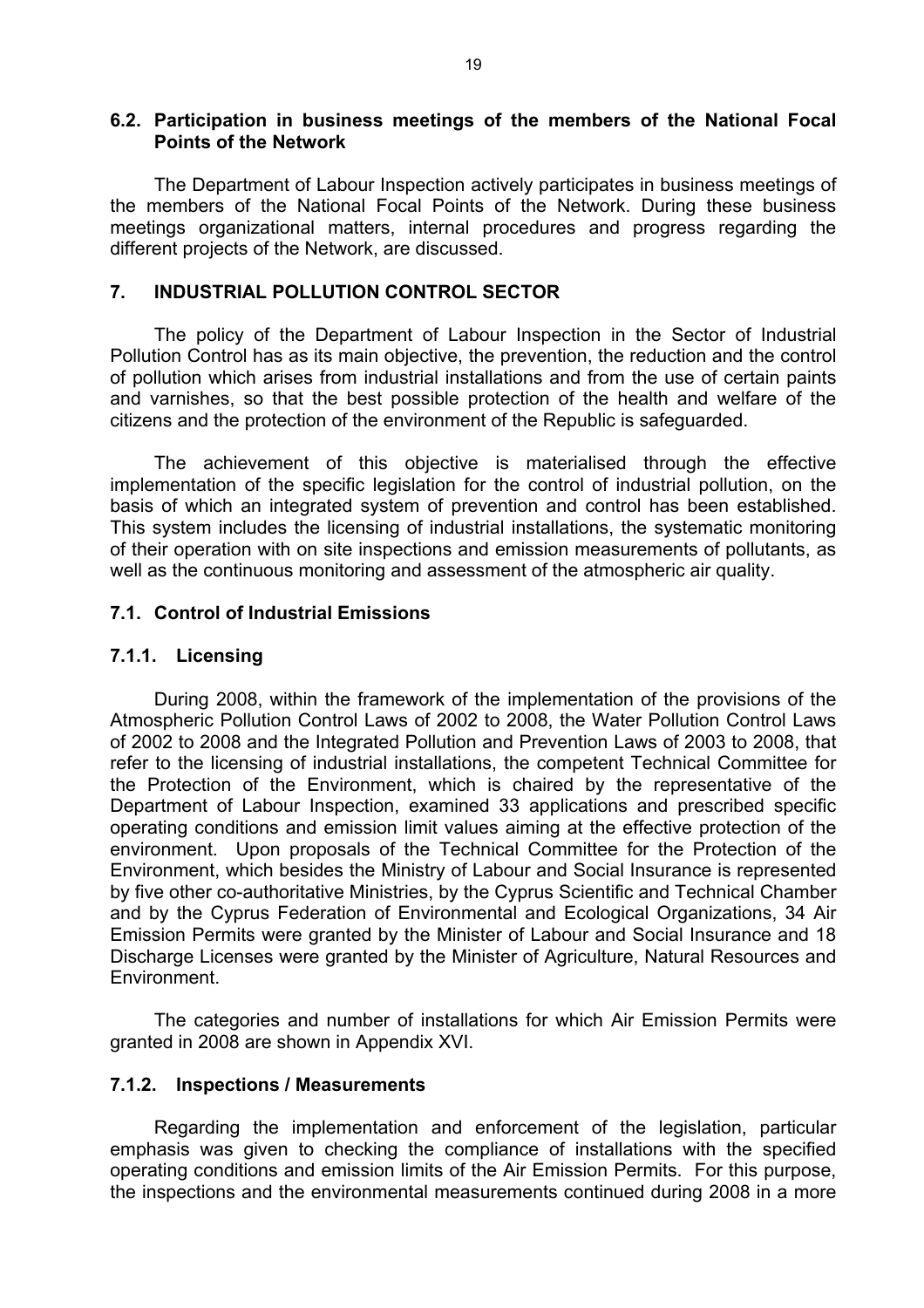systematic way. Priority was given to the inspection and monitoring on a systematic basis, of those industrial installations, which by the nature of their processes and location, are likely to cause adverse impact to the public health and to the environment. In accordance with the Operating Conditions specified in the relevant Permits, the large industrial installations have already proceeded with the installation of control systems for pollution reduction (filters) at the emission sources and as a result, the adverse implications on the environment from their operation, have been considerably reduced.

During 2008, 136 inspections were carried out at licensed installations in order to check the compliance with the Operating Conditions, which are specified in the corresponding Air Emission Permits and 30 inspections were carried out at nonlicensable installations (e.g. boilers, crushing plants, concrete producing factories, etc.) in order to check the compliance with the conditions which are specified in the relevant Regulations. In addition, 127 inspections were carried out at paint selling stores and 49 inspections were carried out for the investigation of public complaints related to the operation of neighbouring factories. In addition, four (4) questions of Members of the House of Representatives, two (2) questions from the Commissioner for the Environment and one (1) question submitted by the Ombudsman were answered.

The Inspectors of the Department periodically monitor emissions from large-scale industrial installations using the Mobile Emissions Monitoring Unit of the Department, which is appropriately equipped with monitoring instruments. During 2008, 21 sets of emission measurements on the concentration of different pollutants (dust, fume, sulphur dioxide, nitrogen oxides, volatile organic compounds) were carried out in large-scale industries (Power stations, cement factories, paint manufacturing industries, etc) in order to check for compliance with the emission limits, which are specified in the Air Emission Permits. Twenty two (22) emission measurements were also carried out at industrial boilers and one (1) at a non-licensable installation to check their emissions.

The monitoring of the operation of large-scale industrial installations was also achieved by competent Inspectors through the data validation and control of the air emission measurements obtained from instruments installed at the stacks of the aforementioned installations. The obligation for continuous emissions monitoring (selfmonitoring) is included as a condition in the relevant Air Emission Permits for the largescale industrial plants. The Inspectors of the Department of Labour Inspection have access to the emission measurements obtained by the plant operators through selfmonitoring.

During 2008, twenty four (24) Improvement Notices were issued to installations for violation of the legislation. Also, 35 Warning Letters were sent to installations, which were not operating according to the conditions specified in their permits, in order to take measures to comply. In 2008, nine penal cases for violating the Atmospheric Pollution Control Law, which were pending before the Court, were concluded. The Court imposed a fine of €1.000 for the first case, €900 for the second case, €2.500 for the third case, €900 for the fourth case,  $€1.050$  for the fifth case,  $€2.000$  for the sixth case,  $€2.100$  for the seventh case,  $\epsilon$ 3.700 for the eighth case and  $\epsilon$ 5.500 for the ninth case.

### **7.1.3 Monitoring of the market for Certain Paints, Varnishes, Vehicle Refinishing Products and Other Paint Products**

The purpose of the monitoring of the market is to ensure that certain paints, varnishes, vehicle refinishing products and other paint products comply with the Volatile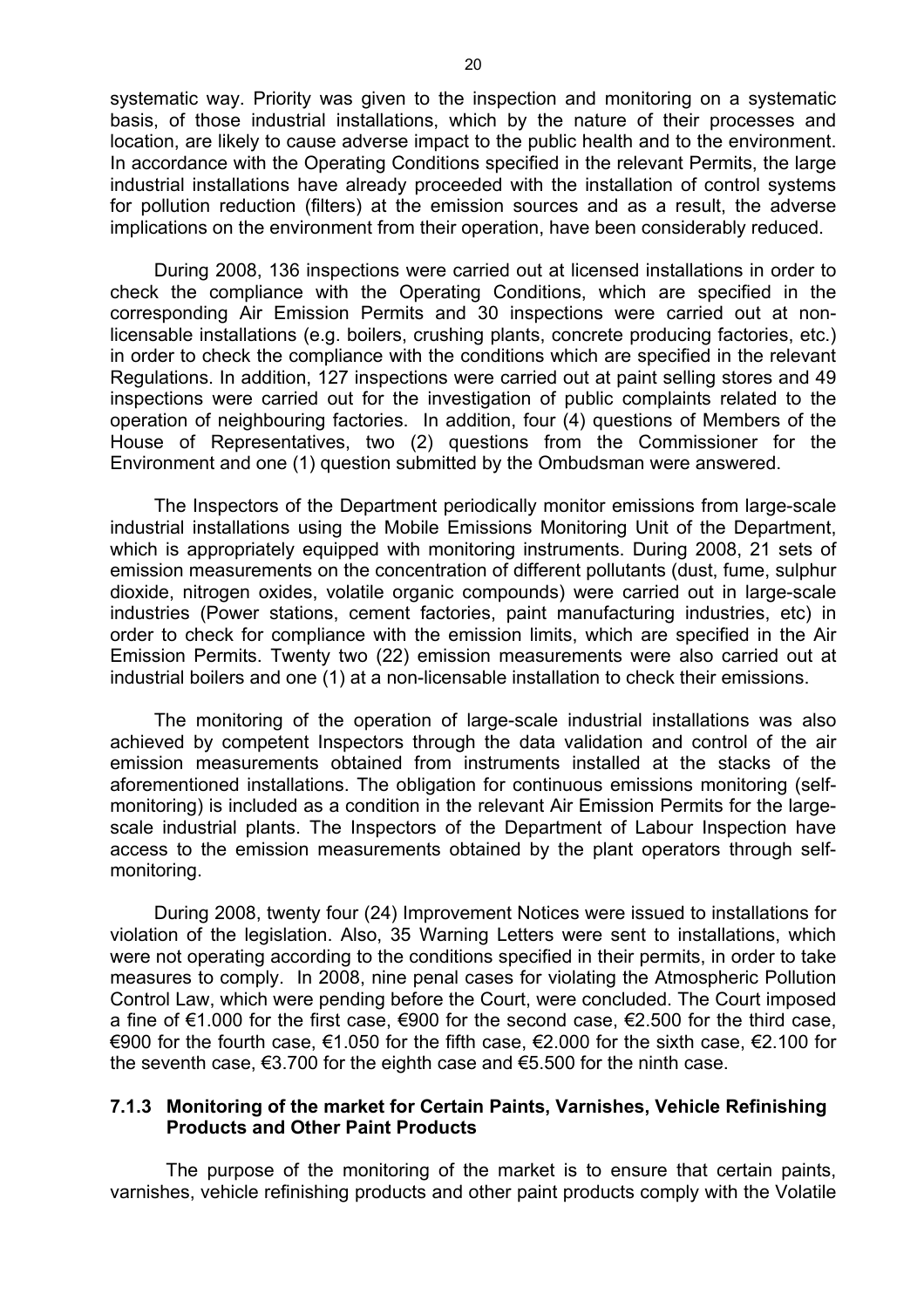Organic Compounds (VOC) content limit values set out in the relevant legislation. This is accomplished through inspections of paint sellers and paint production stores and vehicle refinishing installations. The market surveillance is carried out through the framework of enforcement of legislation, sampling examinations and also due to complaints for non-conformity.

The Minister of Labour and Social Insurance has authorized Labour Inspection Officers to carry out monitoring of the Cyprus market for the purpose of verifying compliance with the legislation.

During 2008, 127 inspections were carried out at paint sellers, paint production stores and vehicle refinishing installations, in order to ensure that the products carry a label when placed on the market, according to the requirements prescribed by in the legislation.

In addition, 30 samples were analyzed by an accredited laboratory for their VOC content and the results demonstrated compliance with the VOC content limit values prescibed by the legislation.

### **7.2. Annual National Air Pollutant Emissions**

The Department of Labour Inspection, acting as the National Focal Point for the 1979 Convention on Long-Range Transboundary Air Pollution, was actively involved in the Convention's activities and its Protocols in 2008. Within this framework, the annual emissions of the air pollutants of Cyprus were estimated for the year 2006 and were forwarded to the Executive Body of the Convention and to the European Environment Agency. The data referred to above, has been included in the relative reports published by the Executive Body of the Convention.

The annual national air pollutant emissions per activity and relevant figures for the year 2006 are shown in Appendix XVII.

The total amount of emissions of Sulphur Oxides  $(SO<sub>x</sub>)$ , and in particular Sulphur Dioxide  $(SO<sub>2</sub>)$ , is expected to decrease progressively as the consumption of fuels with lower sulphur concentration gradually increases. The total emissions of Nitrogen Oxides (NOx) and Volatile Organic Compounds (VOC) are also expected to decrease, as the number of cars using catalytic converters increases. The cars using catalytic converters emit gases with lower concentrations of Nitrogen Oxides ( $NO<sub>x</sub>$ ) and Volatile Organic Compounds (VOCs).

Further to the industrial emissions of Total Suspended Particulate (TSP), the Table in Appendix XVII also shows the fraction of the total dust, which consists of particles with aerodynamic diameter smaller than 10 microns  $(PM_{10})$  and smaller than 2,5 microns (PM<sub>2.5</sub>). It is to be noted that the smaller the aerodynamic diameter of particulate matter, the greater the danger for human health is.

#### **7.3. Awareness Campaign on Reduction of the Atmospheric Pollution Issues**

Within the framework of harmonizing the Cyprus legislation with the European Union Acquis, the following legislation has been issued:

• the Air Pollution Control (Amendment) Law of 2008 (Law 10(I)/2008), and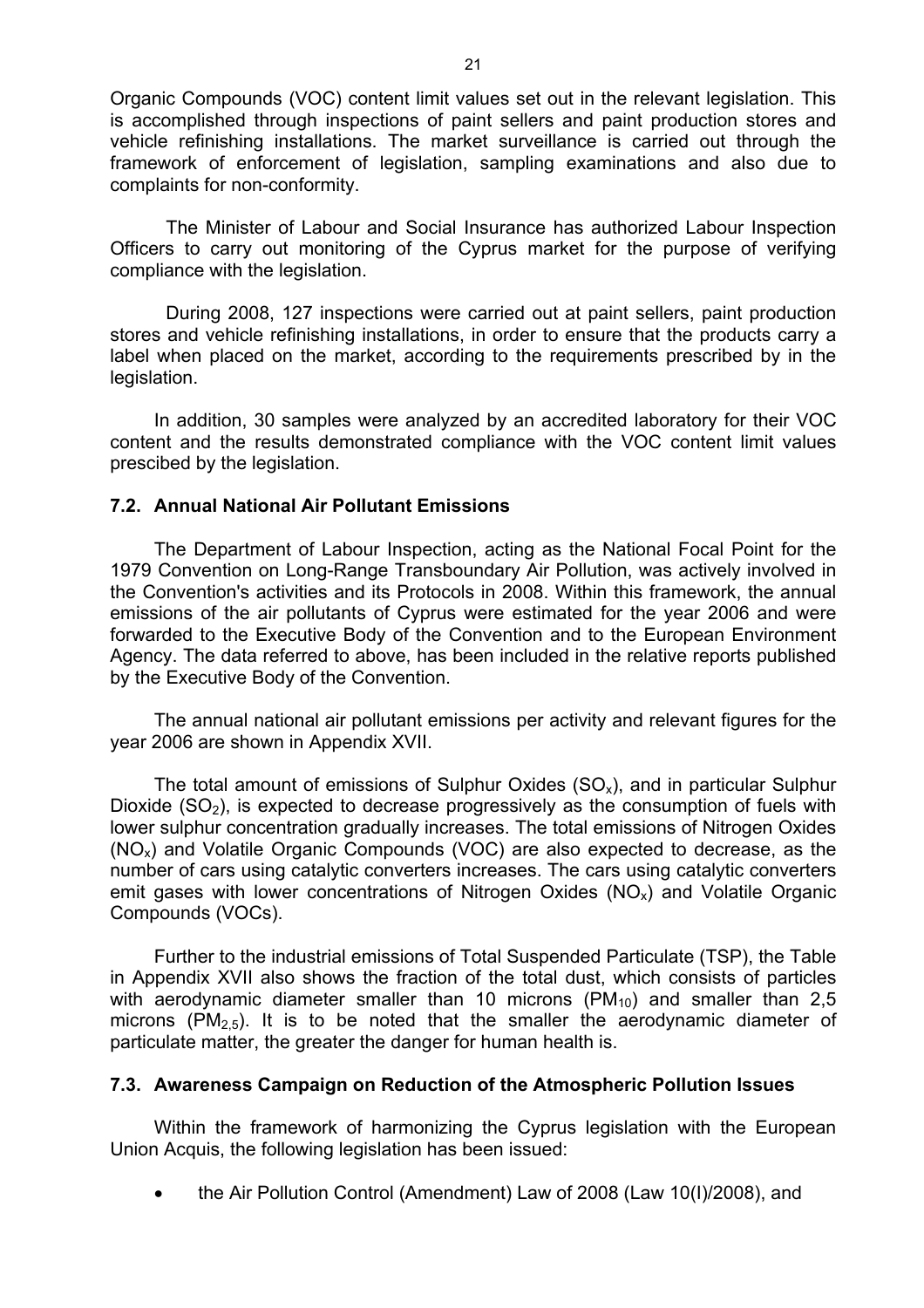• the Integrated Pollution Prevention and Control (Amendment) Law of 2008 (Law 12(I)/2008).

### **8. AIR QUALITY CONTROL SECTOR 8.1. Ambient Air Quality Monitoring**

 In 2008, the Air Quality Sector continued to monitor air quality in Cyprus as this has been its ongoing task since 1991. The monitoring was carried out via the operation of nine stations equipped with automatic real time measuring instruments for the following pollutants:

- Nitric Oxide, Nitrogen Dioxide and Oxides of Nitrogen (NO,  $NO<sub>2</sub>$ , NO<sub>x</sub>),
- Ozone  $(O_3)$ ,
- Sulphur Dioxide  $(SO<sub>2</sub>)$ ,
- Carbon Monoxide (CO),
- Particulate Matter (PM), and
- Benzene  $(C_6 H_6)$ .

In addition, the most important meteorological parameters are also monitored, such as:

- Wind Direction (WD),
- Wind Speed (WS),
- Ambient Temperature (T),
- Relative Humidity (RH),
- Atmospheric Pressure (P), and
- Solar Radiation (SR).

A photo of a representative station is shown in Figure 1 of Appendix XVIII.

During 2008, ambient air quality measurements were carried out on a systematic basis at the following locations:

- Nicosia General Hospital (old)
- Vasilikos Area Zygi Village
- Ayia Marina Xyliatou Village
- Apostolos Loukas Elementary School, Strovolos
- Intersection of Ayia Sofia and Seyhellon Streets, Limassol
- Intersection of Archiepiskopou Makariou III Avenue and Tsirou Street, Limassol
- Larnaca Municipality Park
- Aristofanous Street, Larnaca, close to the Drosia Elementary Schools
- Paphos Central Police Station premises

The results of the measuments are given on-line together with other relevant information on the website **www.airquality.gov.cy**. They are also presented through one outdoor display panel and two indoor display panels. The outdoor display panel is located in the public area opposite the old GSP stadium. One indoor display panel is located at the Citizen's Service Center in Nicosia and the other is at the entrance of the Ministry of Labour & Social Insurance main building. In the cases of dust storms from the desert affecting air quality in Cyprus, warning announcements for the public are issued.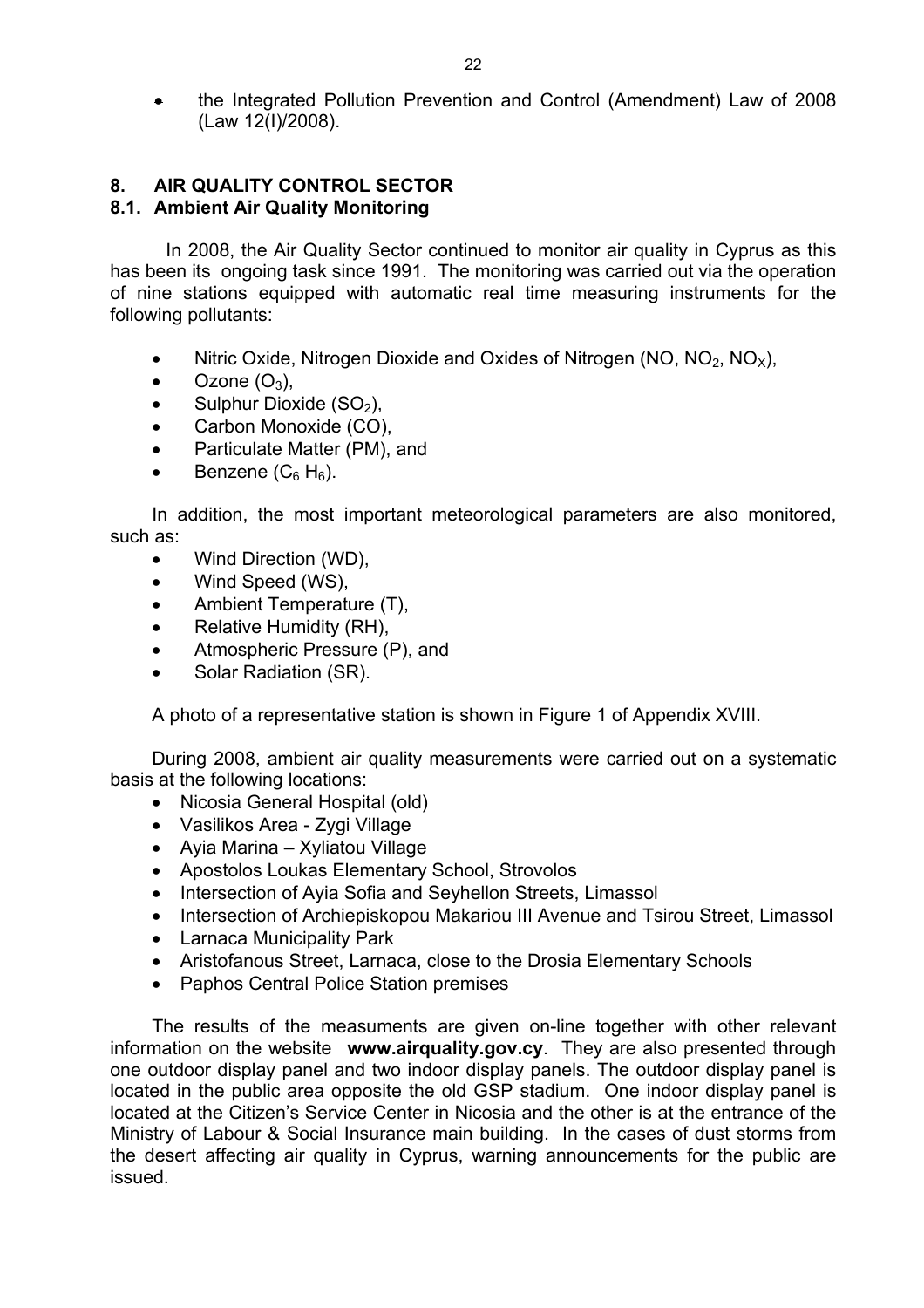Through the participation of Labour Inspection Officers in various radio and TV programs, information relevant to the subject of air quality was given to the public, especially during the 2008 European Mobility Week which was dedicated to Air Quality. During the Mobility Week, a three week campaign with the transmission of radio messages was organized.

In addition, dust measurements ( $PM<sub>10</sub>$  and  $PM<sub>2.5</sub>$ ), benzene and other volatile organic compounds were carried out in all cities. The dust has been analysed for Lead and other Heavy Metals.

The assessment of the results obtained from the above mentioned locations (urban, industrial, rural), show that the concentrations of most pollutants are below the relevant limits.

Figure 2 of Appendix XVIII shows the annual concentration and trend of various pollutants for the last 8 years (2002-2008) at a traffic representative station (old Nicosia General Hospital).

It is evident from the above mentioned Figure that there is a continuous reduction in the concentration of most pollutants in the atmosphere (NO,  $NO<sub>2</sub>$ ,  $NO<sub>2</sub>$ ,  $CO<sub>2</sub>$ ,  $CO<sub>2</sub>$ ). This reduction is mainly due to the improvement of the quality of fuel, the import of new technology vehicles equipped with catalysts, the periodic inspection of vehicles, etc.

A significant reduction in the concentration of Benzene and Lead was also observed. Ozone and suspended particulate matter constitute an exception of the aforementioned trend of the reduction of pollution.

In the case of Ozone, the limit exceedances are mainly due to the prevailing climate conditions in Cyprus (high temperatures and high solar radiation) which contribute to ozone formation, as well as the transboundary pollution and the transport of ozone and its precursor substances, from the Eastern Mediterranean region and neighbouring countries.

The exceedances of the respirable suspended particles are mainly due to emissions from vehicle, central heating, industrial plants, dust transport from agricultural areas, dust resuspension from the roads and open areas in the cities as well as due to natural events, such as transboundary pollution and sea salt.

It is noted that the existing problem of the above two pollutants is not a local but a wider scale problem, faced by all EU Member States and more especifically the Mediterranean countries, where longer periods of sunshine and similar climate conditions prevail.

A National Action Plan for the improvement of air quality was introduced and approved by the Council of Ministers in February 2008 and it was then submitted to the European Commission. The progress of the implementation of the Plan is monitored by the Department of Labour Inspection as the Competent Authority, through a Technical Committee defined by the relevant Law, in which the participants come from other five co-responsible Ministries, Local Authorities and NGOs. The National Action Plan is published on the above mentioned webpage.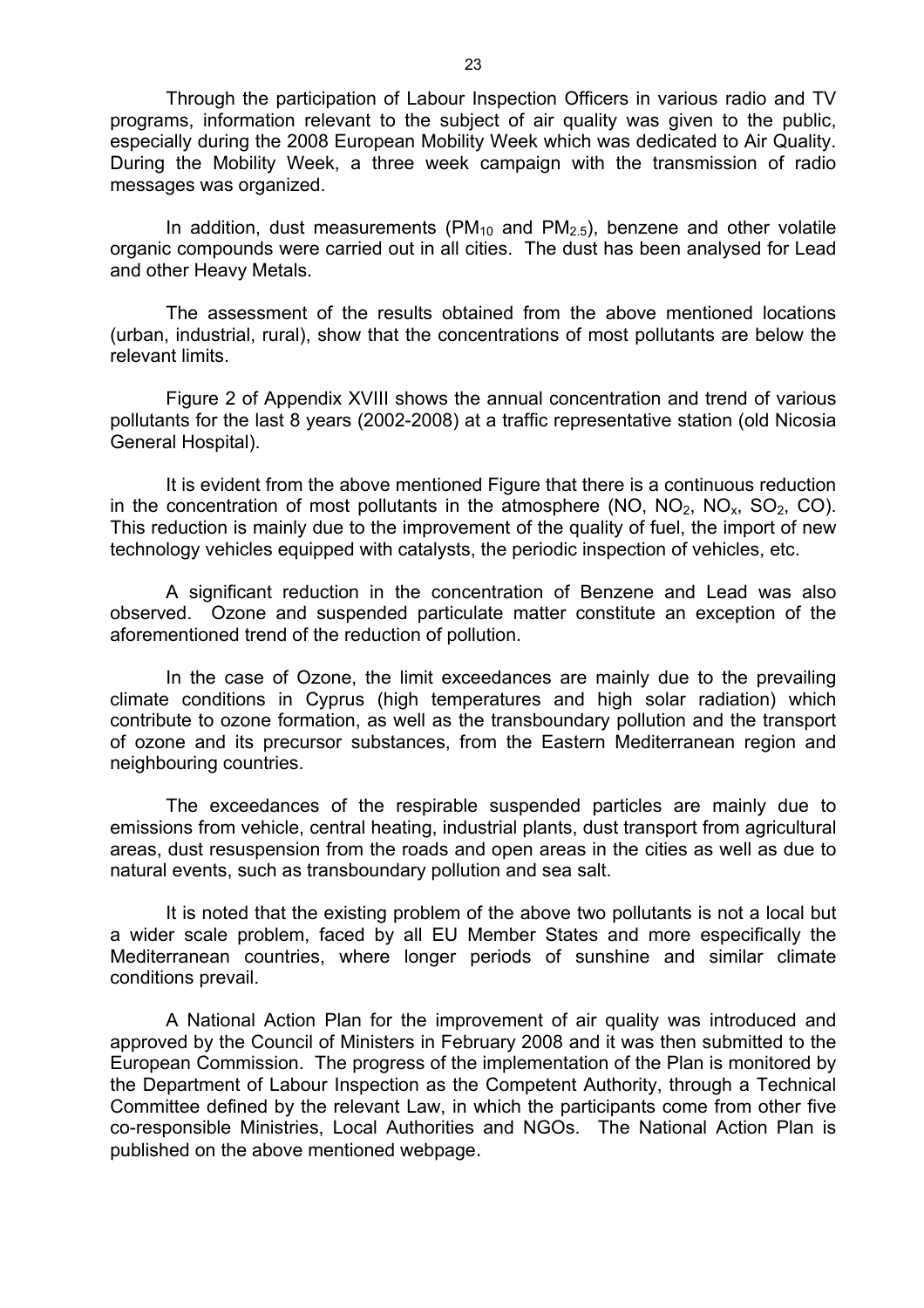The ambient air quality data of Cyprus for the years 2003-2007 was sent to the European Environmental Agency (EEA) and is available to the public through the EEA website as well as through of the Department of Labour Inspection dedicated webpage at: **http://www.airquality.gov.cy**.

# **8.2. Programmes with the European Union**

1. Transition Facility 2005: In the framework of the Transition Facility Programme 2005, the Department of Labour Inspection:

 (a) implemented a Plan for the upgrading of the calibration laboratory to a National Reference Laboratory for Air Quality by purchasing additional equipment as part of the preparation for accreditation according to ISO 17025.

 (b) The Department of Labour Inspection in cooperation with the Aristototle University of Thessaloniki implemented a Plan for the development of a detailed emissions inventory of air pollutants to enable the simulation and forecasting of air quality in Cyprus. This project is expected to enable informing the public about the air quality in the ensuing 24 to 48 hour timeframe to take precautionary measures, especially concerning vulnerable groups of the population.

2. Participation in an Intercomparison: among European National Reference Laboratories:

Two Officers of the Department of Labour Inspection successfully participated in the Intercomparison Exercise which took place at the Joint Research Centre at Ispra of Italy, between 6 and 9 October 2008. The analysers of the National Reference Laboratory were used.

# **9. SECTOR OF RADIATION PROTECTION, NUCLEAR SAFETY AND RADIOACTIVE WASTE MANAGEMENT**

The main objective of the Radiation Protection, Nuclear Safety and Radioactive Waste Management Section is to ensure adequate levels of protection of the workers, the public, the patients and the environment from the risks due to exposure to ionising radiation or dispersion of radioactive substances. The above objective is achieved with the operation of a comprehensive radiation protection system that includes licensing, control of radiation sources and practices that involve use or exposure to ionising radiation, monitoring of environmental radioactivity levels, control of radioactive waste management, radiological or nuclear emergency preparedness and response, in cooperation with other institutions and stakeholders.

# **9.1 Legislation on the protection from ionising radiation**

During 2008, the preparatory work and the arrangements for a more integrated and effective implementation of the legislation on the Protection from Ionising Radiation, enacted in 2002 (N. 115(I)/2002 and relevant Regulations issued under the Law), continued. In January 2006, the Regulations on the control of high activity sealed sources and orphan sources were enacted, in harmonisation with the relevant EURATOM Directive. The above legislation is fully harmonised with the relevant European Acquis, as well as with the Standards and Regulations of the International Atomic Energy Agency, of which Cyprus is a member since 1965. In addition, Cyprus is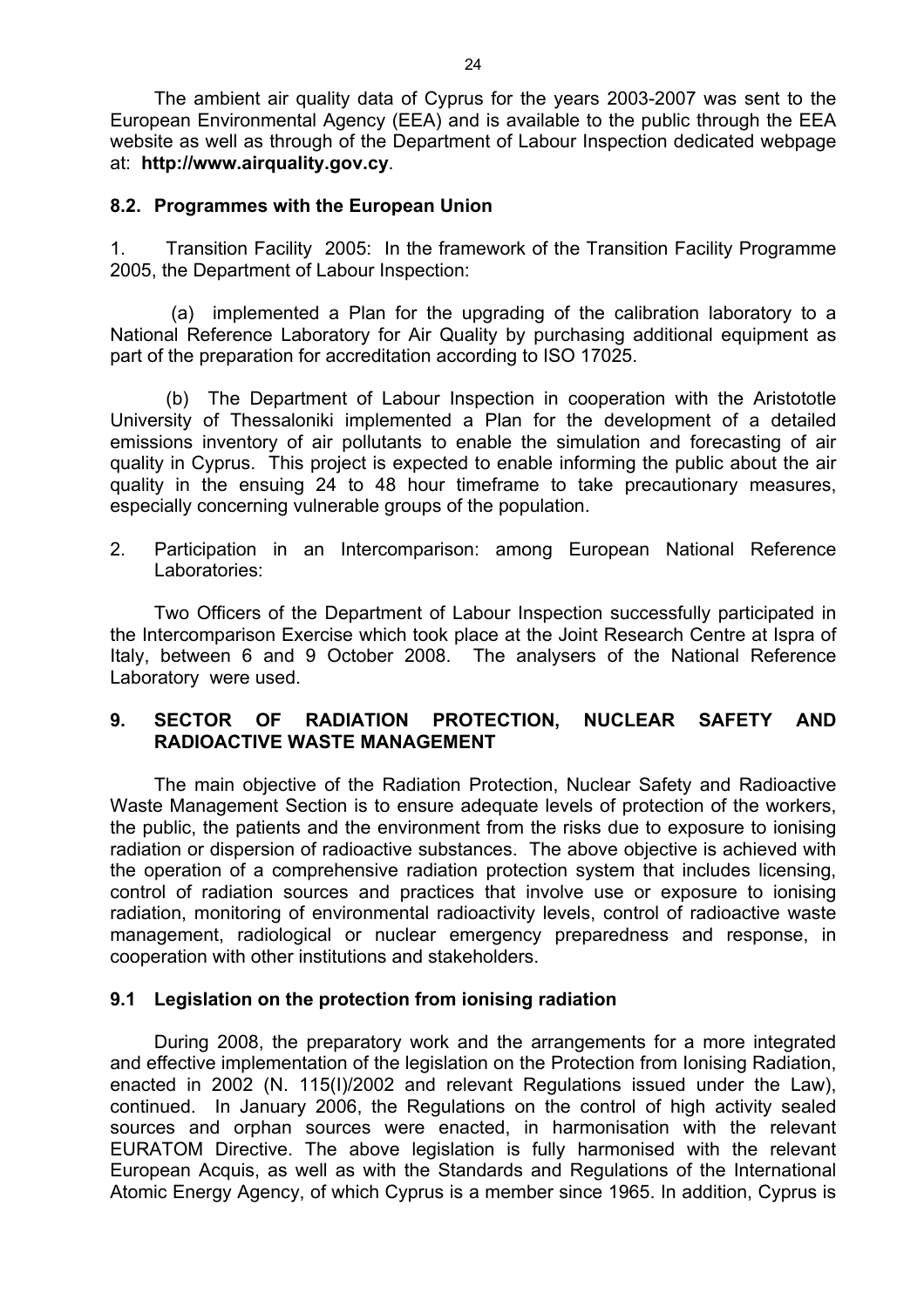a contracting party to various international treaties, conventions, agreements and protocols referring to the non proliferation of nuclear weapons, combat of nuclear terrorism, early warning and assistance in case of nuclear accident or radiological emergency, physical protection of nuclear material, ban of nuclear testing, etc. Finally, as Cyprus is a member of the European Union, the EURATOM Treaty and all relevant EURATOM Regulations and Decisions are directly enforced.

During 2008, the new Regulations on the shipments of spent nuclear fuel and radioactive waste, transposing the Directive 2006/117/EURATOM in the national legislation, were prepared and approved by the Council of Ministers.

The above legislation prescribes the general framework of obligations and procedures for licensing of all sources and practices that involve use or exposure to ionising radiation, as well as the measures to be taken for the protection from ionising radiation, and provides for the empowerment of the Council of Ministers to issue Regulations.

Under the Law N. 115(I)/2002 on radiation protection, the Radiation Inspection and Control Service has been established within the Department of Labour Inspection, which is presently staffed with one Senior Labour Inspection Officer and three Labour Inspection Officers (one on a contract basis).

In 2008, the training of various target groups of the stakeholders continued, as well as the inspection of workplaces, medical centres and premises where use or exposure of ionising radiation occurs. Within 2008, 13 licenses for possession and use of ionising radiation sources were granted and, in parallel, the procedure for the issuing licenses to additional 30 medical laboratories, hospitals and enterprises where use or exposure to ionising radiation occurs, continued. Moreover, a large number of certificates and approvals for import or export of various sources of ionising radiation and radioisotopes, as well as for the export of scrap metals, scrap plastics, car batteries, animal feeding stuff, food products and drinks was granted.

In 2008, inspections, measurements and investigations regarding the protection from ionising and non-ionising radiation were conducted in a large number of premises and workplaces. Additional portable equipment was also received from the Government of the United States to be used by the Inspectors of the Radiation Inspection and Control Service during the inspections and surveys for protection from ionising and nonionising radiation. Moreover, within the framework of the implementation of a European Union Transition Facility Programme, the contracts for the procurement of additional equipment of a total value of €300.000 were signed.

#### **9.2. Environmental Radioactivity Monitoring**

The continuous ambient gamma dose in air monitoring network, which was installed and is operating since 2006, with seven local stations that cover the whole free area controlled by the Republic of Cyprus, and three control centres, continued its automatic operation, collecting and transmitting data to the European Network EURDEP (hourly). The Radiation Inspection and Control Service also submits all environmental radioactivity data to the European Environmental Radioactivity Monitoring Databank REM once a year. Additionally, a high volume pump was installed in Nicosia for gamma radioisotopes monitoring, and specifically from Cs-137, in the atmosphere. In December 2008, the contracts were signed for the procurement of an automatic spectrometric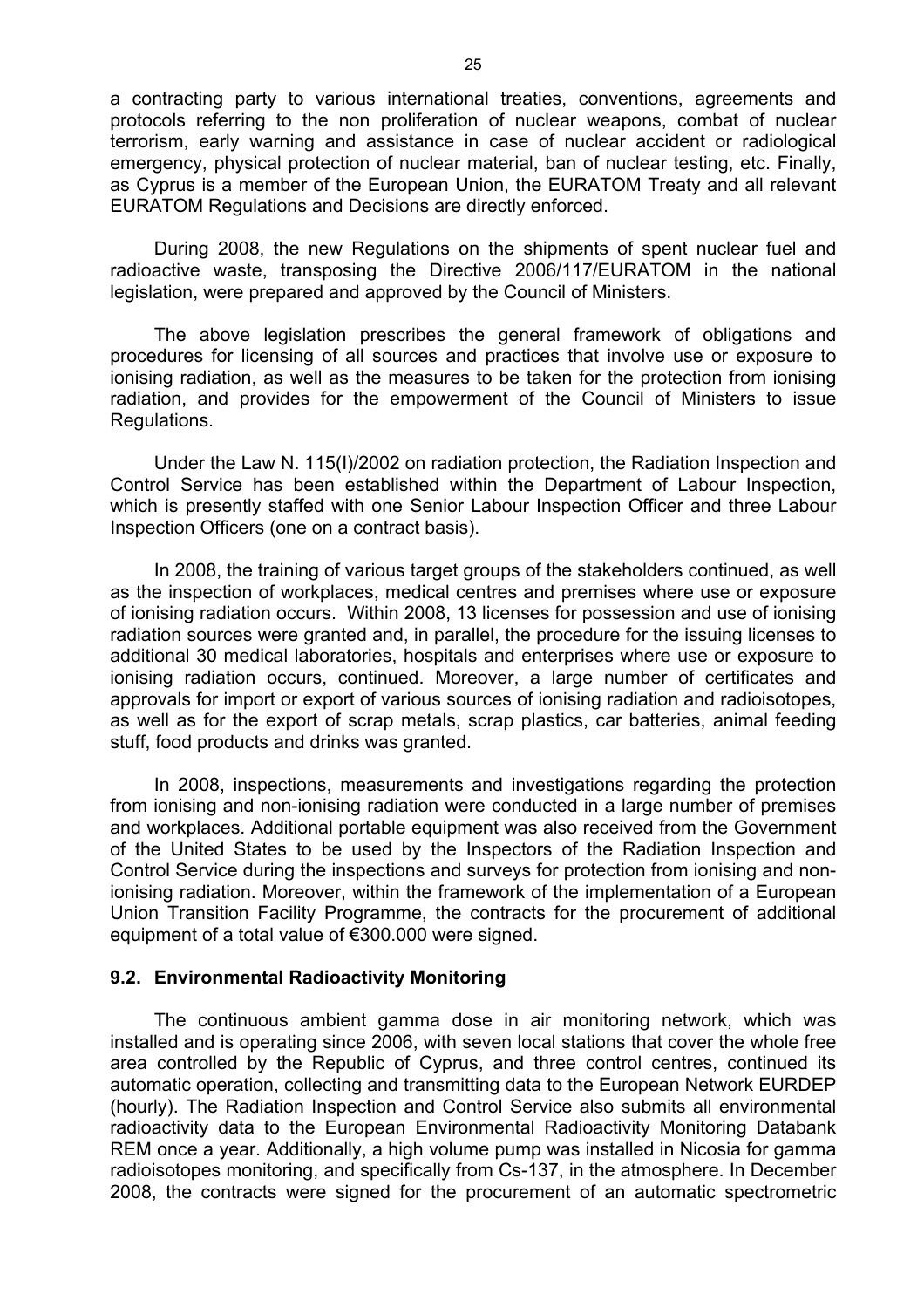detection system for monitoring alpha, beta and gamma radiation and I-131 in the atmosphere, an automatic spectrometric detector of gamma radiation and dose rate and a portable high resolution spectrometric gamma detection system. Finally, monitoring, sampling and measurements of the radioactivity levels in soil, water, marine environment, foodstuff, animal feeding stuff, building materials and consumer goods were continued, in cooperation with the State General Laboratory and the Department of Fisheries and Marine Research.

# **9.3. Registry of Sources of Ionising Radiation**

Within 2008, the Department of Labour Inspection continued the maintenance and upgrading of the registry of ionising radiation sources and practices in Cyprus, as well as of the national registry of personal dosimetry of the workers exposed to ionising radiation. These registries are maintained and are being updated by the Radiation Inspection and Control Service of the Department of Labour Inspection, under the provisions of the existing legislation.

# **9.4. Implementation of Regional Projects and an IAEA National Project for Cyprus**

The Department of Labour Inspection participates / implements various regional European IAEA Technical Cooperation projects, as well as a national project, which aim at the improvement of the radiation protection, radioactive waste management and nuclear safety system, as well as at the upgrading of the relevant infrastructure and the capabilities of Cyprus in this field.

In the framework of the implementation of the above projects:

- IAEA's experts visited Cyprus and had consultations with all government Departments, Organisations and Institutions involved regarding radiation protection matters.
- A number of Inspectors of the Department of Labour Inspection and of other ministries participated in relevant meetings abroad and trained by IAEA on relevant matters.
- Sampling and measurements of radioisotopes were performed at six stations in the sea around Cyprus, in cooperation with the Department of Fisheries and Marine Research and the State General Laboratory.
- The implementation of a specific project for the upgrading of the infrastructure and the capacity of the Radiation Inspection and Control Service, as well as of the Radiation Laboratory of the State General Laboratory, which supports the Radiation Inspection and Control Service with laboratory measurements and radiation analysis, for the implementation of the relevant legislation, continued. In the framework of this project, some additional equipment and training on relevant matters was assured.

# **9.5. Implementation of a European Union Transition Facility Project**

In December 2008, the first part of a European Transition Facility Project, which targeted to the upgrading of the capacity of the Radiation Inspection and Control Service, was completed. The project's contractor (Greek Atomic Energy Commission) made a detailed assessment of the existing radiation protection and nuclear safety system and submitted relevant suggestions. In the framework of the project implementation, a number of training seminars and workshops were organised in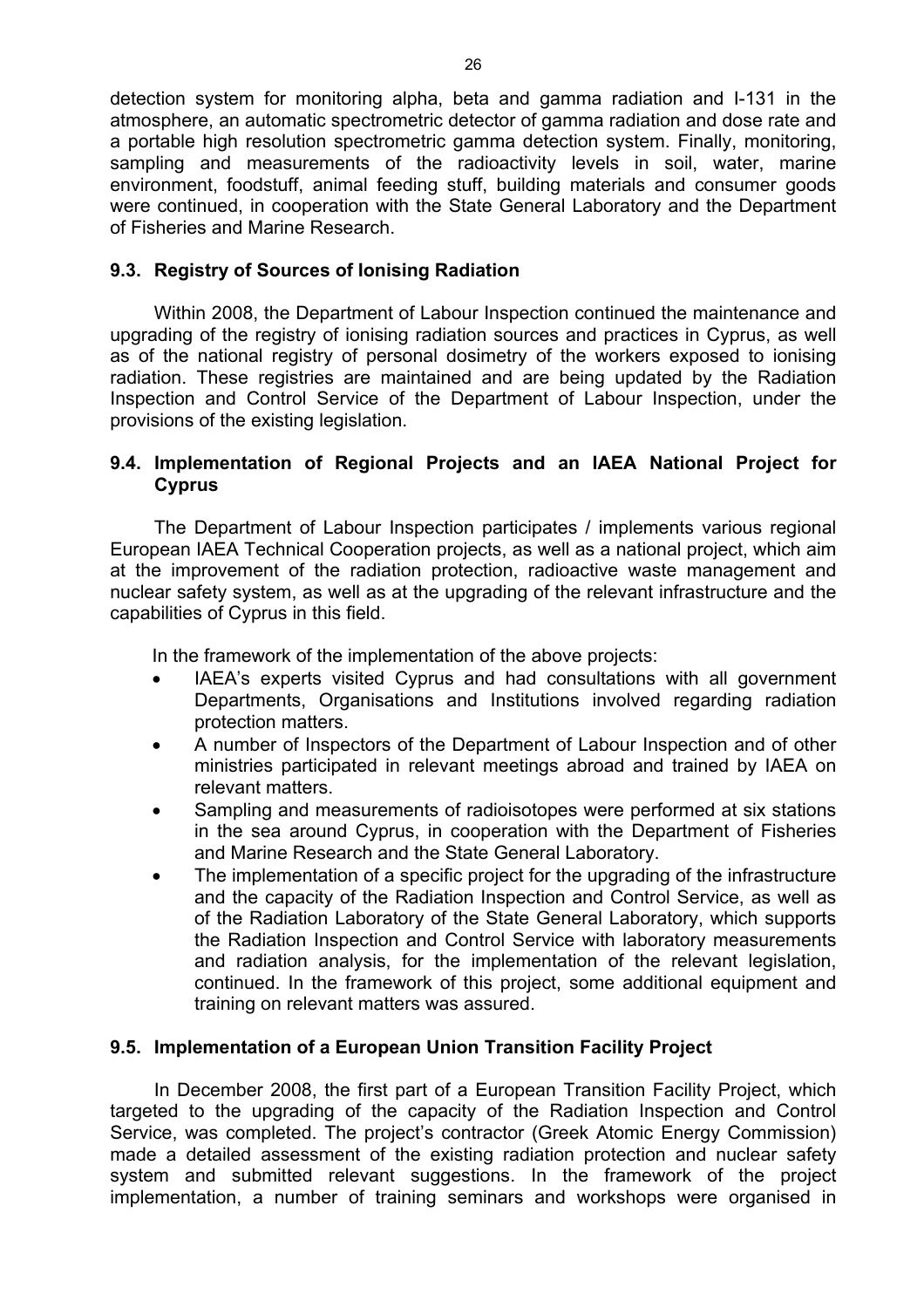Cyprus, as well as a number of scientific visits to Greece, which both resulted in the training of more than 300 persons on radiation protection and nuclear safety matters.

In 2008, the implementation of the second part of the above project, which refers to the procurement of equipment necessary for the operation of the Radiation Inspection and Control Service, started. After calling for tenders within a pan-European procedure and the following assessment of the tenders submitted, the contracts for the procurement of equipment of a total value of €265.000 were signed in December 2008.

#### **9.6. Cooperation with the European Union and the IAEA**

The Radiation Inspection and Control Service participated in various Committees of the European Union, where all EURATOM matters are discussed. The Service also participated in the IAEA General Conference in Vienna, Austria, and in various meetings and other activities of IAEA, as well as in the General Conference of the Nuclear Suppliers Group in Berlin, Germany.

Within 2008, a group of Inspectors of the European Union inspected the environmental radioactivity monitoring system, including the ambient gamma dose rate in air telemetric network, under articles 35 and 36 of the EURATOM Treaty.

Moreover, the IAEA Country Officer visited Cyprus, had discussions with the Department of Labour Inspection and other governmental services on relevant issues and inspected laboratories and centres participating in the IAEA projects.

### **10. CONTROL OF MAJOR ACCIDENT HAZARDS SECTOR**

The major accidents comprise the most serious form of accidents due to the dreadful consequences, which they may have not only on persons, but also on the environment. For this reason, their prevention and control has been rightly given particular attention, at a global scale.

The Control of Major Accident Hazards Sector implements the Control of Major Accident Hazards Involving Dangerous Substances Regulations of 2001 (P.I. 507/2001). The Regulations came into force on the  $1<sup>st</sup>$  of May 2002 with relevant Notification of the Council of Ministers (P.I. 211/2002). This Sector also implements the Control of Major Accident Hazards Related to Dangerous Substances (Amendment) Regulations of 2006 (P.I. 49/2006). The aforementioned Regulations harmonize the Cyprus legislation with the provisions of the European Union Directive 96/82/EC (SEVESO II) and Directive 2003/105/EC (amending the first Directive) except of those provisions that are related to the land use and the external emergency plans for which the respective authority is the Department of Housing and Town Planning and the Civil Defense Services.

The Regulations aim at the prevention of major accidents involving dangerous substances and at the limitation of their consequences to people and the environment.

During 2008 and in cooperation with an external consultant, the Sector proceeded to assess one Safety Report submitted by the operator of one establishment. During the assessment, two inspections were carried out at the establishment to check the completeness and reliability of the data contained in the Safety Report.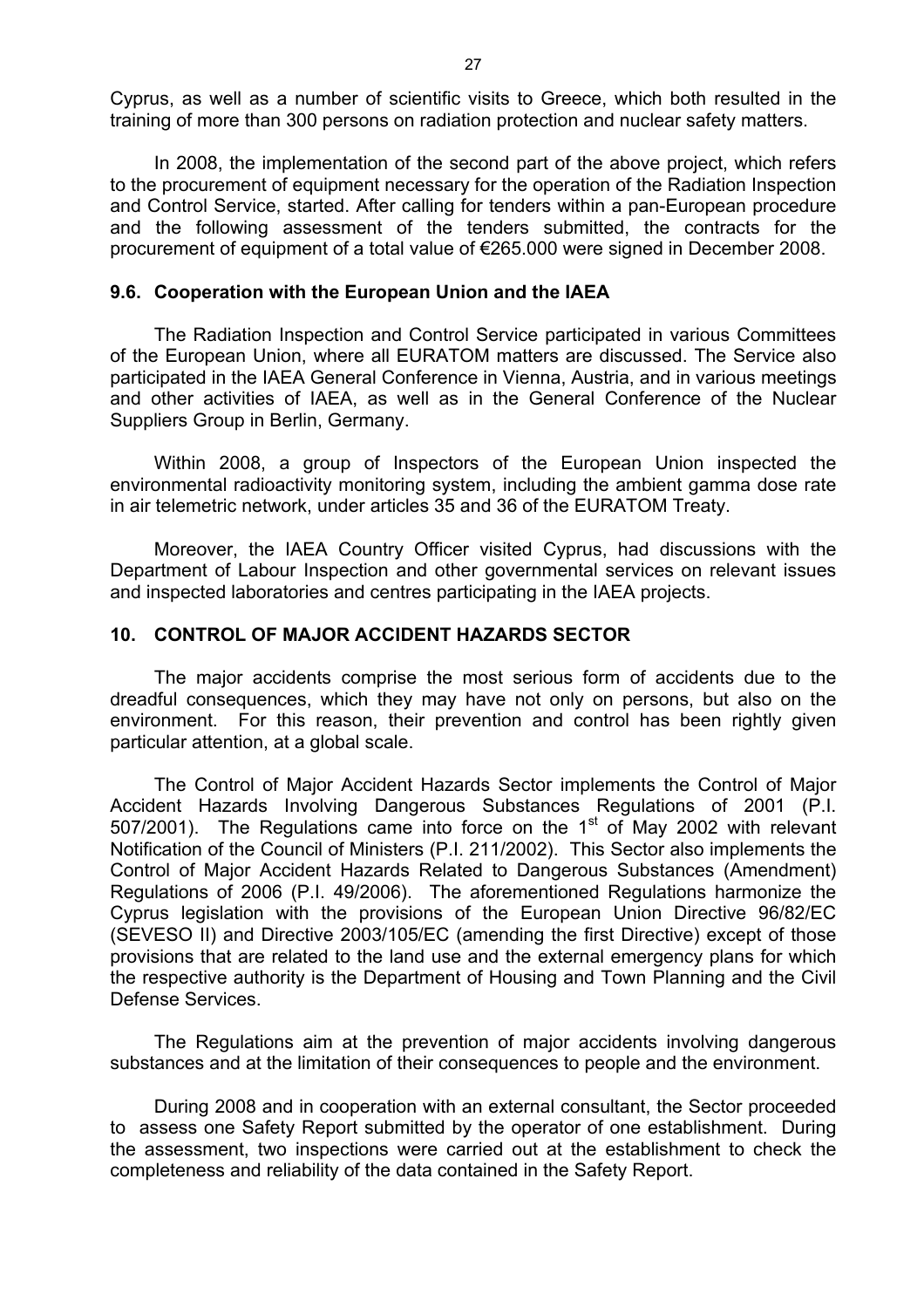Also, during 2008 the Sector cooperated with the Civil Defense Services on issues of External Emergency Plans and with the Department of Town Planning and Housing on issues of site planning of new establishments and on building developments in proximity to existing establishments.

#### **11. UNIT FOR THE CONTROL OF WORKING TIME OF DRIVERS OF CERTAIN VEHICLES**

The excessive working time of drivers that have as their main activity the driving of vehicles is one of the likely factors of road accidents. Up to the date of implementation of the relative legislation this factor was imponderable. With the full implementation of the legislation and the exploitation of elements that are observed during the examinations, this factor can be evaluated and the drawing of conclusions, which will help in the mapping out of policy for the prevention of road accidents in which such drivers are involved, will be possible. Also the implementation of the legislation ensures equal terms of competition between the enterprises and improves the conditions of work for the drivers.

#### **11.1. Legislation / Implementation of Legislation**

In 2007, Cyprus harmonized with the European Directive 2006/22/EC and applies the European Regulations with no. 561/2006 and no. 3821/85 via Control of Driving Hours and Rest of Drivers of Certain Vehicles Law of 2007, (N. 86(I)/2007) which suppressed the Control of Driving Hours and Rest of Drivers of Certain Vehicles Law of 2004 (N. 137(I)/2004). Also, Cyprus is harmonized with the European Directive 2002/15/EC via the Organisation of Time of Work Executing Mobile Activities of Road Transportation Law of 2005 (N. 47(I)/2005).

The responsible Minister for the administration and enforcement of above legislation is, according article 2(1) of the Law N. 86(I)/2007 and article 2(1) of the Law N. 47(I)/2005, the Minister of Labour and Social Insurance through which the Department of Labour Inspection enforces their provisions. The Competent Authority for the management of the legislative framework is the Department of Labour Relations.

The examinations at the enterprises are being carried out exclusively by the Unit for Control of Working Time of Drivers of Certain Vehicles, under the Department of Labour Inspection, and the road side examinations are being carried out by the above mentioned Unit in collaboration with the Cyprus Police.

#### **11.2. Examinations of Working Days of Drivers**

According to article 2 of the European Directive 2006/22/EC, the minimum number of examinations of working days that should be carried out in 2008 amounts to 71.982 working days. Up to 31.12.2008, 75.423 working days were examined of which 45.950 days at the premises of enterprises and 29.473 days at the roadside. Also according to the article 2 of the European Directive 2006/22/EC, the minimum percentage of total number of examinations at the roadside is 30% and at the premises of enterprises 50%. The table of Appendix XIX presents the percentage coverage of the required minimum number of examinations based on the number of examinations carried out in 2008.

The above number of examinations of working days of drivers that have been carried out at the roadside includes the examinations that have been carried out during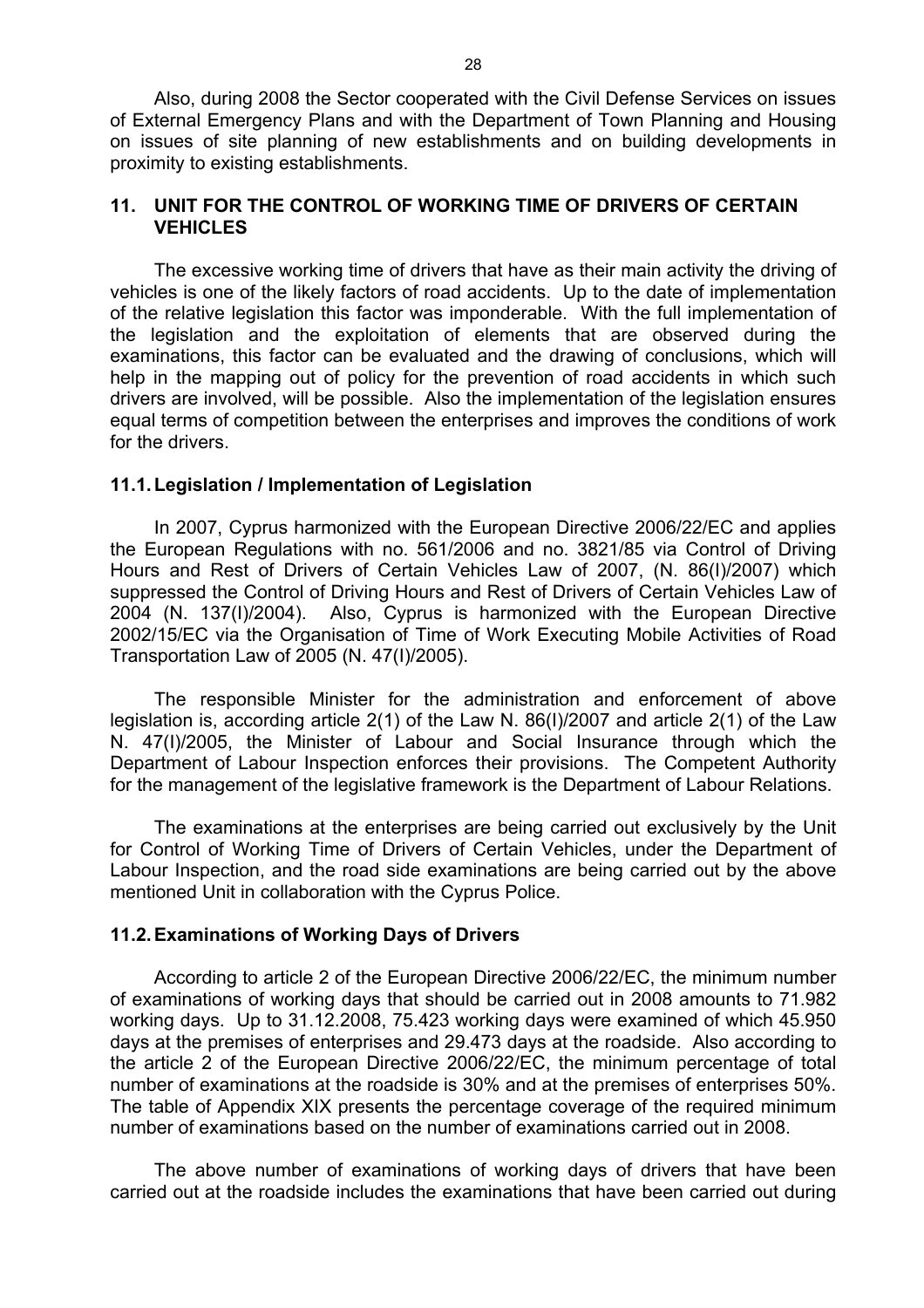campaigns organized by the Cyprus Police, as member of the TISPOL Organisation. These campaigns took place in March, May, July, September and October of 2008 and the Department of Labour Inspection participated in these campaigns.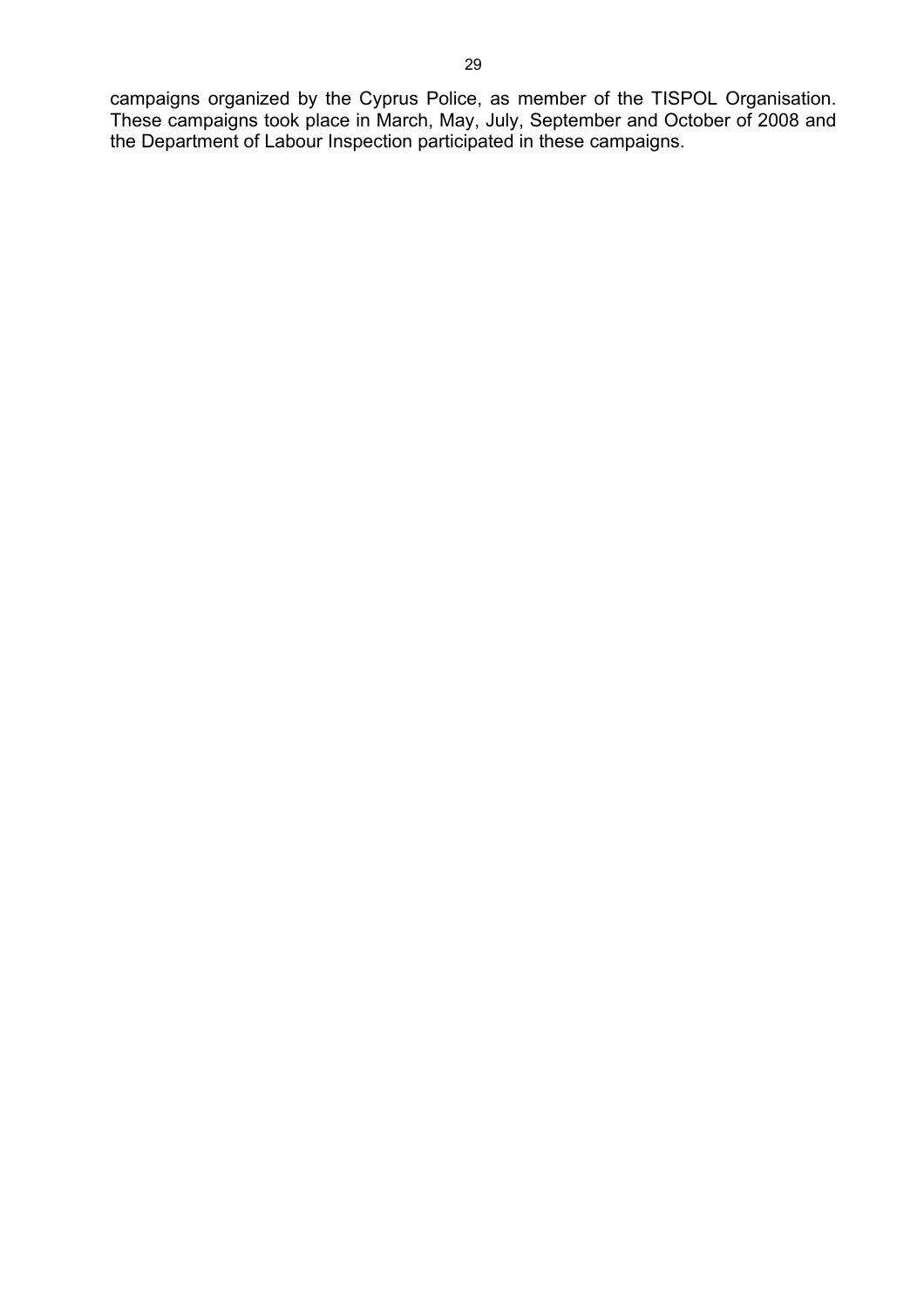30

#### **APPENDIX I – Organisational Structure of the Department of Labour Inspection**

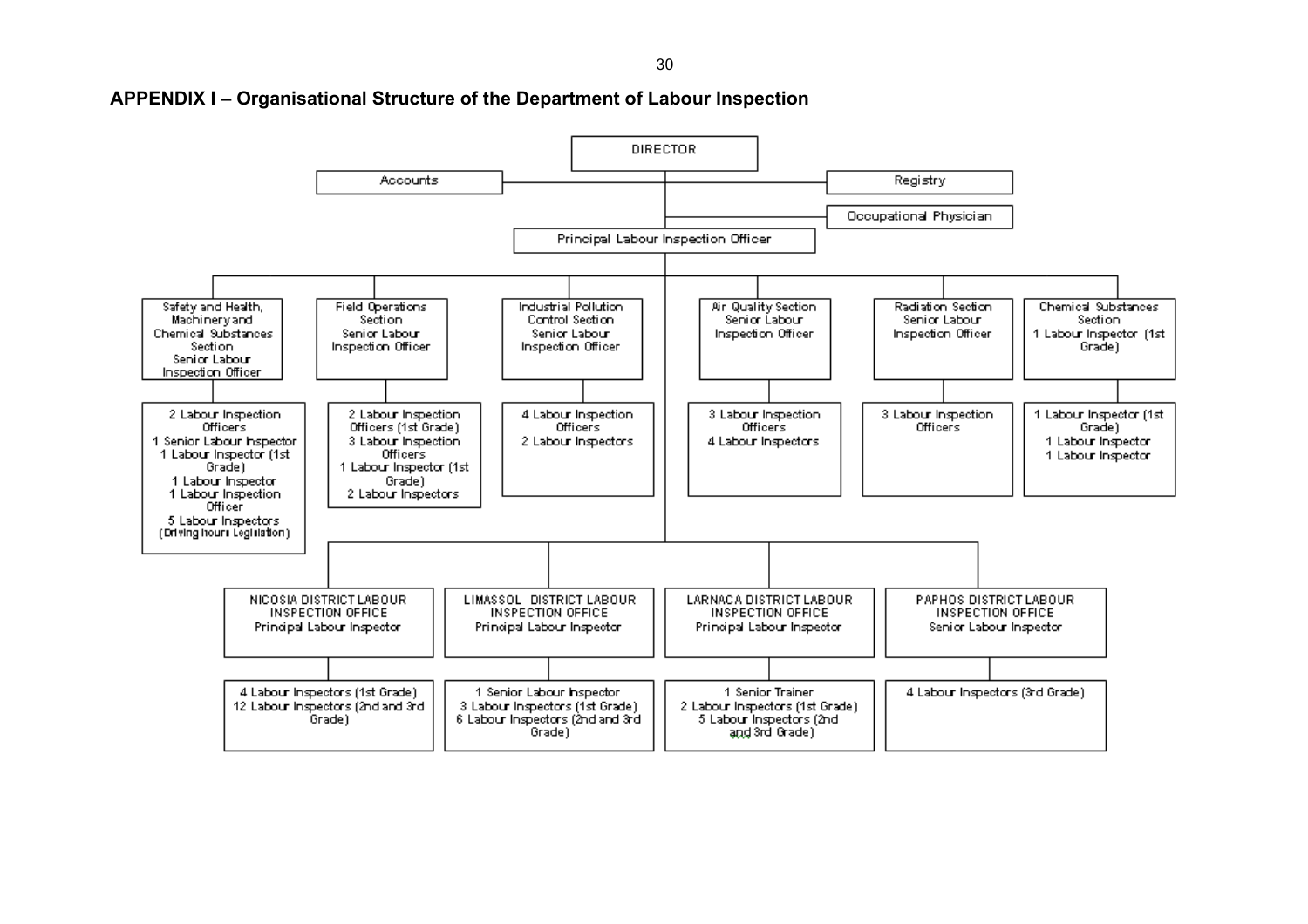#### **APPENDIX II - Inspections of Undertakings for the Year 2008**

|                |                                                                                                                                              |                |                |         |                        |          |        |          |                  | <b>DISTRICT</b> |                |         |         |                |               |       |      |              |
|----------------|----------------------------------------------------------------------------------------------------------------------------------------------|----------------|----------------|---------|------------------------|----------|--------|----------|------------------|-----------------|----------------|---------|---------|----------------|---------------|-------|------|--------------|
| S/N            | ECONOMIC ACTIVITY                                                                                                                            |                | <b>NICOSIA</b> |         |                        | LIMASSOL |        |          | <b>FAMAGUSTA</b> |                 |                | LARNACA |         |                | <b>PAPHOS</b> |       |      | <b>TOTAL</b> |
|                |                                                                                                                                              | No.            | % (1)          | % (2)   | -No                    | % (1)    | % (2)  | No.      | % (1)            | % (2)           | No.            | % (1)   | % (2)   | -No            | % (1)         | % (2) | No   | % (3)        |
| 1              | SECTION A - AGRICULTURE, FORESTRY AND FISHING                                                                                                | 66             | 2.8%           | 58.9%   | 16                     | 1.1%     | 14.3%  | 6        | 1.7%             | 5,4%            | 16             | 1.5%    | 14,3%   | <sup>8</sup>   | 1.4%          | 7.1%  | 112  | 1.9%         |
| $\overline{2}$ | <b>SECTION B - MINING AND QUARRYING</b>                                                                                                      | 12             | 0.5%           | 30,8%   | 11                     | 0.7%     | 28.2%  | $\Omega$ | 0.0%             | 0.0%            | 8              | 0.8%    | 20.5%   | 8              | 1.4%          | 20.5% | 39   | 0.7%         |
| 3              | SECTION C - MANUFACTURING                                                                                                                    | 515            | 22,1%          | 37.6%   | 372                    | 24,8%    | 27,1%  | 111      | 30.7%            | 8.1%            | 265            | 25,3%   | 19,3%   | 108            | 18,9%         | 7.9%  | 1371 | 23,6%        |
|                | SECTION D - ELECTRICITY, GAS, STEAM AND AIR CONDITIONING<br><b>SUPPLY</b>                                                                    | $\Omega$       | 0.0%           | 0,0%    | $\overline{2}$         | 0,1%     | 22,2%  | $\Omega$ | $0.0\%$          | 0.0%            | 5              | 0.5%    | 55,6%   | $\mathcal{P}$  | 0.4%          | 22,2% | 9    | 0,2%         |
| 5              | SECTION E - WATER SUPPLY; SEWERAGE, WASTE<br><b>MANAGEMENT AND REMEDIATION ACTIVITIES</b>                                                    | 21             | 0.9%           | 45.7%   |                        | 0.5%     | 15.2%  | -1       | 0.3%             | 2.2%            | 17             | 1.6%    | 37.0%   | $\Omega$       | 0.0%          | 0.0%  | 46   | 0.8%         |
| 6              | SECTION F - CONSTRUCTION                                                                                                                     | 390            | 16.8%          | 37.8%   | 213                    | 14,2%    | 20.6%  | 111      | 30.7%            | 10.7%           | 262            | 25.0%   | 25.4%   | 57             | 10.0%         | 5.5%  | 1033 | 17.8%        |
| $\overline{7}$ | SECTION G - WHOLESALE AND RETAIL TRADE: REPAIR OF<br><b>MOTOR VEHICLES AND MOTORCYCLES</b>                                                   | 95             | 4.1%           | 31,0%   | 114                    | 7,6%     | 37,3%  | 17       | 4.7%             | 5,6%            | 69             | 6,6%    | 22,5%   | -11            | 1.9%          | 3.6%  | 306  | 5,3%         |
| 8              | <b>ISECTION H - TRANSPORTATION AND STORAGE</b>                                                                                               | 99             | 4.3%           | 45.0%   | 66                     | 4.4%     | 30.0%  | 19       | 5.3%             | 8.6%            | 12             | 1.1%    | 5.5%    | 24             | 4.2%          | 10.9% | 220  | 3.8%         |
| 9              | SECTION I - ACCOMMODATION AND FOOD SERVICE ACTIVITIES                                                                                        | 8              | 0.3%           | 66,7%   | $\boldsymbol{\Lambda}$ | 0,3%     | 33,3%  | $\Omega$ | $0.0\%$          | 0.0%            | $\Omega$       | 0.0%    | 0.0%    | $\Omega$       | 0.0%          | 0.0%  | 12   | 0,2%         |
| 10             | SECTION J - INFORMATION AND COMMUNICATION                                                                                                    | $\overline{7}$ | 0.3%           | 41.2%   | -5                     | 0.3%     | 29.4%  | 3        | 0.8%             | 17.6%           | -1             | 0.1%    | 5.9%    |                | 0.2%          | 5.9%  | 17   | 0.3%         |
| 11             | <b>ISECTION K — FINANCIAL AND INSURANCE ACTIVITIES</b>                                                                                       | $\Omega$       | 0.0%           | 0.0%    |                        | 0.1%     | 50.0%  | $\Omega$ | 0.0%             | 0.0%            | $\Omega$       | 0.0%    | 0.0%    |                | 0.2%          | 50.0% | 2    | 0.0%         |
|                | 12 SECTION L - REAL ESTATE ACTIVITIES                                                                                                        | 30             | 1.3%           | 47.6%   | 9                      | 0.6%     | 14,3%  | 2        | 0.6%             | 3,2%            | 11             | 1,1%    | 17,5%   | 11             | 1,9%          | 17.5% | 63   | 1,1%         |
| 13             | SECTION M - PROFESSIONAL, SCIENTIFIC AND TECHNICAL<br><b>ACTIVITIES</b>                                                                      | 14             | 0.6%           | 66,7%   | $\overline{2}$         | 0.1%     | 9,5%   | $\Omega$ | $0.0\%$          | 0.0%            | $\overline{2}$ | 0.2%    | 9,5%    | $\mathcal{R}$  | 0,5%          | 14,3% | 21   | 0,4%         |
| 14             | SECTION N - ADMINISTRATIVE AND SUPPORT SERVICE<br><b>ACTIVITIES</b>                                                                          | 72             | 3.1%           | 54.5%   | 27                     | 1.8%     | 20,5%  | 5        | 1.4%             | 3.8%            | 23             | 2.2%    | 17.4%   | 5              | 0.9%          | 3.8%  | 132  | 2.3%         |
| 15             | SECTION O - PUBLIC ADMINISTRATION AND DEFENCE;<br><b>COMPULSORY SOCIAL SECURITY</b>                                                          | 14             | 0.6%           | 40.0%   | 12                     | 0.8%     | 34.3%  |          | 0.3%             | 2.9%            | 8              | 0.8%    | 22.9%   |                | 0.0%          | 0.0%  | 35   | 0.6%         |
|                | 16 SECTION P - EDUCATION                                                                                                                     | 16             | 0.7%           | 48.5%   | $\overline{ }$         | 0,5%     | 21,2%  | $\Omega$ | 0.0%             | 0.0%            | $\overline{4}$ | 0.4%    | 12,1%   | 6              | 1,1%          | 18.2% | 33   | 0.6%         |
| 17             | SECTION Q - HUMAN HEALTH AND SOCIAL WORK ACTIVITIES                                                                                          | 50             | 2.1%           | 51.0%   | 15                     | 1.0%     | 15,3%  | 8        | 2.2%             | 8.2%            | 15             | 1,4%    | 15,3%   | 10             | 1,8%          | 10.2% | 98   | 1,7%         |
| 18             | SECTION R - ARTS, ENTERTAINMENT AND RECREATION                                                                                               | 18             | 0.8%           | 35.3%   | 10                     | 0.7%     | 19.6%  | 9        | 2.5%             | 17.6%           | $\overline{7}$ | 0.7%    | 13,7%   | $\overline{7}$ | 1.2%          | 13.7% | 51   | 0.9%         |
| 19             | SECTION S - OTHER SERVICE ACTIVITIES                                                                                                         | 900            | 38.7%          | 40,9%   | 604                    | 40,3%    | 27,4%  | 68       | 18,8%            | 3,1%            | 320            | 30,6%   | 14,5%   | 309            | 54,1%         | 14,0% | 2201 | 37,9%        |
| 20             | SECTION T - ACTIVITIES OF HOUSEHOLDS AS EMPLOYERS:<br>UNDIFFERENTIATED GOODS- AND SERVICES-PRODUCING<br>ACTIVITIES OF HOUSEHOLDS FOR OWN USE | $\Omega$       | 0.0%           | 0.0%    |                        | 0.1%     | 33,3%  | $\Omega$ | $0.0\%$          | 0.0%            | $\overline{2}$ | 0.2%    | 66,7%   | $\Omega$       | 0.0%          | 0.0%  | 3    | 0,1%         |
| 21             | SECTION U - ACTIVITIES OF EXTRATERRITORIAL<br>ORGANISATIONS AND BODIES                                                                       | $\Omega$       | 0.0%           | $0.0\%$ |                        | 0.1%     | 100.0% | $\Omega$ | $0.0\%$          | 0.0%            | $\Omega$       | 0.0%    | 0.0%    | $\Omega$       | 0.0%          | 0.0%  |      | $0.0\%$      |
|                | TOTAL NO. OF INSPECTIONS: 2327                                                                                                               |                | 40,1%          |         | 1499                   | 25.8%    |        | 361      | 6.2%             |                 | 1047           | 18.0%   |         | 571            | 9.8%          |       | 5805 |              |
|                |                                                                                                                                              |                |                | (%4)    |                        |          | (%4)   |          |                  | $(\%4)$         |                |         | $(\%4)$ | (%4)           |               |       |      |              |

%1: Percentage contribution of District Inspections for the specific Economic Activity, on the total number of District Inspections.

%2: Percentage contribution of District Inspections for the specific Economic Activity, on the Cyprus wide total number of Inspections of the same Economic Activity.

%3: Percentage contribution of Cyprus wide Inspections for the specific Economic Activity, on the total number of Inspections.

%4: Percentage contribution of District Inspections on the total number of Inspections Cyprus wide.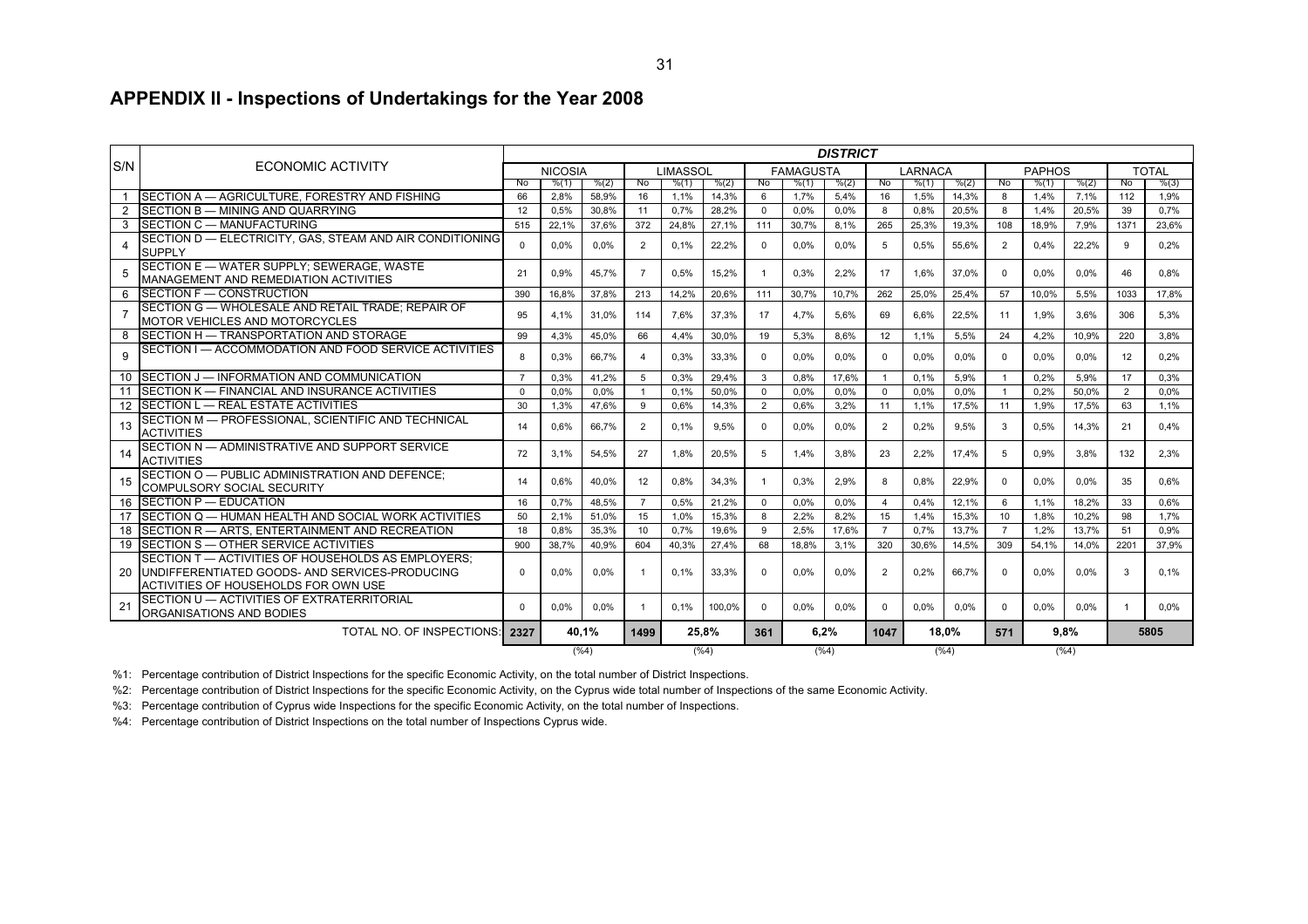# **APPENDIX III - Registered Undertakings as on 31.12.2008**

|       |                                                                                             |               |                |        |                |                 |        |                |                  | <b>DISTRICT</b> |                |                |        |          |               |        |       |              |  |
|-------|---------------------------------------------------------------------------------------------|---------------|----------------|--------|----------------|-----------------|--------|----------------|------------------|-----------------|----------------|----------------|--------|----------|---------------|--------|-------|--------------|--|
| S/N   | ECONOMIC ACTIVITY SECTOR                                                                    |               | <b>NICOSIA</b> |        |                | <b>LIMASSOL</b> |        |                | <b>FAMAGUSTA</b> |                 |                | <b>LARNACA</b> |        |          | <b>PAPHOS</b> |        |       | <b>TOTAL</b> |  |
|       |                                                                                             | No.           | % (1)          | % (2)  | No.            | % (1)           | % (2)  | No.            | % (1)            | % (2)           | No.            | % (1)          | % (2)  | No.      | % (1)         | % (2)  | No.   | % (3)        |  |
|       | SECTION A - AGRICULTURE. FORESTRY AND FISHING                                               | 633           | 6.74%          | 34,82% | 416            | 6.89%           | 22.88% | 175            | 9.24%            | 9.63%           | 454            | 11.22%         | 24,97% | 140      | 6.42%         | 7,70%  | 1818  | 7,72%        |  |
|       | SECTION B - MINING AND QUARRYING                                                            | 17            | 0.18%          | 22.37% | 22             | 0.36%           | 28.95% | 3              | 0.16%            | 3,95%           | 24             | 0.59%          | 31,58% | 10       | 0.46%         | 13,16% | 76    | 0.32%        |  |
|       | 3 SECTION C - MANUFACTURING                                                                 | 3072          | 32,72%         | 46,51% | 1559           | 25,83%          | 23,60% | 465            | 24.56%           | 7,04%           | 1093           | 27.01%         | 16,55% | 415      | 19.05%        | 6,28%  | 6605  | 28,05%       |  |
|       | SECTION D - ELECTRICITY, GAS, STEAM AND AIR<br><b>CONDITIONING SUPPLY</b>                   | 5             | 0.05%          | 15.63% | 5              | 0.08%           | 15.63% | -1             | 0.05%            | 3.13%           | 8              | 0.20%          | 25,00% | 13       | 0.60%         | 40.63% | 32    | 0,14%        |  |
|       | 5 SECTION E - WATER SUPPLY: SEWERAGE, WASTE<br><b>MANAGEMENT AND REMEDIATION ACTIVITIES</b> | 43            | 0.46%          | 33,59% | 25             | 0.41%           | 19,53% | 10             | 0.53%            | 7.81%           | 37             | 0.91%          | 28,91% | 13       | 0.60%         | 10.16% | 128   | 0.54%        |  |
| 6     | SECTION F - CONSTRUCTION                                                                    | 1763          | 18,78%         | 39,64% | 1053           | 17,45%          | 23,68% | 386            | 20,39%           | 8,68%           | 836            | 20.66%         | 18,80% | 409      | 18,77%        | 9,20%  | 4447  | 18,89%       |  |
|       | SECTION G - WHOLESALE AND RETAIL TRADE; REPAIR OF<br><b>MOTOR VEHICLES AND MOTORCYCLES</b>  | 234           | 2,49%          | 31,16% | 259            | 4.29%           | 34,49% | 41             | 2.17%            | 5,46%           | 146            | 3,61%          | 19,44% | 71       | 3,26%         | 9,45%  | 751   | 3,19%        |  |
|       | SECTION H - TRANSPORTATION AND STORAGE                                                      | 312           | 3,32%          | 25,02% | 301            | 4,99%           | 24,14% | 291            | 15,37%           | 23,34%          | 179            | 4,42%          | 14,35% | 164      | 7,53%         | 13,15% | 1247  | 5,30%        |  |
| 9     | SECTION I - ACCOMMODATION AND FOOD SERVICE<br><b>ACTIVITIES</b>                             | 56            | 0,60%          | 58,95% | 23             | 0,38%           | 24,21% | $\overline{4}$ | 0,21%            | 4,21%           | 9              | 0,22%          | 9.47%  | 3        | 0.14%         | 3,16%  | 95    | 0.40%        |  |
|       | 10 SECTION J - INFORMATION AND COMMUNICATION                                                | 79            | 0,84%          | 40,10% | 61             | 1,01%           | 30.96% | 12             | 0.63%            | 6,09%           | 27             | 0.67%          | 13,71% | 18       | 0.83%         | 9,14%  | 197   | 0,84%        |  |
| 11    | SECTION K - FINANCIAL AND INSURANCE ACTIVITIES                                              | 16            | 0,17%          | 36,36% | 9              | 0.15%           | 20,45% | -5             | 0.26%            | 11,36%          | 9              | 0.22%          | 20,45% | 5        | 0.23%         | 11,36% | 44    | 0.19%        |  |
|       | 12 SECTION L - REAL ESTATE ACTIVITIES                                                       | 149           | 1,59%          | 55,19% | 61             | 1,01%           | 22,59% | 5              | 0,26%            | 1,85%           | 32             | 0,79%          | 11,85% | 23       | 1,06%         | 8,52%  | 270   | 1,15%        |  |
|       | 13 SECTION M - PROFESSIONAL, SCIENTIFIC AND<br><b>TECHNICAL ACTIVITIES</b>                  | 82            | 0.87%          | 36.61% | 61             | 1.01%           | 27.23% | 13             | 0.69%            | 5.80%           | 45             | 1.11%          | 20,09% | 23       | 1.06%         | 10.27% | 224   | 0.95%        |  |
|       | 14 SECTION N - ADMINISTRATIVE AND SUPPORT SERVICE<br><b>ACTIVITIES</b>                      | 168           | 1,79%          | 45.53% | 91             | 1.51%           | 24.66% | 17             | 0.90%            | 4.61%           | 55             | 1.36%          | 14,91% | 38       | 1.74%         | 10.30% | 369   | 1.57%        |  |
|       | 15 SECTION O - PUBLIC ADMINISTRATION AND DEFENCE:<br><b>COMPULSORY SOCIAL SECURITY</b>      | 121           | 1.29%          | 46.54% | 83             | 1.38%           | 31.92% | 15             | 0.79%            | 5.77%           | 27             | 0.67%          | 10.38% | 14       | 0.64%         | 5.38%  | 260   | 1.10%        |  |
|       | 16 SECTION P - EDUCATION                                                                    | 103           | 1,10%          | 43,28% | 64             | 1,06%           | 26,89% | 12             | 0,63%            | 5,04%           | 37             | 0,91%          | 15,55% | 22       | 1.01%         | 9,24%  | 238   | 1.01%        |  |
|       | 17 SECTION Q - HUMAN HEALTH AND SOCIAL WORK<br><b>ACTIVITIES</b>                            | 100           | 1,07%          | 42,02% | 47             | 0,78%           | 19,75% | 28             | 1.48%            | 11,76%          | 42             | 1.04%          | 17,65% | 21       | 0.96%         | 8,82%  | 238   | 1.01%        |  |
|       | 18 SECTION R - ARTS, ENTERTAINMENT AND RECREATION                                           | 301           | 3,21%          | 51,54% | 136            | 2.25%           | 23,29% | 43             | 2.27%            | 7.36%           | 61             | 1.51%          | 10,45% | 43       | 1.97%         | 7.36%  | 584   | 2,48%        |  |
|       | 19 SECTION S - OTHER SERVICE ACTIVITIES                                                     | 2119          | 22,57%         | 35.96% | 1755           | 29.08%          | 29.79% | 364            | 19.23%           | 6.18%           | 922            | 22.78%         | 15.65% | 732      | 33.59%        | 12.42% | 5892  | 25.03%       |  |
|       | 20 SECTION T - ACTIVITIES OF HOUSEHOLDS AS                                                  | 13            | 0.14%          | 50.00% | $\overline{4}$ | 0.07%           | 15.38% | $\mathbf{3}$   | 0.16%            | 11.54%          | $\overline{4}$ | 0.10%          | 15,38% | 2        | 0.09%         | 7.69%  | 26    | 0,11%        |  |
|       | 21 SECTION U - ACTIVITIES OF EXTRATERRITORIAL                                               | $\mathcal{D}$ | 0,02%          | 66,67% | $\overline{1}$ | 0,02%           | 33,33% | $\Omega$       | 0,00%            | 0,00%           | $\Omega$       | 0,00%          | 0,00%  | $\Omega$ | 0,00%         | 0,00%  | 3     | 0,01%        |  |
|       | Total No of Undertakings:                                                                   | 9388          |                | 39,87% | 6036           | 25,64%          |        |                | 8,04%<br>1893    |                 |                | 17,19%<br>4047 |        |          |               | 9.26%  | 23544 |              |  |
| % (4) |                                                                                             |               |                |        |                |                 | %4     |                |                  | %4              | % (4)          |                |        |          | % (4)         |        |       |              |  |

#### **Table notes:**

1. Percentage contribution of District Undertakings for the specific Economic Activity, on the total number of District Undertakings.

2. Percentage contribution of District Undertakings for the specific Economic Activity, on the Cyprus wide total number of Undertakings of the same Economic Activity.

3. Percentage contribution of Cyprus wide Undertakings for the specific Economic Activity, on the total number of Undertakings.<br>4. Percentage contribution of District Undertakings on the total number of Undertakings Cyprus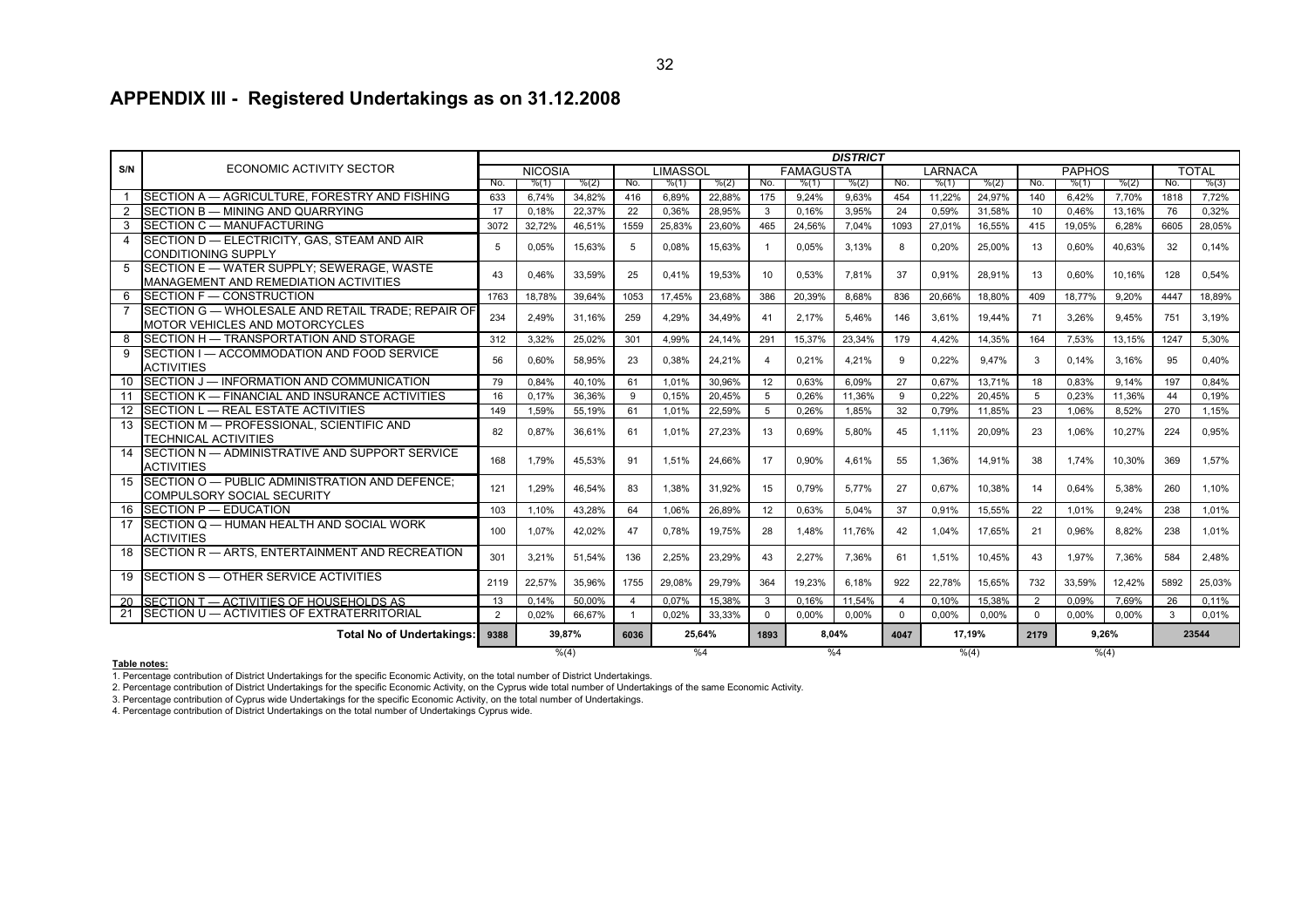# **APPENDIX IV - New Registered Undertakings for the Period from 1.1.2008 to 31.12.2008**

|                |                                                                                              |                       |                |        |                |                 |         |                |                  | <b>DISTRICT</b> |                 |         |          |                |               |          |                |              |  |
|----------------|----------------------------------------------------------------------------------------------|-----------------------|----------------|--------|----------------|-----------------|---------|----------------|------------------|-----------------|-----------------|---------|----------|----------------|---------------|----------|----------------|--------------|--|
| S/N            | ECONOMIC ACTIVITY SECTOR                                                                     |                       | <b>NICOSIA</b> |        |                | <b>LIMASSOL</b> |         |                | <b>FAMAGUSTA</b> |                 |                 | LARNACA |          |                | <b>PAPHOS</b> |          |                | <b>TOTAL</b> |  |
|                |                                                                                              | No.                   | % (1)          | % (2)  | No.            | % (1)           | % (2)   | No.            | % (1)            | % (2)           | No.             | % (1)   | % (2)    | No.            | % (1)         | % (2)    | No.            | % (3)        |  |
|                | SECTION A - AGRICULTURE, FORESTRY AND FISHING                                                | 31                    | 2.57%          | 38,75% | 22             | 2.47%           | 27.50%  | 6              | 2.08%            | 7.50%           | 15              | 2,18%   | 18.75%   | 6              | 1.55%         | 7.50%    | 80             | 2.31%        |  |
| $\overline{2}$ | SECTION B - MINING AND QUARRYING                                                             | $\overline{2}$        | 0.17%          | 28,57% | $\overline{1}$ | 0,11%           | 14,29%  | $\Omega$       | 0.00%            | 0,00%           | $\overline{2}$  | 0.29%   | 28,57%   | 2              | 0.52%         | 28.57%   | $\overline{7}$ | 0.20%        |  |
|                | 3 SECTION C - MANUFACTURING                                                                  | 118                   | 9.78%          | 29,72% | 103            | 11.55%          | 25,94%  | 43             | 14,88%           | 10,83%          | 100             | 14,51%  | 25,19%   | 33             | 8,53%         | 8,31%    | 397            | 11,46%       |  |
| 4              | SECTION D - ELECTRICITY, GAS, STEAM AND AIR<br><b>CONDITIONING SUPPLY</b>                    | $\mathbf{1}$          | 0.08%          | 50,00% | $\Omega$       | 0.00%           | 0,00%   | $\Omega$       | 0.00%            | 0.00%           | $\Omega$        | 0.00%   | $0.00\%$ | $\overline{1}$ | 0,26%         | 50,00%   | 2              | 0.06%        |  |
| 5              | SECTION E - WATER SUPPLY: SEWERAGE, WASTE<br><b>MANAGEMENT AND REMEDIATION ACTIVITIES</b>    | $\boldsymbol{\Delta}$ | 0.33%          | 36.36% | $\overline{2}$ | 0.22%           | 18.18%  | 3              | 1.04%            | 27.27%          | 2               | 0.29%   | 18.18%   | $\Omega$       | $0.00\%$      | $0.00\%$ | 11             | 0.32%        |  |
| 6              | SECTION F - CONSTRUCTION                                                                     | 190                   | 15.75%         | 32.65% | 113            | 12.67%          | 19.42%  | 58             | 20.07%           | 9.97%           | 181             | 26.27%  | 31.10%   | 40             | 10.34%        | 6.87%    | 582            | 16.81%       |  |
|                | 7 SECTION G - WHOLESALE AND RETAIL TRADE; REPAIR OF<br><b>MOTOR VEHICLES AND MOTORCYCLES</b> | 56                    | 4,64%          | 29,63% | 72             | 8,07%           | 38,10%  | 14             | 4,84%            | 7.41%           | 39              | 5.66%   | 20,63%   | 8              | 2,07%         | 4,23%    | 189            | 5,46%        |  |
| 8              | SECTION H - TRANSPORTATION AND STORAGE                                                       | 49                    | 4.06%          | 27.37% | 42             | 4.71%           | 23,46%  | 38             | 13.15%           | 21.23%          | 17              | 2.47%   | 9.50%    | 33             | 8.53%         | 18.44%   | 179            | 5.17%        |  |
| 9              | SECTION I - ACCOMMODATION AND FOOD SERVICE<br><b>ACTIVITIES</b>                              | -6                    | 0.50%          | 54,55% | 4              | 0.45%           | 36,36%  | $\Omega$       | 0,00%            | 0.00%           | $\Omega$        | 0.00%   | 0,00%    | $\mathbf{1}$   | 0,26%         | 9.09%    | 11             | 0,32%        |  |
| 10             | SECTION J - INFORMATION AND COMMUNICATION                                                    | 5                     | 0.41%          | 14.71% | 19             | 2.13%           | 55.88%  | 5              | 1.73%            | 14,71%          |                 | 0.15%   | 2.94%    | $\overline{4}$ | 1.03%         | 11.76%   | 34             | 0.98%        |  |
| 11             | SECTION K - FINANCIAL AND INSURANCE ACTIVITIES                                               |                       | 0,08%          | 10,00% | $\overline{2}$ | 0,22%           | 20,00%  |                | 0,35%            | 10,00%          |                 | 0,15%   | 10,00%   | -5             | 1,29%         | 50,00%   | 10             | 0,29%        |  |
|                | 12 SECTION L - REAL ESTATE ACTIVITIES                                                        | 20                    | 1.66%          | 50,00% | 6              | 0,67%           | 15,00%  | $\overline{1}$ | 0.35%            | 2,50%           | $\overline{4}$  | 0.58%   | 10,00%   | 9              | 2,33%         | 22,50%   | 40             | 1.16%        |  |
|                | 13 SECTION M - PROFESSIONAL, SCIENTIFIC AND<br><b>TECHNICAL ACTIVITIES</b>                   | 11                    | 0,91%          | 42,31% | $\Delta$       | 0.45%           | 15,38%  | $\Omega$       | 0,00%            | 0.00%           | 6               | 0.87%   | 23,08%   | 5              | 1,29%         | 19,23%   | 26             | 0,75%        |  |
|                | 14 SECTION N - ADMINISTRATIVE AND SUPPORT SERVICE<br><b>ACTIVITIES</b>                       | 42                    | 3.48%          | 48.28% | 18             | 2.02%           | 20,69%  | 8              | 2.77%            | 9.20%           | 10 <sup>1</sup> | 1.45%   | 11.49%   | 9              | 2.33%         | 10.34%   | 87             | 2.51%        |  |
|                | 15 SECTION O - PUBLIC ADMINISTRATION AND DEFENCE:<br><b>COMPULSORY SOCIAL SECURITY</b>       | 17                    | 1.41%          | 51.52% | $\overline{7}$ | 0.78%           | 21.21%  |                | 0.35%            | 3.03%           | $\overline{7}$  | 1.02%   | 21.21%   | $\overline{1}$ | 0.26%         | 3.03%    | 33             | 0.95%        |  |
|                | 16 SECTION P - EDUCATION                                                                     | 6                     | 0,50%          | 35,29% | $\mathbf{3}$   | 0,34%           | 17.65%  | 2              | 0,69%            | 11,76%          | $\overline{a}$  | 0.58%   | 23,53%   | $\overline{2}$ | 0.52%         | 11,76%   | 17             | 0.49%        |  |
|                | 17 SECTION Q - HUMAN HEALTH AND SOCIAL WORK<br><b>ACTIVITIES</b>                             | 18                    | 1.49%          | 46.15% | $\overline{7}$ | 0.78%           | 17.95%  | 3              | 1.04%            | 7.69%           | $\overline{7}$  | 1.02%   | 17,95%   | $\overline{4}$ | 1.03%         | 10,26%   | 39             | 1,13%        |  |
|                | 18 SECTION R - ARTS, ENTERTAINMENT AND RECREATION                                            | 12                    | 1.00%          | 40.00% | $\Delta$       | 0.45%           | 13.33%  | 3              | 1.04%            | 10,00%          | 3               | 0.44%   | 10.00%   | 8              | 2.07%         | 26.67%   | 30             | 0.87%        |  |
|                | 19 SECTION S - OTHER SERVICE ACTIVITIES                                                      | 613                   | 50,83%         | 36.68% | 458            | 51.35%          | 27.41%  | 100            | 34.60%           | 5.98%           | 286             | 41,51%  | 17.12%   | 214            | 55,30%        | 12.81%   | 1671           | 48,25%       |  |
|                | 20 SECTION T - ACTIVITIES OF HOUSEHOLDS AS                                                   | $\overline{4}$        | 0.33%          | 23.53% | $\overline{4}$ | 0.45%           | 23.53%  | $\mathbf{3}$   | 1.04%            | 17.65%          | $\overline{4}$  | 0.58%   | 23.53%   | 2              | 0.52%         | 11.76%   | 17             | 0.49%        |  |
|                | 21 SECTION U - ACTIVITIES OF EXTRATERRITORIAL                                                | $\Omega$              | 0.00%          | 0,00%  | -1             | 0.11%           | 100,00% | $\Omega$       | 0,00%            | 0,00%           | $\Omega$        | 0.00%   | 0,00%    | $\Omega$       | 0,00%         | 0.00%    |                | 0,03%        |  |
|                | <b>Total No of Undertakings:</b>                                                             | 1206                  |                | 34,83% | 892            |                 | 25.76%  | 8.35%<br>289   |                  |                 | 689             | 19.90%  |          |                | 11,18%        |          | 3463           |              |  |
| % (4)          |                                                                                              |                       |                |        |                |                 | %4      |                | %4               |                 | $\frac{\%}{4}$  |         |          |                | % (4)         |          |                |              |  |

#### **Table notes:**

1. Percentage contribution of District Undertakings for the specific Economic Activity, on the total number of District Undertakings.

2. Percentage contribution of District Undertakings for the specific Economic Activity, on the Cyprus wide total number of Undertakings of the same Economic Activity.

3. Percentage contribution of Cyprus wide Undertakings for the specific Economic Activity, on the total number of Undertakings.

4. Percentage contribution of District Undertakings on the total number of Undertakings Cyprus wide.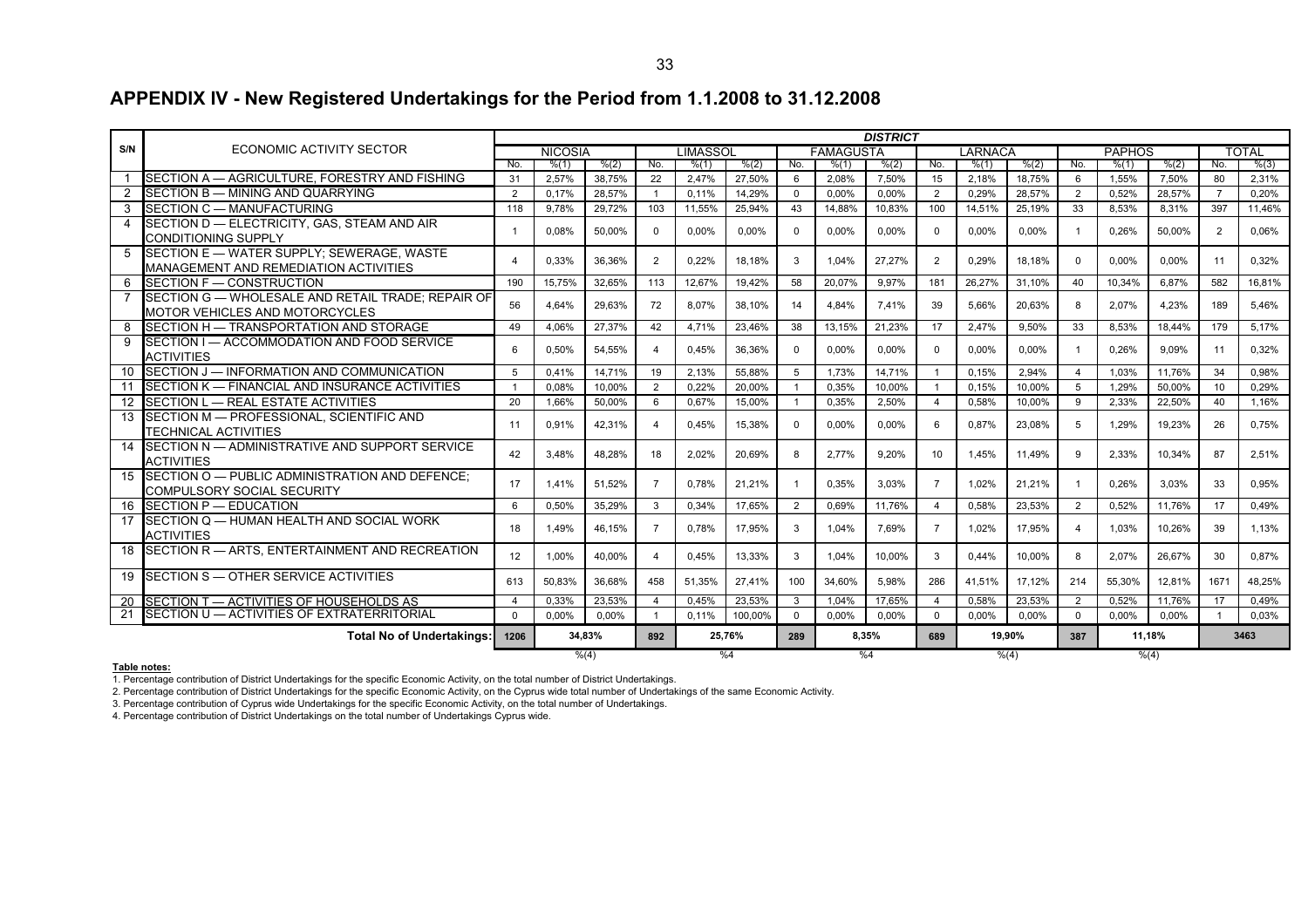# **APPENDIX V – Contraventions and Related Laws / Regulations**

# **Table 1**

# **Number of contraventions and fines charged for 81(1) legal proceedings completed in 2008 compared to those of the years 2007, 2006 and 2005**

| <b>No</b> | <b>Laws/Regulations</b>                                                                                                    |              |                | <b>Number of</b><br>Contraventions <sup>(1)</sup> |                | Total amount of fines charged in<br>Cyprus Pounds $(E)$ and Euros $(E)$ |                      |                           |                     |  |  |  |  |
|-----------|----------------------------------------------------------------------------------------------------------------------------|--------------|----------------|---------------------------------------------------|----------------|-------------------------------------------------------------------------|----------------------|---------------------------|---------------------|--|--|--|--|
|           |                                                                                                                            | 2005         | 2006           | 2007                                              | 2008           | 2005                                                                    | 2006                 | 2007                      | 2008                |  |  |  |  |
| 1.        | The Safety and Health at Work Law<br>of 1996 - 2003                                                                        | 20           | 23             | 97                                                | 84             | £21.150<br>(€36.137)                                                    | £9.610<br>(€16.420)  | £66,580<br>(E113.758,68)  | €86.370             |  |  |  |  |
| 2.        | The Buildings and Works of<br>Engineering Construction (Safety,<br>Health and Welfare) Regulations of<br>1973              | 0            | 0              | 1                                                 | 0              | $\mathbf 0$                                                             | $\mathbf 0$          | £1.200<br>(E2.050, 32)    | $\mathbf 0$         |  |  |  |  |
| 3.        | The Factories Law of 1957, Cap.<br>134                                                                                     | $\mathbf{1}$ | 1              | $\overline{2}$                                    | 0              | £800<br>(E1.367)                                                        | £200<br>(E342)       | £150<br>(E256, 29)        | $\mathsf{O}\xspace$ |  |  |  |  |
| 4.        | The Maternity Protection Law of<br>1997 - 2002                                                                             | 0            | 1              | 3                                                 | $\overline{2}$ | $\pmb{0}$                                                               | £80<br>(E137)        | £1.250<br>(€2.135,75)     | €1.250              |  |  |  |  |
| 5.        | The Accidents and Occupational<br>Diseases (Notification) Law of<br>1953, Cap. 176                                         | 13           | 1              | 8                                                 | 6              | £1.750<br>(E2.990)                                                      | £180<br>(E308)       | £1.570<br>(E2.682, 50)    | €2.000              |  |  |  |  |
| 6.        | The Private Employment Agencies<br>Law of 1997 and 2002                                                                    | 0            | $\mathbf{0}$   | 1                                                 | 0              | 0                                                                       | $\mathbf 0$          | £120<br>(E205,03)         | $\mathbf 0$         |  |  |  |  |
| 7.        | The Management of Safety and<br>Health Issues at Work Regulations<br>of 2002                                               | 0            | 3              | 8                                                 | 16             | 0                                                                       | £900<br>(E1.538)     | £1.280<br>(E2.187)        | €6.740              |  |  |  |  |
| 8.        | The Safety and Health (Minimum<br>Requirements for Temporary or<br>Mobile Construction Sites)<br>Regulations of 2002       | 5            | 22             | 136                                               | 124            | £2.730<br>(€4.664)                                                      | £13.105<br>(€22.391) | £53.210<br>(E90.914, 68)  | €96.102             |  |  |  |  |
| 9.        | The Minimum Requirements for<br>Safety and Health (Use of Personal<br>Protective Equipment at Work)<br>Regulations of 2001 | 0            | $\overline{2}$ | 6                                                 | 0              | 0                                                                       | £400<br>(E683)       | £1.120<br>(E1.913, 63)    | 0                   |  |  |  |  |
| 10.       | The Minimum Requirements for<br>Safety and Health (Use of Work<br>Equipment at Work) Regulations of<br>2001                | 0            | 5              | 12                                                | 14             | $\pmb{0}$                                                               | £6.300<br>(E10.764)  | £12.100<br>(E20.674,07)   | €14.100             |  |  |  |  |
| 11.       | The Minimum Requirements for<br>Safety and Health at the Workplace<br>Regulations of 2002 and 2004                         | 0            | 7              | 6                                                 | 4              | 0                                                                       | £5.250<br>(E8.970)   | £1.450<br>(€2.477,47)     | €730                |  |  |  |  |
| 12.       | The Electricity in Factories Special<br>Regulations of 1981 - 1983                                                         | 0            | $\mathbf 0$    | 1                                                 | 0              | 0                                                                       | 0                    | £150<br>(€256,29)         | $\mathsf{O}\xspace$ |  |  |  |  |
| 13.       | The Employer's Liability<br>(Compulsory Insurance) Law of<br>1989                                                          | 0            | 0              | 3                                                 | 7              | 0                                                                       | $\mathbf 0$          | £520<br>(E888, 47)        | €2.070              |  |  |  |  |
| 14.       | The Safety and Health at Work<br>(Manual Handling of Loads)<br>Regulations of 2001                                         | 0            | $\mathbf 0$    | 5                                                 | 0              | $\pmb{0}$                                                               | 0                    | £580<br>(€990,99)         | 0                   |  |  |  |  |
|           | Total                                                                                                                      | 39           | 65             | 289                                               | 257            | £26.430<br>(€45.158)                                                    | £36.025<br>(E61.553) | £141.280<br>(€241.391,21) | €209.362            |  |  |  |  |

l  **(1)** Note: One legal proceeding may include more than one contravention.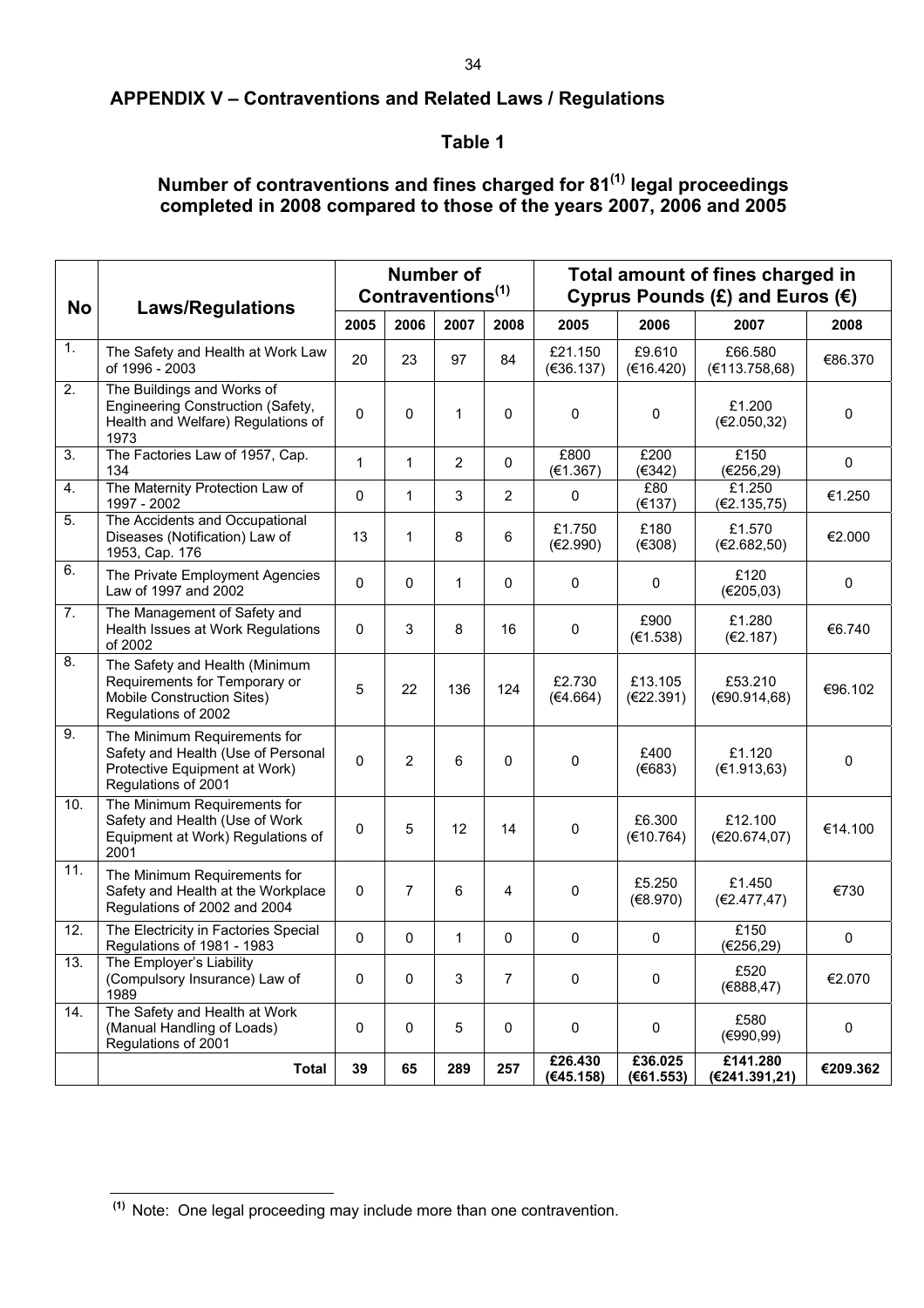#### **Table 2**

# **Laws / Regulations on the basis of which 69 new legal cases were completed and submitted to the Legal Service in 2008 for Safety and Health Issues**

| No             | <b>Laws / Regulations</b>                                                                                      | No of<br>Contraventions <sup><math>(2)</math></sup> |
|----------------|----------------------------------------------------------------------------------------------------------------|-----------------------------------------------------|
| $\mathbf{1}$ . | The Safety and Health at Work Law of 1996 - 2003                                                               | 91                                                  |
| 2.             | The Accidents and Occupational Diseases (Notification) Law of 1953, Cap.<br>176                                | 16                                                  |
| 3.             | The minimum Requirements for Safety and Health at the Workplace<br>Regulation of 2002 and 2004                 | 9                                                   |
| 4.             | The Private Employment Agencies Law of 1997 and 2002                                                           | 6                                                   |
| 5.             | The Safety and Health (Minimum Requirements for Temporary or Mobile<br>Construction Sites) Regulations of 2002 | 112                                                 |
| 6.             | The Maternity Protection Law of 1997 - 2002                                                                    | 3                                                   |
| 7 <sub>1</sub> | The Minimum Requirements for Safety and Health (Use of Work Equipment<br>at Work) Regulations of 2001          | 23                                                  |
| 8.             | The Management of Safety and Health Issues at Work Regulations of 2002                                         | 51                                                  |
| 9.             | The Employer's Liability (Compulsory Insurance) Law of 1989 - 2003                                             | 7                                                   |
| 10.            | The Factories Law of 1957, Cap. 134                                                                            | 5                                                   |
| 11.            | The Electricity in Factories Special Regulations of 1981 - 1983                                                |                                                     |
| 12.            | The Safety and Health at Work (Manual Handling of Loads) Regulations of<br>2001                                |                                                     |
| 13.            | The Safety Committees at Work Regulations of 1997                                                              | $\overline{2}$                                      |

l

 $(2)$  This number identifies the cases that there are contraventions for a specific Law or Regulation. In 2008, 69 new legal cases were completed for contraventions of one or more pieces of legislation (Laws / Regulations).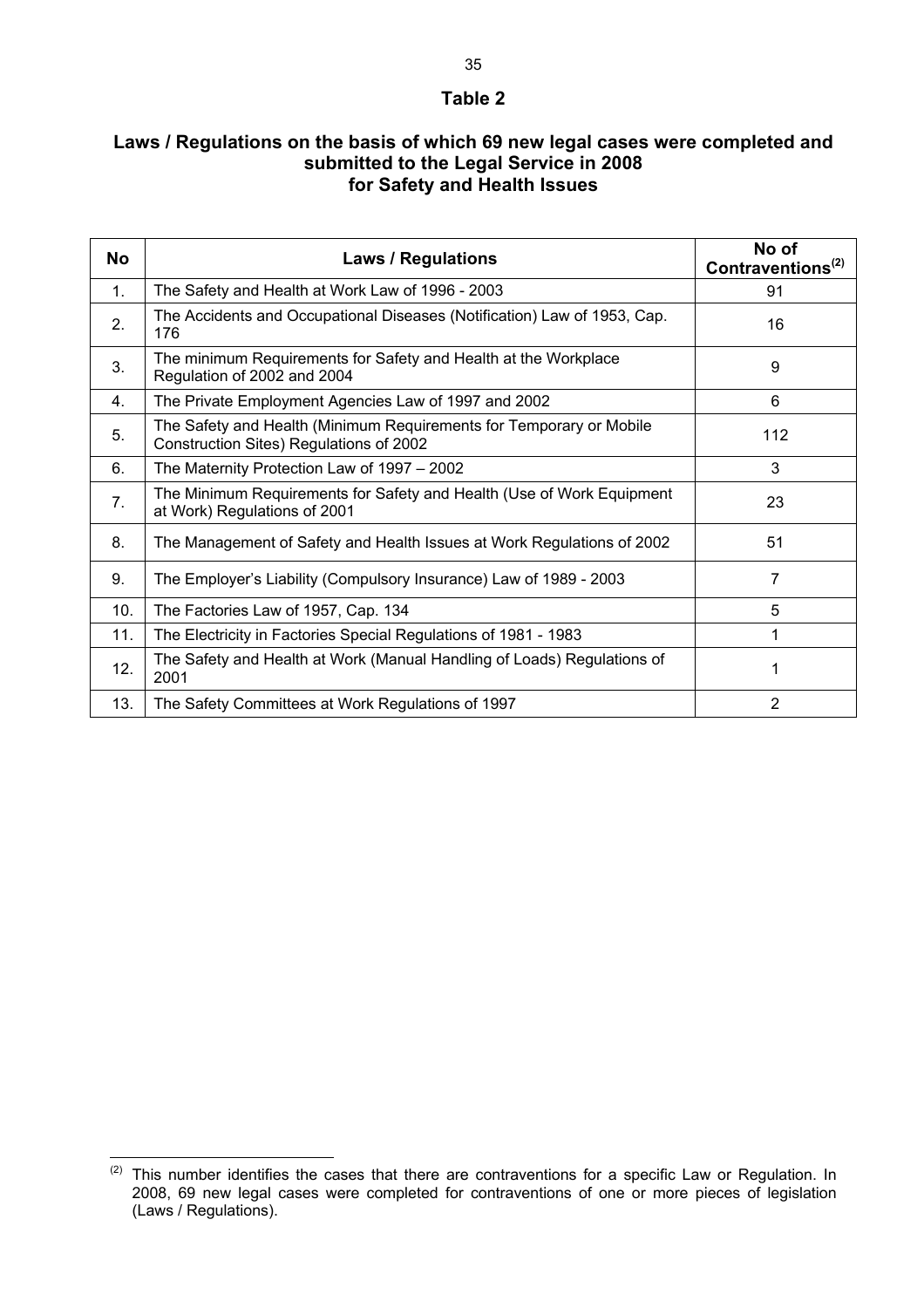**APPENDIX VI - Analysis of Work Accidents by Economic Activity Sector, Gender, Age, Degree of Injury & Causation 2008 (Employed persons only, during their work)** 

|                                         |                                                                                                                                    | NO. OF           |        | <b>GENDER</b>  |                |                   | AGE            | <b>INJURY DEGREE</b> |                | <b>CAUSATION</b>          |                |                                      |                                      |                 |  |
|-----------------------------------------|------------------------------------------------------------------------------------------------------------------------------------|------------------|--------|----------------|----------------|-------------------|----------------|----------------------|----------------|---------------------------|----------------|--------------------------------------|--------------------------------------|-----------------|--|
| S/N                                     | <b>ECONOMIC ACTIVITY (NACE 2)</b>                                                                                                  | <b>ACCIDENTS</b> | %      | Male           | Female         | Under 18 an<br>18 | Above          | Fatal                | Non<br>Fatal   | Buildings /<br>Structures | Equipment      | Machinery / Transportatio<br>n Means | <b>Materials</b><br><b>Substance</b> | Other<br>Causes |  |
| $\mathbf{1}$                            | SECTION A - AGRICULTURE, FORESTRY AND FISHING                                                                                      | 50               | 2,11%  |                |                |                   |                |                      |                |                           |                |                                      |                                      |                 |  |
| $\overline{2}$                          | Crop and animal production, hunting and related service activities                                                                 | $\mathbf 0$      | 0,00%  | $^{\circ}$     | $\Omega$       | $\mathbf 0$       | $^{\circ}$     | $^{\circ}$           | $\mathbf 0$    | 0                         | $\mathbf 0$    | $\mathbf 0$                          | $^{\circ}$                           | $\mathbf 0$     |  |
| $\overline{\phantom{a}}$ 3              | Forestry and logging                                                                                                               | 14               | 0,59%  | 12             | $\overline{2}$ | $^{\circ}$        | 14             | $\mathbf 0$          | 14             | 6                         | 3              | $\mathbf 0$                          | 3                                    | $\overline{2}$  |  |
| $\overline{4}$                          | Fishing and aquaculture                                                                                                            | 36               | 1,52%  | 32             | $\overline{4}$ | $\overline{1}$    | 35             | $\overline{1}$       | 35             | 14                        | $\overline{4}$ | 3                                    | $\overline{7}$                       | 8               |  |
| $5\phantom{.0}$                         | SECTION B - MINING AND QUARRYING                                                                                                   | 17               | 0.72%  |                |                |                   |                |                      |                |                           |                |                                      |                                      |                 |  |
| 6                                       | Mining of coal and lignite                                                                                                         | $\mathbf 0$      | 0.00%  | $^{\circ}$     | $^{\circ}$     | $\Omega$          | $^{\circ}$     | $^{\circ}$           | $^{\circ}$     | $\mathbf 0$               | $^{\circ}$     | $\mathbf 0$                          | $\Omega$                             | $\Omega$        |  |
| $\overline{7}$                          | Extraction of crude petroleum and natural gas                                                                                      | $\mathbf 0$      | 0,00%  | $^{\circ}$     | $\Omega$       | $^{\circ}$        | $\Omega$       | $^{\circ}$           | $^{\circ}$     | $\Omega$                  | $\mathbf 0$    | $\mathbf 0$                          | $\Omega$                             | $\Omega$        |  |
| 8                                       | Mining of metal ores                                                                                                               | $\overline{4}$   | 0,17%  | $\overline{4}$ | $\mathbf 0$    | $^{\circ}$        | $\overline{4}$ | $^{\circ}$           | $\overline{4}$ | $\mathbf{1}$              | $\mathbf{3}$   | $\mathbf 0$                          | $\mathbf 0$                          | $\mathbf 0$     |  |
| 9                                       | Other mining and quarrying                                                                                                         | 13               | 0,55%  | 13             | $\Omega$       | $\mathbf 0$       | 13             | $\Omega$             | 13             | 3                         | $\overline{4}$ | $\overline{2}$                       | $\overline{4}$                       | $\Omega$        |  |
| 10                                      | Mining support service activities                                                                                                  | $\mathbf 0$      | 0.00%  | $\mathbf 0$    | $\mathbf 0$    | $\mathbf 0$       | $\mathbf 0$    | $\mathbf 0$          | $\Omega$       | $\mathbf 0$               | $\mathbf 0$    | $\mathbf 0$                          | $\mathbf 0$                          | $\Omega$        |  |
| 11                                      | SECTION C - MANUFACTURING                                                                                                          | 550              | 23.24% |                |                |                   |                |                      |                |                           |                |                                      |                                      |                 |  |
| 12                                      | Manufacture of food products                                                                                                       | 6                | 0,25%  | $\overline{4}$ | 2              | $\Omega$          | 6              | $\Omega$             | 6              | $\mathbf{1}$              | $\overline{2}$ | 2                                    | -1                                   | $\Omega$        |  |
| 13                                      | Manufacture of beverages                                                                                                           | $\overline{1}$   | 0,04%  | $\overline{1}$ | $\mathbf 0$    | $\mathbf 0$       | $\mathbf{1}$   | $^{\circ}$           | $\overline{1}$ | $\mathbf 0$               | $\mathbf 0$    | $\overline{1}$                       | $\mathbf 0$                          | $\mathbf 0$     |  |
| $-14$                                   | Manufacture of tobacco products                                                                                                    | 56               | 2,37%  | 52             | $\overline{4}$ | $\Omega$          | 56             |                      | 55             | 6                         | 25             | $\overline{2}$                       | 22                                   |                 |  |
| 15                                      | Manufacture of textiles                                                                                                            | 139              | 5,87%  | 88             | 51             | 5                 | 134            | 0                    | 139            | 44                        | 42             | 14                                   | 29                                   | 10              |  |
| 16                                      | Manufacture of wearing apparel                                                                                                     | 9                | 0.38%  | 5              | $\overline{4}$ | $\Omega$          | 9              | $\Omega$             | 9              | $\overline{2}$            | $\overline{4}$ | $\overline{2}$                       | $\overline{1}$                       | $\Omega$        |  |
| 17                                      | Manufacture of leather and related products                                                                                        | $\overline{2}$   | 0,08%  | 2              | $\Omega$       | $^{\circ}$        | $\overline{2}$ | $\Omega$             | $\overline{2}$ | $\mathbf{1}$              | $\mathbf 0$    | $\mathbf 0$                          | $\overline{1}$                       | $\Omega$        |  |
| 18                                      | Manufacture of wood and of products of wood and cork, except furniture; manufacture of articles of straw and<br>plaiting materials | $\overline{2}$   | 0,08%  | $\overline{1}$ | 1              | 0                 | $\overline{2}$ | $\Omega$             | $\overline{2}$ | $\mathsf 0$               | $\overline{2}$ | $\mathbf 0$                          | $\mathbf 0$                          | $\Omega$        |  |
| 19                                      | Manufacture of paper and paper products                                                                                            | 36               | 1,52%  | 34             | $\overline{2}$ | $\Omega$          | 36             | $\Omega$             | 36             | 9                         | 18             | -1                                   | 8                                    | $\Omega$        |  |
| 20                                      | Printing and reproduction of recorded media                                                                                        | 5                | 0.21%  | $\overline{4}$ | $\overline{1}$ | $\mathbf 0$       | 5              | $^{\circ}$           | 5              | $\mathbf 0$               | $\overline{2}$ | $\overline{1}$                       | 2                                    | $\mathbf 0$     |  |
| 21                                      | Manufacture of coke and refined petroleum products                                                                                 | $\mathbf 0$      | 0,00%  | $\Omega$       | $\mathbf 0$    | $\mathbf 0$       | $\mathbf 0$    | $^{\circ}$           | $\mathbf 0$    | $\Omega$                  | $\mathbf 0$    | $\mathbf 0$                          | $\mathbf 0$                          | $\Omega$        |  |
| 22                                      | Manufacture of chemicals and chemical products                                                                                     | 6                | 0,25%  | 6              | $\Omega$       | $^{\circ}$        | 6              | $^{\circ}$           | 6              | $\overline{2}$            | $\overline{1}$ | $\mathbf 0$                          | 3                                    | $\Omega$        |  |
| 23                                      | Manufacture of basic pharmaceutical products and pharmaceutical preparations                                                       | 86               | 3,63%  | 85             | $\overline{1}$ | $\mathbf{3}$      | 83             | 2                    | 84             | 21                        | 21             | 5                                    | 38                                   | $\overline{1}$  |  |
| $\overline{24}$                         | Manufacture of rubber and plastic products                                                                                         | 16               | 0,68%  | 16             | $\Omega$       | $\mathbf 0$       | 16             | $\Omega$             | 16             | 3                         | $\overline{7}$ | 3                                    | 3                                    | $\Omega$        |  |
| 25                                      | Manufacture of other non-metallic mineral products                                                                                 | $\overline{4}$   | 0,17%  | $\overline{4}$ | $\mathbf 0$    | $\mathbf 0$       | $\overline{4}$ | $\mathbf 0$          | $\overline{4}$ | $\mathbf{1}$              | $\overline{1}$ | $^{\circ}$                           | 2                                    | $\mathbf 0$     |  |
| $\overline{26}$                         | Manufacture of basic metals                                                                                                        | 33               | 1,39%  | 31             | $\overline{2}$ | $\overline{4}$    | 29             | $\mathbf 0$          | 33             | 6                         | 16             | $\overline{4}$                       | 5                                    | $\overline{2}$  |  |
| 27                                      | Manufacture of fabricated metal products, except machinery and equipment                                                           | 96               | 4,06%  | 94             | 2              | $\overline{2}$    | 94             | $\overline{1}$       | 95             | 26                        | 21             | 8                                    | 40                                   | -1              |  |
| 28                                      | Manufacture of computer, electronic and optical products                                                                           | $\overline{2}$   | 0,08%  | $\overline{2}$ | $\mathbf 0$    | $\mathbf 0$       | $\overline{2}$ | $\mathbf 0$          | $\overline{2}$ | $\mathbf{1}$              | $\mathbf 0$    | $\mathbf 0$                          | $\overline{1}$                       | $\Omega$        |  |
| $\overline{29}$                         | Manufacture of electrical equipment                                                                                                | 10               | 0,42%  | 5              | 5              | $\mathbf 0$       | 10             | $\Omega$             | 10             | $\overline{4}$            | $\mathbf{3}$   | $\overline{1}$                       | $\overline{2}$                       | $\Omega$        |  |
| 30                                      | Manufacture of machinery and equipment n.e.c.                                                                                      | $\mathbf 0$      | 0,00%  | 0              | $\mathbf 0$    | $\mathbf 0$       | 0              | $\mathbf 0$          | $\mathbf 0$    | $\mathbf 0$               | $\mathsf 0$    | $\mathbf 0$                          | $\Omega$                             | $\Omega$        |  |
| $\overline{31}$                         | Manufacture of motor vehicles, trailers and semi-trailers                                                                          | $\mathbf 0$      | 0,00%  | $^{\circ}$     | $\mathbf 0$    | $^{\circ}$        | $^{\circ}$     | $\mathbf 0$          | $\mathbf{0}$   | $\mathbf 0$               | $\mathbf 0$    | $\mathbf 0$                          | $\mathbf 0$                          | $\mathbf 0$     |  |
| 32                                      | Manufacture of other transport equipment                                                                                           | $\mathbf 0$      | 0,00%  | $\Omega$       | $\Omega$       | $^{\circ}$        | $\Omega$       | $\Omega$             | $\mathbf 0$    | $\Omega$                  | $\mathsf 0$    | $\mathsf 0$                          | $\Omega$                             | $\Omega$        |  |
| $\begin{array}{r} 33 \\ 34 \end{array}$ | Manufacture of furniture                                                                                                           | 10               | 0,42%  | 6              | $\overline{4}$ | $\mathbf 0$       | 10             | $\mathbf 0$          | 10             | $\overline{4}$            | $\overline{3}$ | $\overline{1}$                       | $\overline{2}$                       | $\Omega$        |  |
|                                         | Other manufacturing                                                                                                                | 26               | 1,10%  | 23             | 3              | $\mathbf 0$       | 26             | $\Omega$             | 26             | 11                        | $\overline{2}$ | $\overline{4}$                       | 9                                    | $\Omega$        |  |
| 35                                      | Repair and installation of machinery and equipment                                                                                 | 5                | 0,21%  | 5              | $\Omega$       | $\mathbf 0$       | 5              | $\Omega$             | 5              | $\overline{2}$            | $\mathbf{3}$   | $\Omega$                             | $\Omega$                             | $\Omega$        |  |
| 36                                      | SECTION D - ELECTRICITY, GAS, STEAM AND AIR CONDITIONING SUPPLY                                                                    | 13               | 0,55%  |                |                |                   |                |                      |                |                           |                |                                      |                                      |                 |  |
| 37                                      | Electricity, gas, steam and air conditioning supply                                                                                | 13               | 0,55%  | 12             | $\mathbf{1}$   | $^{\circ}$        | 13             | $\Omega$             | 13             | $\overline{7}$            | 3              | $\overline{1}$                       | $\overline{2}$                       | $\Omega$        |  |
| 38                                      | SECTION E - WATER SUPPLY; SEWERAGE, WASTE MANAGEMENT AND REMEDIATION ACTIVITIES                                                    | 41               | 1,73%  |                |                |                   |                |                      |                |                           |                |                                      |                                      |                 |  |
| 39                                      | Water collection, treatment and supply                                                                                             | 6                | 0,25%  | 5              |                | $^{\circ}$        | 6              | $\Omega$             | 6              | 3                         | $\overline{1}$ | $\Omega$                             | $\overline{2}$                       | $\Omega$        |  |
| 40                                      | Sewerage                                                                                                                           | 24               | 1,01%  | 24             | 0              | $^{\circ}$        | 24             | $\mathbf 0$          | 24             | 8                         | $\overline{4}$ | $\overline{2}$                       | 6                                    | $\overline{4}$  |  |
| $-41$                                   | Waste collection, treatment and disposal activities; materials recovery                                                            | 8                | 0.34%  | 8              | $\mathbf 0$    | $\mathbf 0$       | 8              | $\mathbf 0$          | 8              | $\mathbf{1}$              | $\overline{1}$ | $\overline{1}$                       | 5                                    | $\Omega$        |  |
| 42                                      | Remediation activities and other waste management services                                                                         | $\mathbf{3}$     | 0.13%  | 3              | $\Omega$       | $\Omega$          | $\mathbf{3}$   | $\Omega$             | 3              | $\mathbf{3}$              | $\Omega$       | $\Omega$                             | $\Omega$                             | $\Omega$        |  |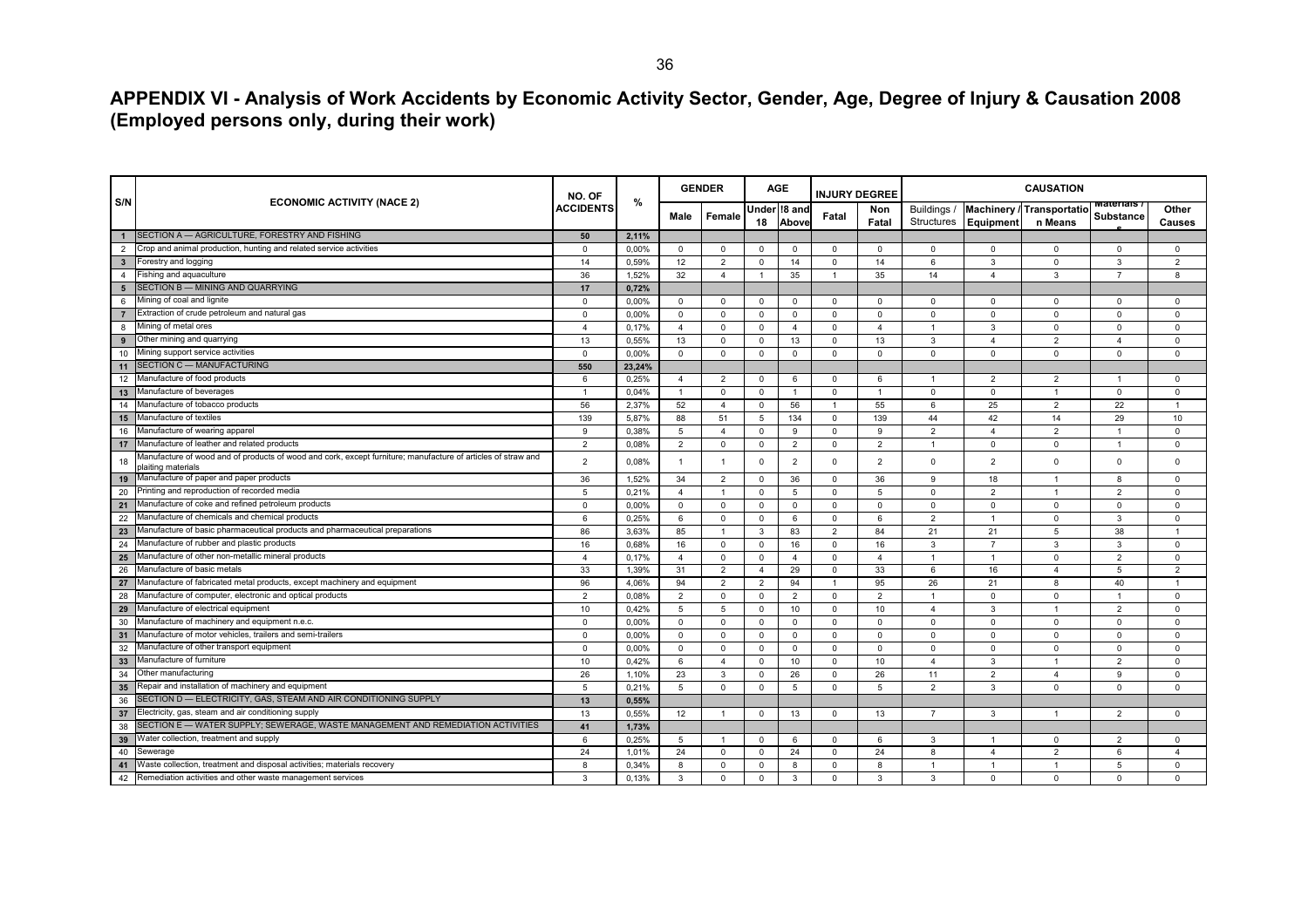|          |                                                                                                                         |                            |                |                | <b>GENDER</b>  | <b>AGE</b>                    |                |                                | <b>INJURY DEGREE</b> | <b>CAUSATION</b> |                |                            |                       |                     |  |
|----------|-------------------------------------------------------------------------------------------------------------------------|----------------------------|----------------|----------------|----------------|-------------------------------|----------------|--------------------------------|----------------------|------------------|----------------|----------------------------|-----------------------|---------------------|--|
| S/N      | <b>ECONOMIC ACTIVITY (NACE 2)</b>                                                                                       | NO. OF<br><b>ACCIDENTS</b> | $\%$           | Male           | Female         |                               | Under 18 and   | Fatal                          | Non                  | Buildings /      |                | Machinery / Transportation | णवासाताड<br>Substance | Other               |  |
|          |                                                                                                                         |                            |                |                |                | 18                            | Above          |                                | Fatal                | Structures       | Equipment      | n Means                    |                       | <b>Causes</b>       |  |
| 43       | SECTION F - CONSTRUCTION                                                                                                | 649                        | 27,42%         |                |                |                               |                |                                |                      |                  |                |                            |                       |                     |  |
| 44       | Construction of buildings                                                                                               | 163                        | 6,89%          | 163            | 0              | $\overline{1}$                | 162            | 2                              | 161                  | 82               | 36             | 5                          | 39                    | $\mathbf{1}$        |  |
| 45       | Civil engineering                                                                                                       | 60                         | 2,53%          | 59             | $\overline{1}$ | $\circ$                       | 60             | $\mathbf 0$                    | 60                   | 23               | 17             | 5                          | 14                    |                     |  |
| 46       | Specialised construction activities<br>SECTION G - WHOLESALE AND RETAIL TRADE; REPAIR OF MOTOR VEHICLES AND MOTORCYCLES | 426                        | 18,00%         | 417            | 9              | $\overline{4}$                | 422            | 3                              | 423                  | 202              | 61             | 14                         | 141                   | 8                   |  |
| 47       | Wholesale and retail trade and repair of motor vehicles and motorcycles                                                 | 300<br>141                 | 12,67%         |                |                |                               |                |                                |                      |                  |                |                            |                       |                     |  |
| 48       | Wholesale trade, except of motor vehicles and motorcycles                                                               | 87                         | 5,96%          | 65             | 76             | 3                             | 138            | $\mathbf 0$                    | 141                  | 41               | 56             | 9                          | 31                    | 4                   |  |
| 49<br>50 | Retail trade, except of motor vehicles and motorcycles                                                                  | 72                         | 3,68%<br>3,04% | 75<br>69       | 12<br>3        | $\mathbf 0$<br>$\overline{1}$ | 87<br>71       | $\mathbf{0}$<br>$\overline{1}$ | 87<br>71             | 32<br>19         | 14<br>13       | 16<br>10                   | 23<br>26              | 2<br>$\overline{4}$ |  |
| 51       | SECTION H - TRANSPORTATION AND STORAGE                                                                                  | 114                        | 4,82%          |                |                |                               |                |                                |                      |                  |                |                            |                       |                     |  |
| 52       | Land transport and transport via pipelines                                                                              | $\overline{1}$             | 0,04%          | $\Omega$       |                | $\mathbf 0$                   |                | $\Omega$                       | $\overline{1}$       | $\mathsf 0$      | $\mathbf{1}$   | $\mathbf 0$                | $\Omega$              | $\Omega$            |  |
| 53       | Water transport                                                                                                         | 80                         | 3,38%          | 68             | 12             | $\mathbf 0$                   | 80             | $\mathbf{1}$                   | 79                   | 27               | 15             | 17                         | 19                    | $\overline{2}$      |  |
| 54       | Air transport                                                                                                           | $\overline{4}$             | 0.17%          | $\overline{2}$ | $\overline{2}$ | $\mathbf 0$                   | $\overline{4}$ | $\mathbf{0}$                   | $\overline{4}$       | $\sqrt{2}$       | $\mathbf{1}$   | $\mathbf{1}$               | $\Omega$              | $\Omega$            |  |
| 55       | Warehousing and support activities for transportation                                                                   | 5                          | 0,21%          | 5              | $\mathbf 0$    | $\mathbf 0$                   | 5              | $\mathbf 0$                    | 5                    | $\overline{1}$   | 0              | $\overline{4}$             | $\Omega$              | $\Omega$            |  |
| 56       | Postal and courier activities                                                                                           | 24                         | 1,01%          | 23             |                | $\mathbf 0$                   | 24             | $\mathbf 0$                    | 24                   | $\overline{7}$   | $\overline{4}$ | 9                          | $\overline{4}$        | $\mathbf 0$         |  |
| 57       | SECTION I - ACCOMMODATION AND FOOD SERVICE ACTIVITIES                                                                   | 333                        | 14,07%         |                |                |                               |                |                                |                      |                  |                |                            |                       |                     |  |
| 58       | Accommodation                                                                                                           | 104                        | 4,39%          | 62             | 42             | $\overline{1}$                | 103            | $\mathbf{0}$                   | 104                  | 37               | 18             | 17                         | 24                    | 8                   |  |
| 59       | ood and beverage service activities                                                                                     | 229                        | 9,67%          | 110            | 119            | 6                             | 223            | $\mathbf 0$                    | 229                  | 104              | 53             | $\mathbf{1}$               | 67                    | $\overline{4}$      |  |
| 60       | SECTION J - INFORMATION AND COMMUNICATION                                                                               | 14                         | 0,59%          |                |                |                               |                |                                |                      |                  |                |                            |                       |                     |  |
| 61       | Publishing activities                                                                                                   | $\overline{1}$             | 0,04%          | 0              |                | 0                             |                | $\mathbf 0$                    | $\overline{1}$       | 0                | $\mathbf 0$    | $\overline{1}$             | $\mathbf 0$           | 0                   |  |
| 62       | Motion picture, video and television programme production, sound recording and music publishing activities              | $\overline{4}$             | 0.17%          | 3              | $\overline{1}$ | $\mathbf 0$                   | $\overline{4}$ | $\mathbf 0$                    | $\overline{4}$       | $\overline{2}$   | $\Omega$       | $\mathbf 0$                | $\mathbf 0$           | $\overline{2}$      |  |
| 63       | rogramming and broadcasting activities                                                                                  | $\mathsf 0$                | 0,00%          | $\mathsf{O}$   | $\mathbf 0$    | $\mathbf 0$                   | $\mathbf 0$    | $\mathbf 0$                    | 0                    | $\mathsf 0$      | 0              | $\mathbf 0$                | $\mathbf 0$           | $\mathbf 0$         |  |
| 64       | Telecommunications                                                                                                      | $\overline{2}$             | 0,08%          | $\overline{2}$ | $\mathbf 0$    | $\mathbf 0$                   | $\overline{2}$ | $\mathbf 0$                    | $\overline{2}$       | $\mathsf 0$      | $\overline{2}$ | $\Omega$                   | $\Omega$              | $\Omega$            |  |
| 65       | Computer programming, consultancy and related activities                                                                | $\mathbf 0$                | 0,00%          | $\mathsf{O}$   | $\mathbf 0$    | $\mathbf 0$                   | $\mathbf 0$    | $\mathbf 0$                    | 0                    | $\mathsf 0$      | $\mathbf 0$    | $\mathbf 0$                | $\mathbf 0$           | $\mathbf 0$         |  |
| 66       | Information service activities                                                                                          | $\overline{7}$             | 0,30%          | 6              |                | $\mathbf 0$                   | $\overline{7}$ | $\mathbf 0$                    | $\overline{7}$       | 3                | $\mathbf 0$    | 3                          |                       | $\mathbf 0$         |  |
| 67       | SECTION K - FINANCIAL AND INSURANCE ACTIVITIES                                                                          | 23                         | 0,97%          |                |                |                               |                |                                |                      |                  |                |                            |                       |                     |  |
| 68       | inancial service activities, except insurance and pension funding                                                       | 6                          | 0,25%          | $\overline{4}$ | $\overline{2}$ | $\mathbf 0$                   | 6              | $\mathbf 0$                    | 6                    | 3                |                | $\overline{2}$             | $\Omega$              | $\Omega$            |  |
| 69       | nsurance, reinsurance and pension funding, except compulsory social security                                            | 1                          | 0,04%          | $\mathbf{1}$   | 0              | $\mathbf 0$                   | $\mathbf{1}$   | $\Omega$                       | $\overline{1}$       | $\mathsf 0$      | 0              | $\overline{1}$             | $\Omega$              | $\mathsf 0$         |  |
| 70       | Activities auxiliary to financial services and insurance activities                                                     | 16                         | 0,68%          | 9              | $\overline{7}$ | $\circ$                       | 16             | $\mathbf 0$                    | 16                   | 5                | 5              | $\overline{2}$             | 3                     | $\mathbf{1}$        |  |
| 71       | SECTION L - REAL ESTATE ACTIVITIES                                                                                      | $\overline{7}$             | 0,30%          |                |                |                               |                |                                |                      |                  |                |                            |                       |                     |  |
| 72       | Real estate activities                                                                                                  | $\overline{7}$             | 0,30%          | 5              | $\overline{2}$ | $\mathsf 0$                   | $\overline{7}$ | $\mathbf{0}$                   | $\overline{7}$       | $\overline{4}$   | $\Omega$       | $\overline{2}$             | -1                    | $\mathbf 0$         |  |
| 73       | SECTION M - PROFESSIONAL, SCIENTIFIC AND TECHNICAL ACTIVITIES                                                           | 19                         | 0,80%          |                |                |                               |                |                                |                      |                  |                |                            |                       |                     |  |
| 74       | Legal and accounting activities                                                                                         | 6                          | 0,25%          | $\overline{2}$ | $\overline{4}$ | 0                             | 6              | $\mathbf 0$                    | 6                    | $\overline{1}$   | 2              | $\overline{2}$             | $\Omega$              |                     |  |
| 75       | Activities of head offices; management consultancy activities                                                           | $\overline{3}$             | 0,13%          | 3              | $\mathbf 0$    | $\mathbf 0$                   | $\mathbf{3}$   | $\mathbf 0$                    | 3                    | 3                | $\mathbf 0$    | $\mathbf 0$                | $\mathbf 0$           | $\mathbf 0$         |  |
| 76       | Architectural and engineering activities; technical testing and analysis                                                | $\mathsf 0$                | 0,00%          | $\mathsf{O}$   | $\mathsf 0$    | $\mathbf 0$                   | 0              | $\mathbf 0$                    | $\mathsf 0$          | $\mathsf 0$      | 0              | $\mathsf 0$                | $\mathbf 0$           | $\mathbf 0$         |  |
| 77       | Scientific research and development                                                                                     | $\Omega$                   | 0,00%          | $\Omega$       | $\mathbf 0$    | $\overline{0}$                | 0              | $\Omega$                       | $\Omega$             | $\mathsf 0$      | $\mathbf 0$    | $\Omega$                   | $\Omega$              | $\Omega$            |  |
| 78       | Advertising and market research                                                                                         | $\mathbf{3}$               | 0,13%          | $\mathbf{1}$   | $\overline{2}$ | $\mathbf 0$                   | $\mathbf{3}$   | $\mathbf 0$                    | 3                    | $\mathsf 0$      | $\mathbf{1}$   | $\mathbf 0$                | 2                     | $\mathbf 0$         |  |
| 79       | Other professional, scientific and technical activities                                                                 | $\overline{1}$             | 0,04%          | $\mathbf{1}$   | $\mathbf 0$    | $\mathbf 0$                   | 1              | $\mathbf 0$                    | $\mathbf{1}$         | $\mathsf 0$      | 0              | $\mathbf 0$                | 0                     | $\overline{1}$      |  |
| 80       | Veterinary activities                                                                                                   | 6                          | 0,25%          | $\overline{2}$ | $\overline{4}$ | $\overline{1}$                | 5              | $\mathsf 0$                    | 6                    | 3                | $\mathbf{1}$   | $\mathbf{1}$               | $\overline{1}$        | $\mathbf 0$         |  |
| 81       | SECTION N - ADMINISTRATIVE AND SUPPORT SERVICE ACTIVITIES                                                               | 26                         | 1,10%          |                |                |                               |                |                                |                      |                  |                |                            |                       |                     |  |
| 82       | Rental and leasing activities                                                                                           | 10                         | 0,42%          | 8              | $\overline{2}$ | $\mathsf 0$                   | 10             | $\Omega$                       | 10                   | $\overline{2}$   | 3              | $\overline{2}$             |                       | $\overline{2}$      |  |
| 83       | <b>Employment activities</b>                                                                                            | $\mathbf 0$                | 0,00%          | $\mathbf 0$    | $\mathbf 0$    | $\mathbf 0$                   | $\mathbf 0$    | $\mathbf 0$                    | $\mathbf 0$          | $\mathsf 0$      | $\mathbf 0$    | $\mathbf 0$                | $\mathbf 0$           | $\mathbf 0$         |  |
| 84       | Travel agency, tour operator reservation service and related activities                                                 | $\mathbf 0$                | 0,00%          | $\mathbf{0}$   | $\mathbf 0$    | $\mathbf 0$                   | 0              | $\mathbf 0$                    | 0                    | $\mathsf 0$      | 0              | $\mathbf 0$                | $\Omega$              | $\Omega$            |  |
| 85       | Security and investigation activities                                                                                   | 5                          | 0,21%          | $\overline{4}$ |                | $\mathbf 0$                   | 5              | $\mathbf 0$                    | 5                    | $\overline{2}$   | $\mathbf 0$    | 3                          | $\Omega$              | $\mathsf 0$         |  |
| 86       | Services to buildings and landscape activities                                                                          | 10                         | 0,42%          | $\mathbf{3}$   | $\overline{7}$ | $\mathbf 0$                   | 10             | $\mathbf 0$                    | $10$                 | $\mathbf{3}$     | $\mathbf{3}$   | $\mathbf 0$                | $\overline{4}$        | $\mathbf 0$         |  |
| 87       | Office administrative, office support and other business support activities                                             | $\overline{1}$             | 0.04%          | $\mathbf{0}$   | $\mathbf{1}$   | $\mathbf{0}$                  | $\mathbf{1}$   | $\mathbf 0$                    | $\overline{1}$       | $\overline{1}$   | 0              | $\mathbf 0$                | $\mathbf 0$           | $\Omega$            |  |
| 88       | SECTION O — PUBLIC ADMINISTRATION AND DEFENCE; COMPULSORY SOCIAL SECURITY                                               | 112                        | 4,73%          |                |                |                               |                |                                |                      |                  |                |                            |                       |                     |  |
| 89       | Public administration and defence; compulsory social security                                                           | 112                        | 4,73%          | 101            | 11             | $\mathbf{0}$                  | 112            | $\mathbf 0$                    | 112                  | 35               | 21             | 28                         | 15                    | 13                  |  |
| 90       | <b>SECTION P - EDUCATION</b>                                                                                            | 15                         | 0,63%          |                |                |                               |                |                                |                      |                  |                |                            |                       |                     |  |
| 91       | Education                                                                                                               | 15                         | 0,63%          | 6              | 9              | $\mathbf 0$                   | 15             | $\mathbf 0$                    | 15                   | 10               | 3              | $\mathbf 0$                | $\overline{1}$        | $\overline{1}$      |  |
| 92       | ECTION Q - HUMAN HEALTH AND SOCIAL WORK ACTIVITIES                                                                      | 33                         | 1,39%          |                |                |                               |                |                                |                      |                  |                |                            |                       |                     |  |
| 93       | luman health activities                                                                                                 | 14                         | 0,59%          | 3              | 11             | $\mathbf 0$                   | 14             | $\Omega$                       | 14                   | $\overline{2}$   | $\mathbf 0$    | $\overline{1}$             | $\mathbf{3}$          | 8                   |  |
| 94       | Residential care activities                                                                                             | 9                          | 0,38%          | 5              | $\overline{4}$ | 0                             | 9              | $\mathbf 0$                    | 9                    | $\overline{2}$   | 2              | $\mathbf 0$                | 3                     | $\overline{2}$      |  |
| 95       | Social work activities without accommodation                                                                            | 10                         | 0.42%          | 3              |                | $\mathbf 0$                   | 10             | $\Omega$                       | 10                   | 3                |                | $\Omega$                   | $\mathcal{P}$         | $\overline{a}$      |  |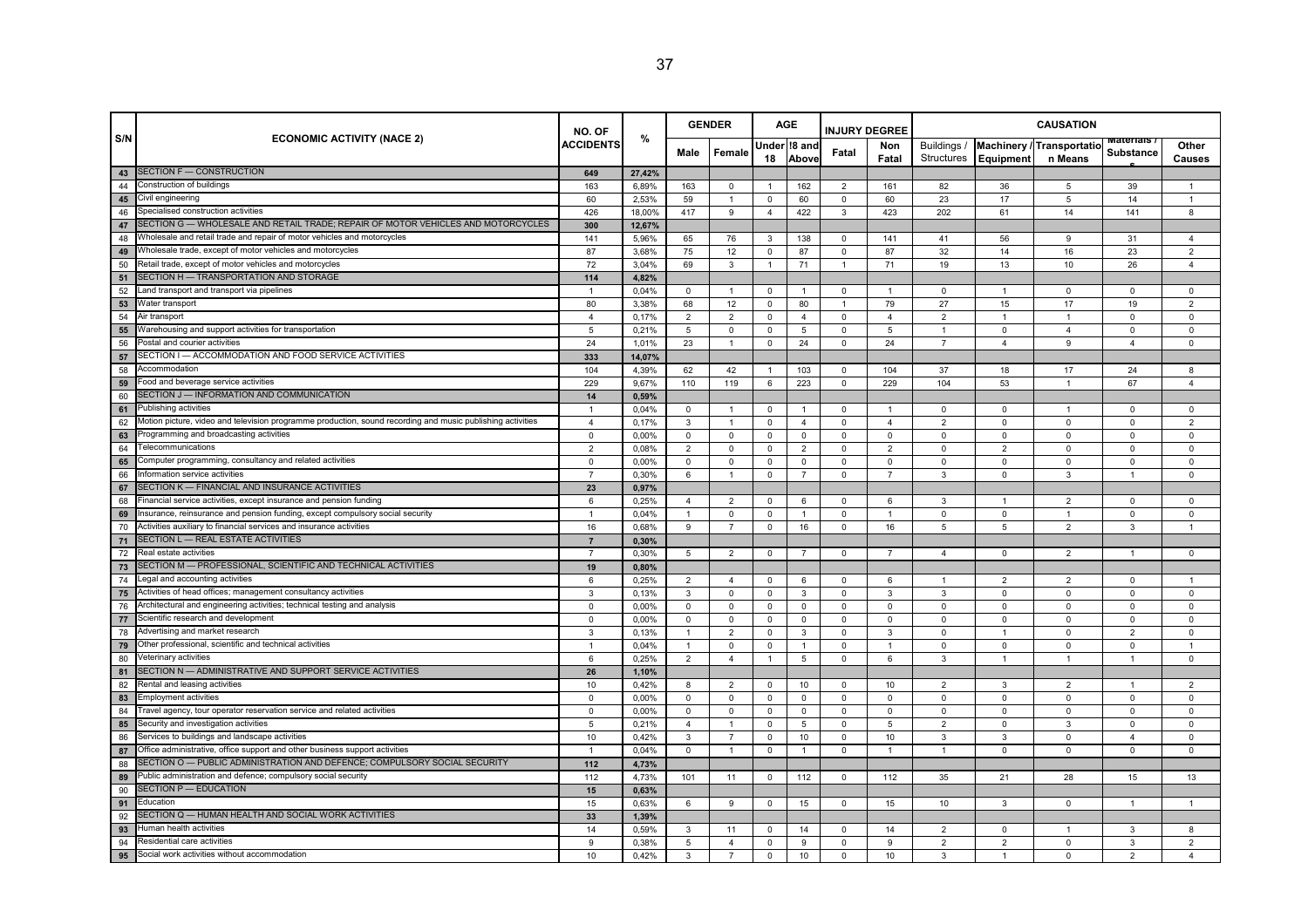| S/N |                                                                                                                                        | NO. OF            | %     |          | <b>GENDER</b> |    | <b>AGE</b>            |       | <b>INJURY DEGREE</b> |                    |                        | <b>CAUSATION</b>                               |                        |
|-----|----------------------------------------------------------------------------------------------------------------------------------------|-------------------|-------|----------|---------------|----|-----------------------|-------|----------------------|--------------------|------------------------|------------------------------------------------|------------------------|
|     | <b>ECONOMIC ACTIVITY (NACE 2)</b>                                                                                                      | <b>ACCIDENTS</b>  | Male  |          | Female        | 18 | Under 18 and<br>Above | Fatal | Non<br>Fatal         | Buildings /        | Structures   Equipment | Machinery / Transportatio Substance<br>n Means | Other<br><b>Causes</b> |
| 96  | SECTION R - ARTS, ENTERTAINMENT AND RECREATION                                                                                         | 19                | 0,80% |          |               |    |                       |       |                      |                    |                        |                                                |                        |
| 97  | Creative, arts and entertainment activities                                                                                            | 11                | 0,46% |          |               |    | 10                    |       |                      |                    | $\overline{a}$         |                                                |                        |
| 98  | Libraries, archives, museums and other cultural activities                                                                             | $\Omega$          | 0.08% | $\Omega$ |               |    |                       |       | ົ                    |                    |                        |                                                |                        |
| 99  | Gambling and betting activities                                                                                                        |                   | 0.17% |          |               |    |                       |       |                      | $\mathbf{\hat{z}}$ | $\Omega$               | $\Omega$                                       |                        |
|     | 100 Sports activities and amusement and recreation activities                                                                          | $\sim$            | 0,08% |          |               |    |                       |       | $\sim$               |                    | $\Omega$               |                                                |                        |
|     | 101 SECTION S - OTHER SERVICE ACTIVITIES                                                                                               | 16                | 0,68% |          |               |    |                       |       |                      |                    |                        |                                                |                        |
| 102 | Activities of membership organisations                                                                                                 | <b>q</b>          | 0,38% |          |               |    |                       |       | ç                    |                    | 3                      | $\sim$                                         |                        |
|     | 103 Repair of computers and personal and household goods                                                                               |                   | 0.17% |          |               |    |                       |       |                      |                    |                        |                                                |                        |
|     | 104 Other personal service activities                                                                                                  |                   | 0,13% |          |               |    |                       |       |                      |                    | $\Omega$               | $\Omega$                                       |                        |
| 105 | SECTION T — ACTIVITIES OF HOUSEHOLDS AS EMPLOYERS; UNDIFFERENTIATED GOODS- AND SERVICES-PRODUCING ACTIVITIES OF HOUSEHOLDS FOR OWN USE | 14                | 0,59% |          |               |    |                       |       |                      |                    |                        |                                                |                        |
|     | 106 Activities of households as employers of domestic personnel                                                                        | 14                | 0,59% |          |               |    | 14                    |       | 14                   | 12                 |                        | $\Omega$                                       |                        |
|     | 107 Undifferentiated goods- and services-producing activities of private households for own use                                        |                   | 0,00% |          |               |    |                       |       |                      |                    | 0                      | $\Omega$                                       |                        |
|     | 108 SECTION U - ACTIVITIES OF EXTRATERRITORIAL ORGANISATIONS AND BODIES                                                                | $\mathbf{\Omega}$ | 0.08% |          |               |    |                       |       |                      |                    |                        |                                                |                        |
|     | 109 Activities of extraterritorial organisations and bodies                                                                            | $\mathcal{D}$     | 0,08% |          |               |    |                       |       |                      |                    | ŋ                      | $\Omega$                                       |                        |
|     | <b>TOTAI:</b>                                                                                                                          | 2367              |       | 29       | 22            |    | 50                    |       | 51                   | 26                 | 6                      |                                                |                        |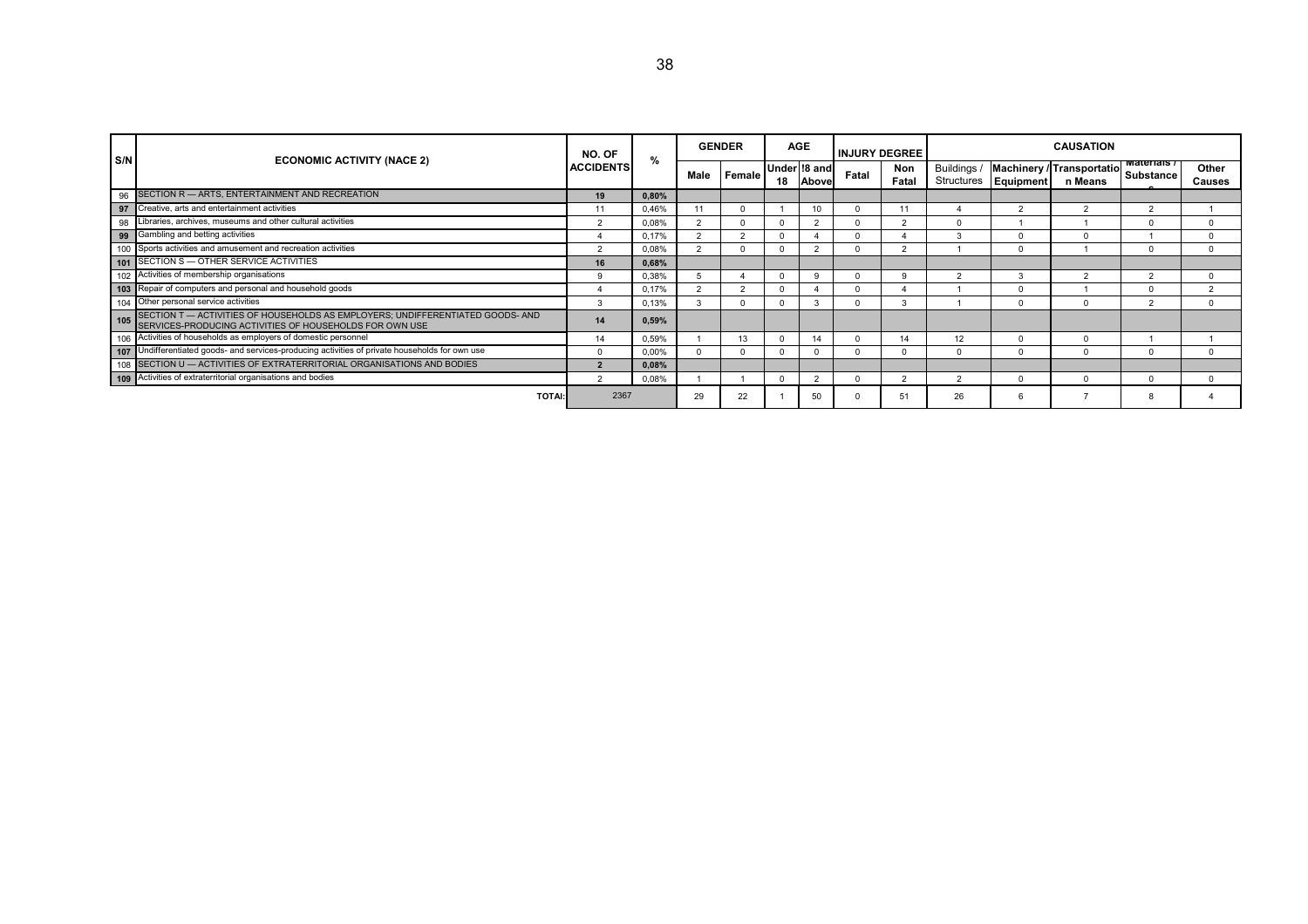# **APPENDIX VII – Analysis of Work Accidents by Economic Activity for Year 2008**

(Employed persons during the work)

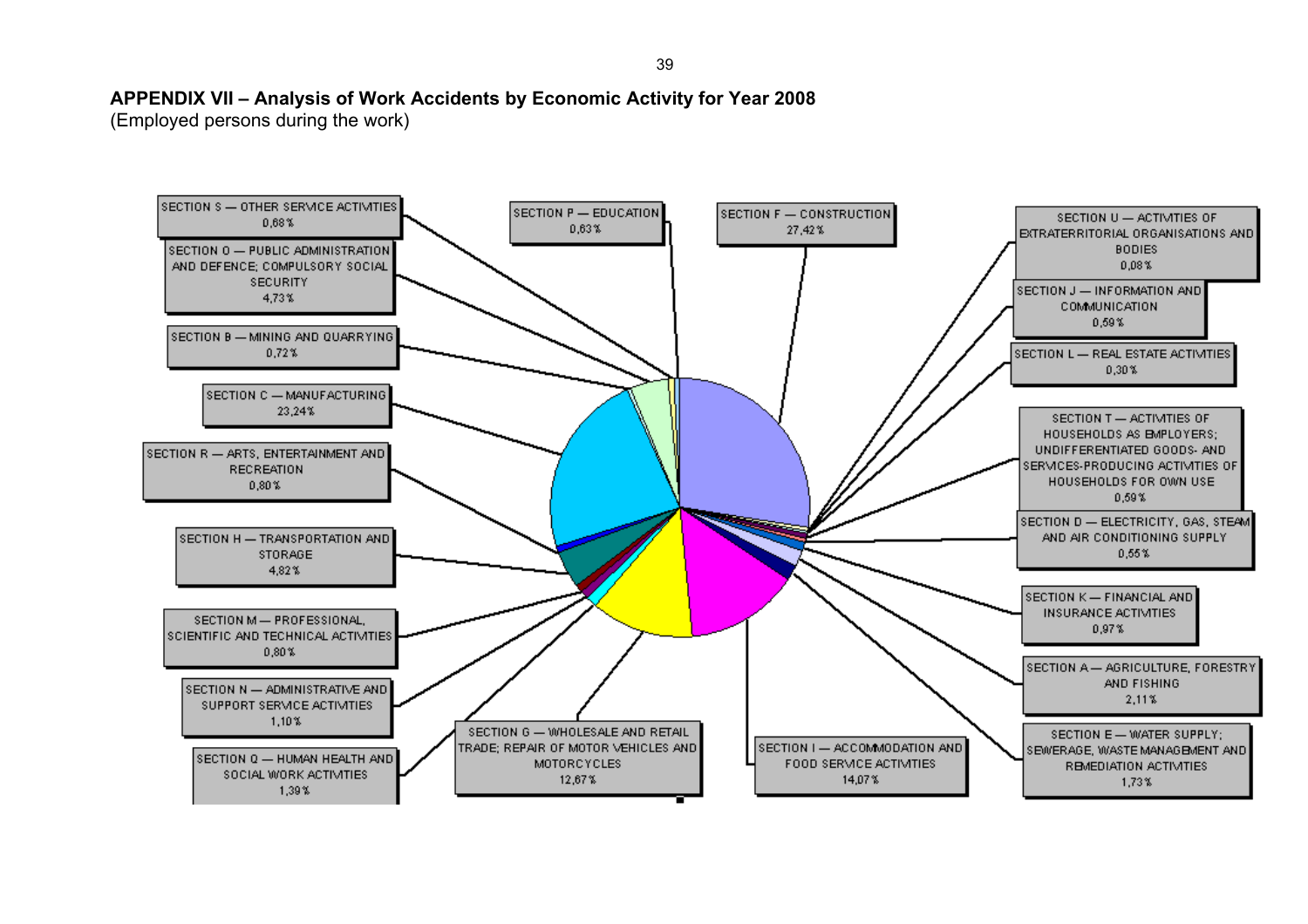# **APPENDIX VIII – Fatal Accident Analysis Occurred During Year 2008**

# (NOTIFIABLE ACCORDING TO THE LEGISLATION)

# A. EMPLOYED PERSONS during the work (TOTAL No. OF ACCIDENTS: 14)

| No. | <b>District</b> | Number of<br><b>Persons</b> | <b>Economic Activity</b><br><b>Sector of Employer</b>  | <b>Accident Causation</b>                                                |
|-----|-----------------|-----------------------------|--------------------------------------------------------|--------------------------------------------------------------------------|
| 1.  | Nicosia         | 1                           | Mosaic tiles manufacturing                             | Trapped by pieces of marble<br>tiles during unloading<br>procedure       |
| 2.  | Nicosia         | 1                           | Tyre repairs of motor vehicle                          | Tyre explosion.                                                          |
| 3.  | Limassol        | 1                           | Shaping / processing and installation<br>of flat glass | Trapped by pieces of flat<br>glass during unloading<br>procedure         |
| 4.  | Limassol        | 1                           | Assembly and installation of metal<br>shelves          | Fall from a forklift                                                     |
| 5.  | Limassol        | 1                           | <b>Building construction works</b>                     | Fall from a mobile ladder                                                |
| 6.  | Limassol        | 1                           | Loading and unloading works                            | Strike by a rotating part of a<br>mobile crane                           |
| 7.  | Limassol        | 1                           | Building construction works                            | Fall from a height                                                       |
| 8.  | Larnaca         | 1                           | <b>Desalination works</b>                              | Strike by a rotating part of an<br>excavator.                            |
| 9.  | Larnaca         | 1                           | <b>Building construction works</b>                     | Strike by a wall during<br>demolition works                              |
| 10. | Larnaca         | 1                           | Maintenance and service of machinery                   | Fall from a height                                                       |
| 11. | Larnaca         | 1                           | <b>Wooden Houses Construction</b>                      | Strike by a wooden roof when<br>it collapsed during its<br>construction. |
| 12. | Paphos          | 1                           | Building construction works (iron<br>erection works)   | Electrocution - Contact with<br>11KV overhead lines                      |
| 13. | Paphos          | 1                           | <b>Building construction works</b>                     | Fall from a height                                                       |
| 14. | Paphos          | 1                           | Agriculture                                            | Road accident                                                            |

# B. EMPLOYED PERSONS commuting accidents (TOTAL No. OF ACCIDENTS: 1)

| No. | <b>District</b> | Number of<br><b>Persons</b> | <b>Economic Activity</b><br><b>Sector of Employer</b> | <b>Accident Causation</b> |
|-----|-----------------|-----------------------------|-------------------------------------------------------|---------------------------|
|     | Nicosia         |                             | Government Service (Ministry of<br>Defence)           | Road accident             |

# C. SELF – EMPLOYED PERSONS during the work (TOTAL No. OF ACCIDENTS: 2)

| No.            | <b>District</b> | Number of<br><b>Persons</b> | <b>Economic Activity</b><br><b>Sector of Employer</b> | <b>Accident Causation</b>        |
|----------------|-----------------|-----------------------------|-------------------------------------------------------|----------------------------------|
| . .            | Limassol        |                             | <b>Blacksmith works</b>                               | Strike by an overturned forklift |
| ⌒<br><u>L.</u> | Famagusta       |                             | Animal production                                     | Strike by a falling object       |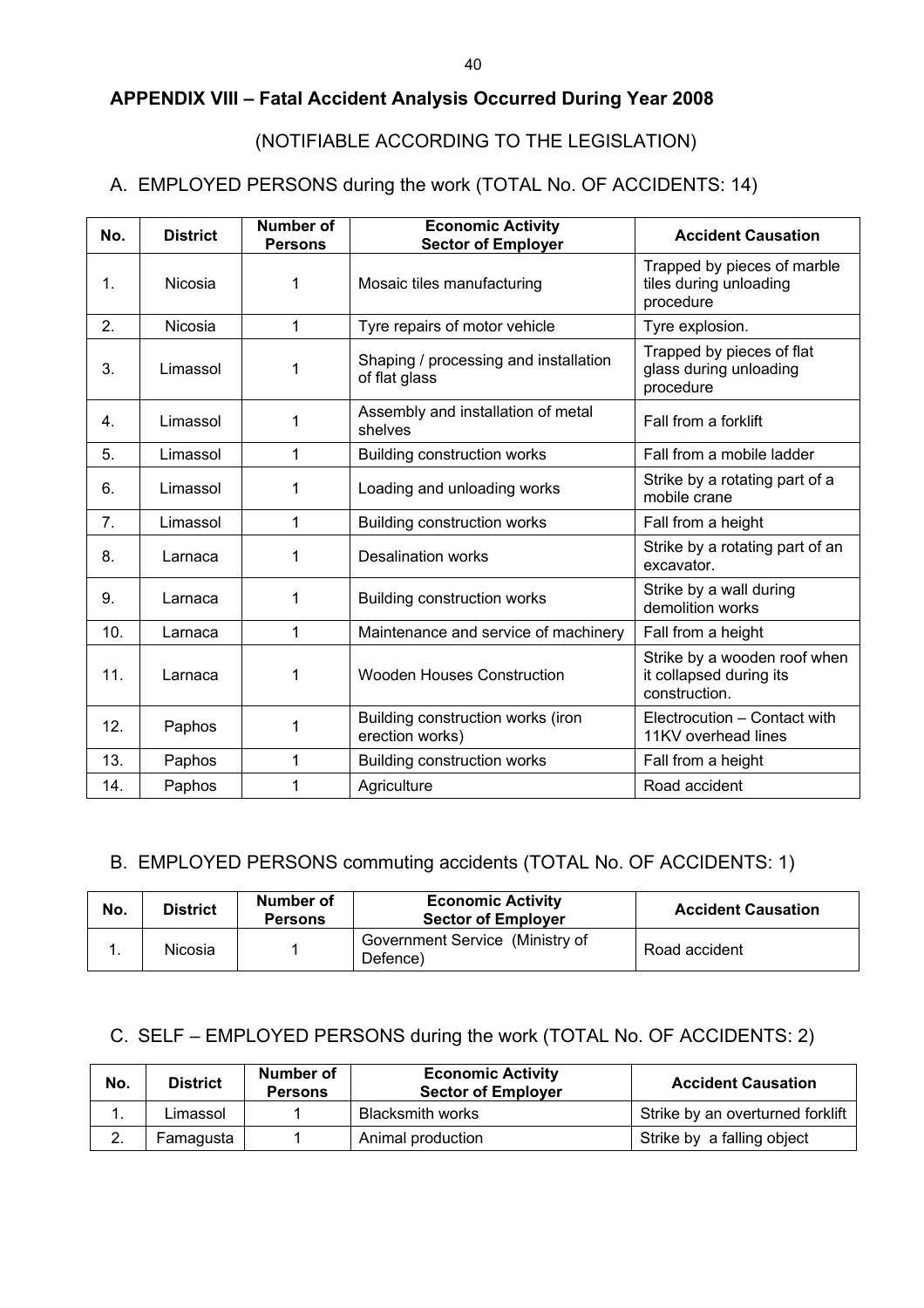| No. | <b>District</b> | Number of<br><b>Persons</b> | <b>Economic Activity</b><br><b>Sector of Employer</b> | <b>Accident Causation</b>                           |
|-----|-----------------|-----------------------------|-------------------------------------------------------|-----------------------------------------------------|
| 1.  | Famagusta       |                             | <b>Government Service</b><br>(Port and Marine Police) | Strike by the propeller of a<br>ship.               |
| 2.  | Larnaca         |                             | Building construction works (iron<br>erection works)  | Electrocution – Contact with<br>11KV overhead lines |

# D. PERSONS OUT OF WORK (TOTAL No. OF ACCIDENTS: 2)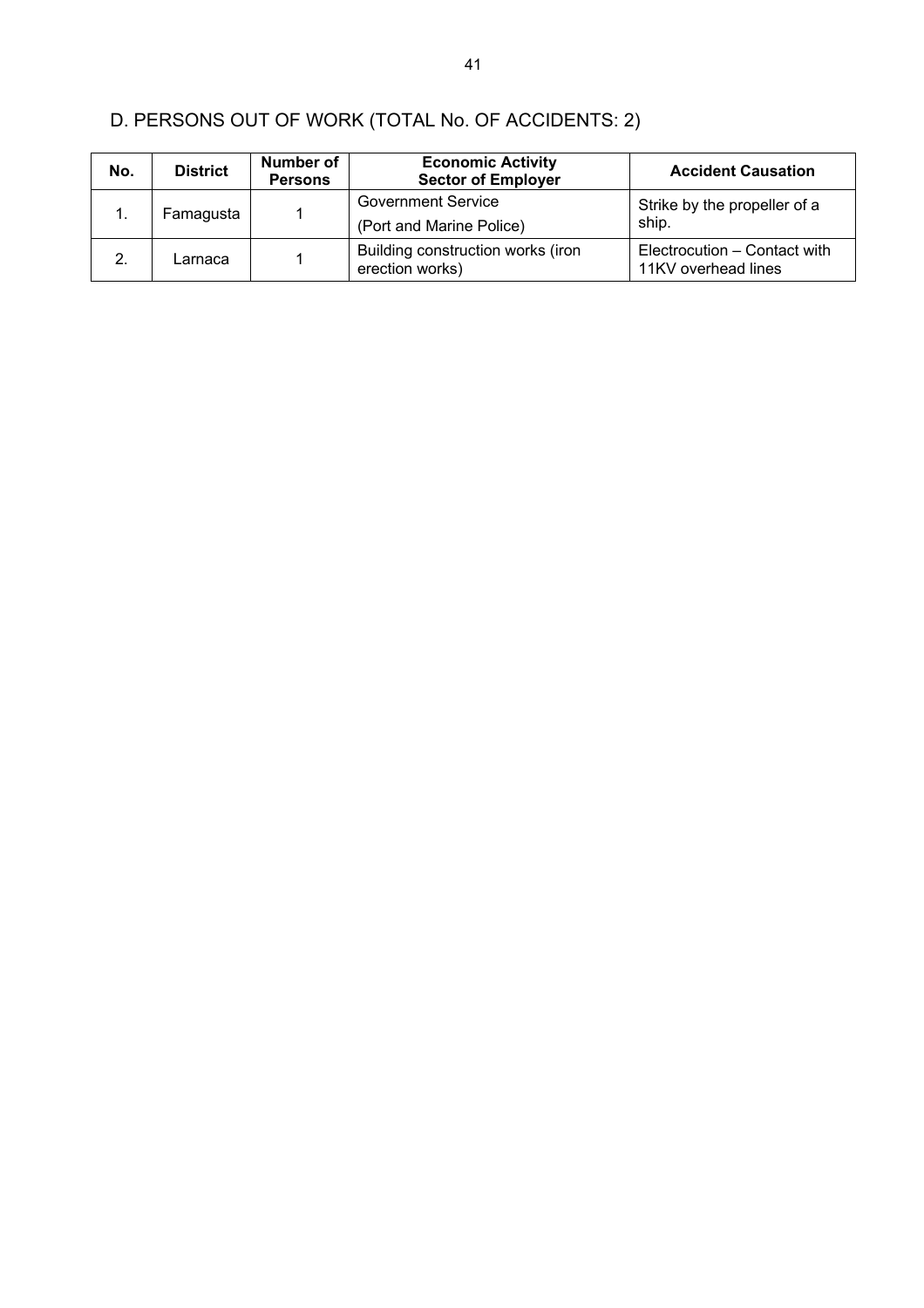**APPENDIX IX: Work Accidents notified during the period 2004-2008 (employed persons during the work)** 

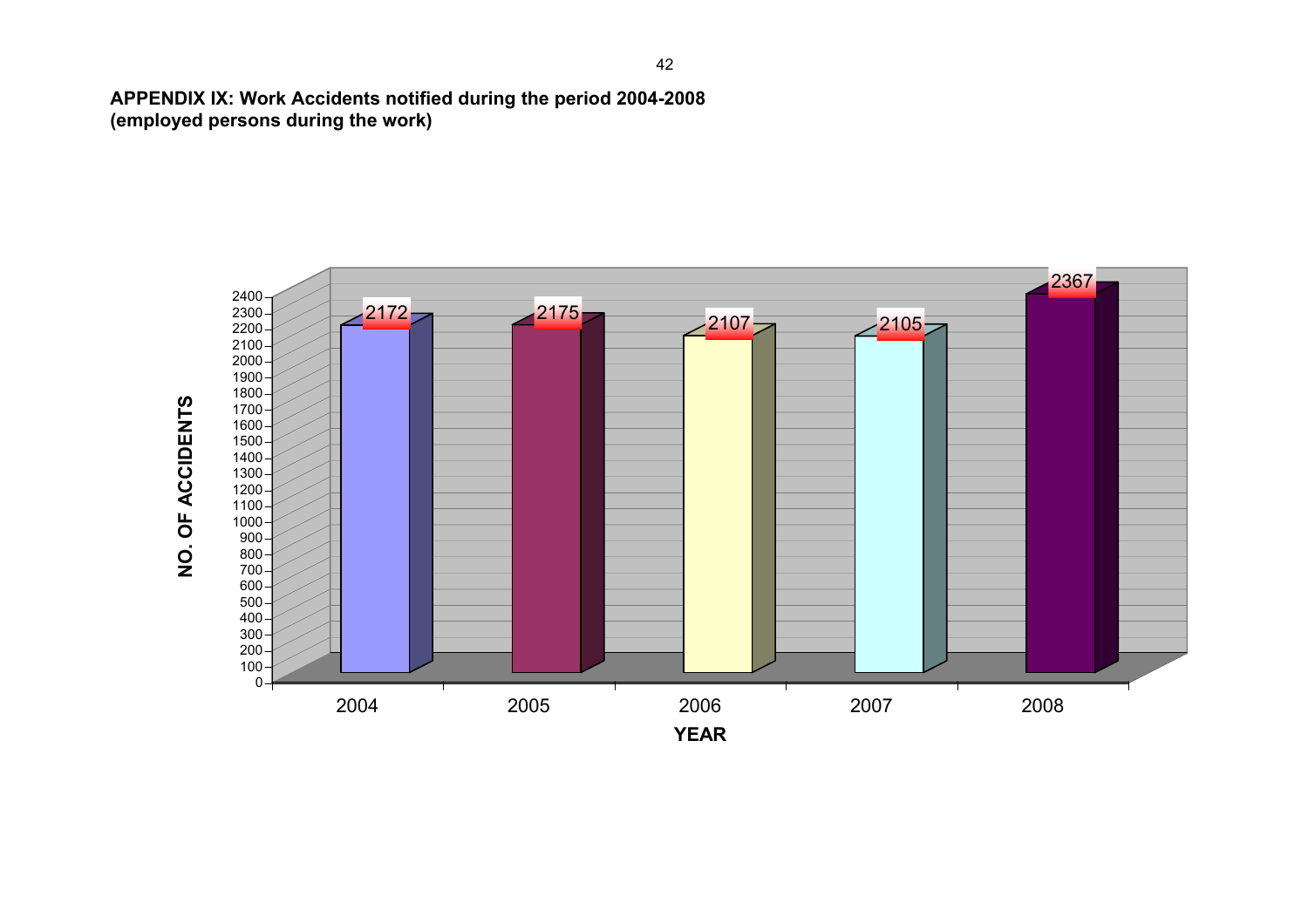**APPENDIX X – Fatal Work Accidents notified during the period 2004-2008 (employed persons during the work)** 

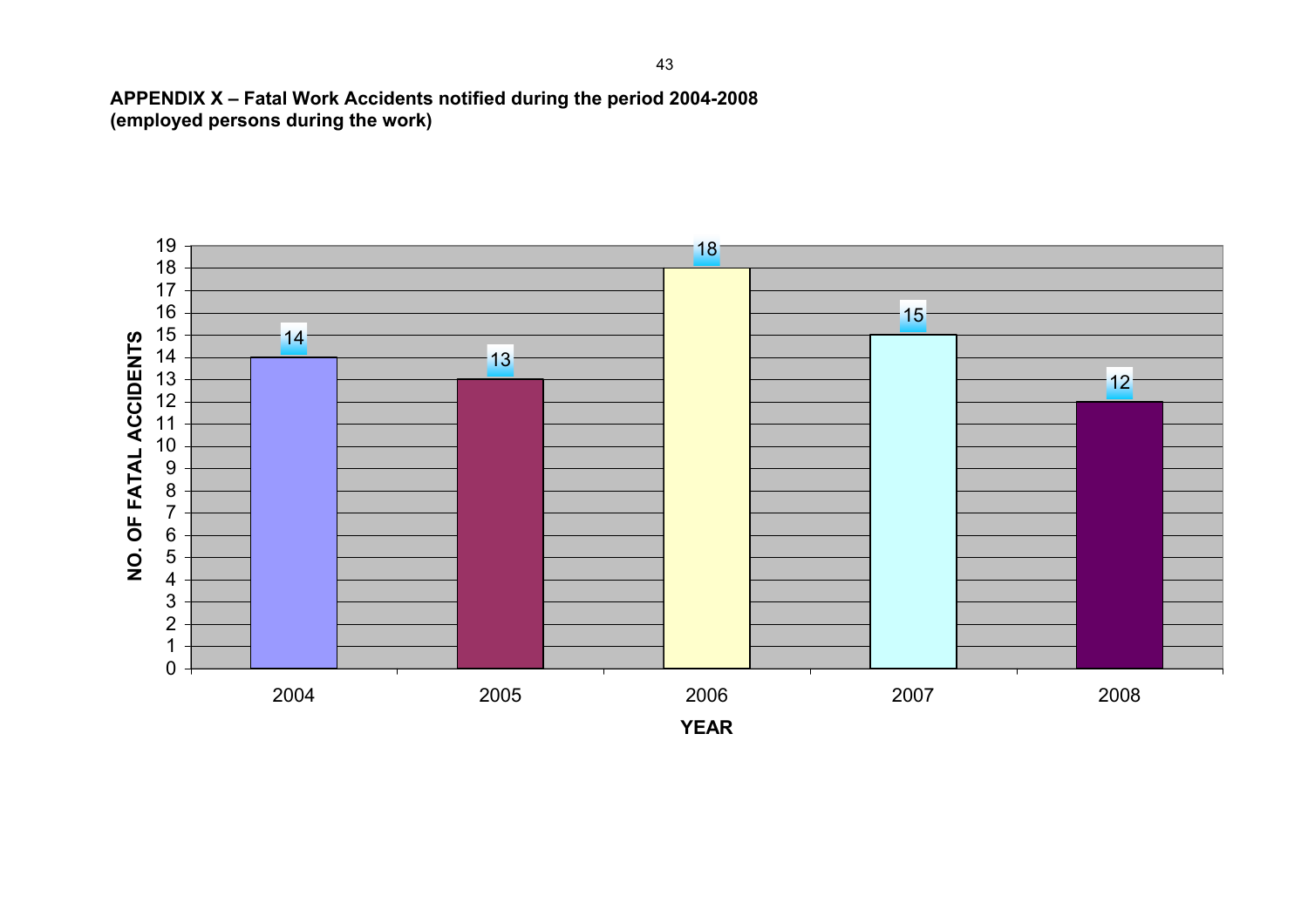

# **APPENDIX XI - Analysis of Work Accidents by Cause - Year 2008**

44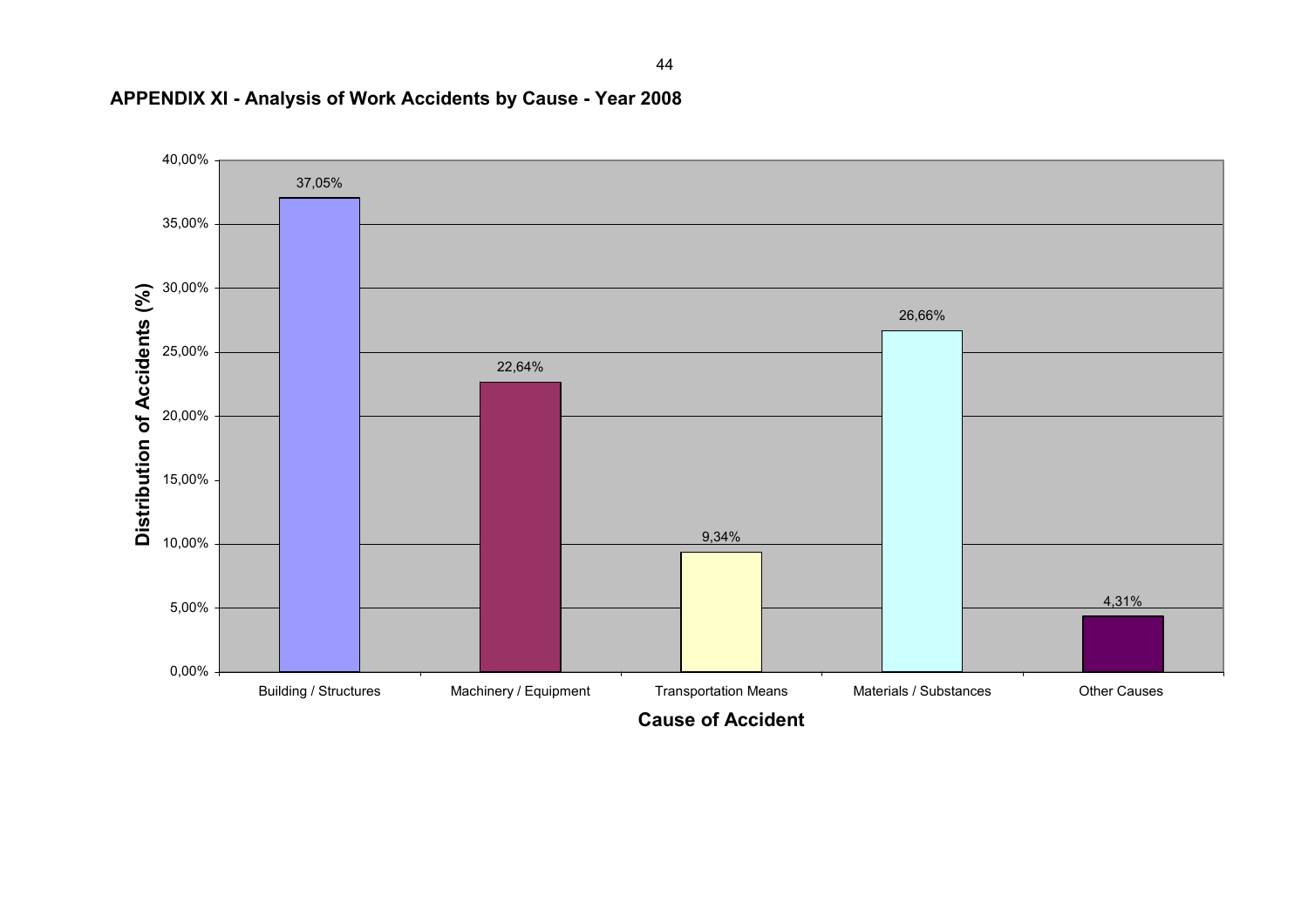# **APPENDIX XII – Frequency Index of Work Accidents by Economic Activity Sector – Year 2008 (Employed persons only)**

|                |                                                                                                                                              | <b>NUMBER</b>    | <b>NUMBER OF</b>        | <b>FREQUENCY</b> |
|----------------|----------------------------------------------------------------------------------------------------------------------------------------------|------------------|-------------------------|------------------|
| S/N            | <b>ECONOMIC ACTIVITY SECTOR</b>                                                                                                              | <b>OF</b>        | <b>EMPLOYED PERSONS</b> | <b>INDEX</b>     |
|                |                                                                                                                                              | <b>ACCIDENTS</b> | (Note 1)                | (Note 2)         |
| $\mathbf 1$    | SECTION A - AGRICULTURE, FORESTRY AND FISHING                                                                                                | 50               | 3746                    | 1334.76          |
| 2              | SECTION B - MINING AND QUARRYING                                                                                                             | 17               | 404                     | 4207.92          |
| 3              | SECTION C - MANUFACTURING                                                                                                                    | 550              | 31103                   | 1768.32          |
| 4              | SECTION D - ELECTRICITY, GAS, STEAM AND AIR CONDITIONING SUPPLY                                                                              | 13               | 2888                    | 450,14           |
| 5              | SECTION E - WATER SUPPLY: SEWERAGE, WASTE MANAGEMENT AND<br>REMEDIATION ACTIVITIES                                                           | 41               | 1900                    | 2157.89          |
| 6              | SECTION F - CONSTRUCTION                                                                                                                     | 649              | 33702                   | 1925,70          |
| $\overline{7}$ | SECTION G - WHOLESALE AND RETAIL TRADE: REPAIR OF MOTOR VEHICLES<br><b>AND MOTORCYCLES</b>                                                   | 300              | 54609                   | 549.36           |
| 8              | SECTION H - TRANSPORTATION AND STORAGE                                                                                                       | 114              | 11007                   | 1035.70          |
| 9              | SECTION I — ACCOMMODATION AND FOOD SERVICE ACTIVITIES                                                                                        | 333              | 21748                   | 1531.18          |
| 10             | SECTION J - INFORMATION AND COMMUNICATION                                                                                                    | 14               | 7590                    | 184.45           |
| 11             | SECTION K - FINANCIAL AND INSURANCE ACTIVITIES                                                                                               | 23               | 18581                   | 123,78           |
| 12             | SECTION L - REAL ESTATE ACTIVITIES                                                                                                           | $\overline{7}$   | 2019                    | 346.71           |
| 13             | ISECTION M — PROFESSIONAL. SCIENTIFIC AND TECHNICAL ACTIVITIES                                                                               | 19               | 15168                   | 125,26           |
| 14             | SECTION N — ADMINISTRATIVE AND SUPPORT SERVICE ACTIVITIES                                                                                    | 26               | 6162                    | 421,94           |
| 15             | SECTION O - PUBLIC ADMINISTRATION AND DEFENCE: COMPULSORY SOCIAL<br><b>SECURITY</b>                                                          | 112              | 30320                   | 369,39           |
| 16             | <b>ISECTION P — EDUCATION</b>                                                                                                                | 15               | 23231                   | 64.57            |
| 17             | SECTION Q — HUMAN HEALTH AND SOCIAL WORK ACTIVITIES                                                                                          | 33               | 11527                   | 286.28           |
| 18             | SECTION R - ARTS, ENTERTAINMENT AND RECREATION                                                                                               | 19               | 2564                    | 741,03           |
| 19             | SECTION S — OTHER SERVICE ACTIVITIES                                                                                                         | 16               | 6518                    | 245.47           |
| 20             | SECTION T - ACTIVITIES OF HOUSEHOLDS AS EMPLOYERS;<br>UNDIFFERENTIATED GOODS- AND SERVICES-PRODUCING ACTIVITIES OF<br>HOUSEHOLDS FOR OWN USE | 14               | 16774                   | 83,46            |
| 21             | SECTION U - ACTIVITIES OF EXTRATERRITORIAL ORGANISATIONS AND<br><b>BODIES</b>                                                                | 2                | 2485                    | 80,48            |
|                | <b>TOTAL / MEAN VALUE</b>                                                                                                                    | 2367             | 304046                  | 778,50           |

**Table Notes:**

**1. Number of Employed Persons based on data of the Statistics Department (third quarter)**

**2. Frequency Index = (Number of Accidents / Number of Employed Persons) Χ 100.000.**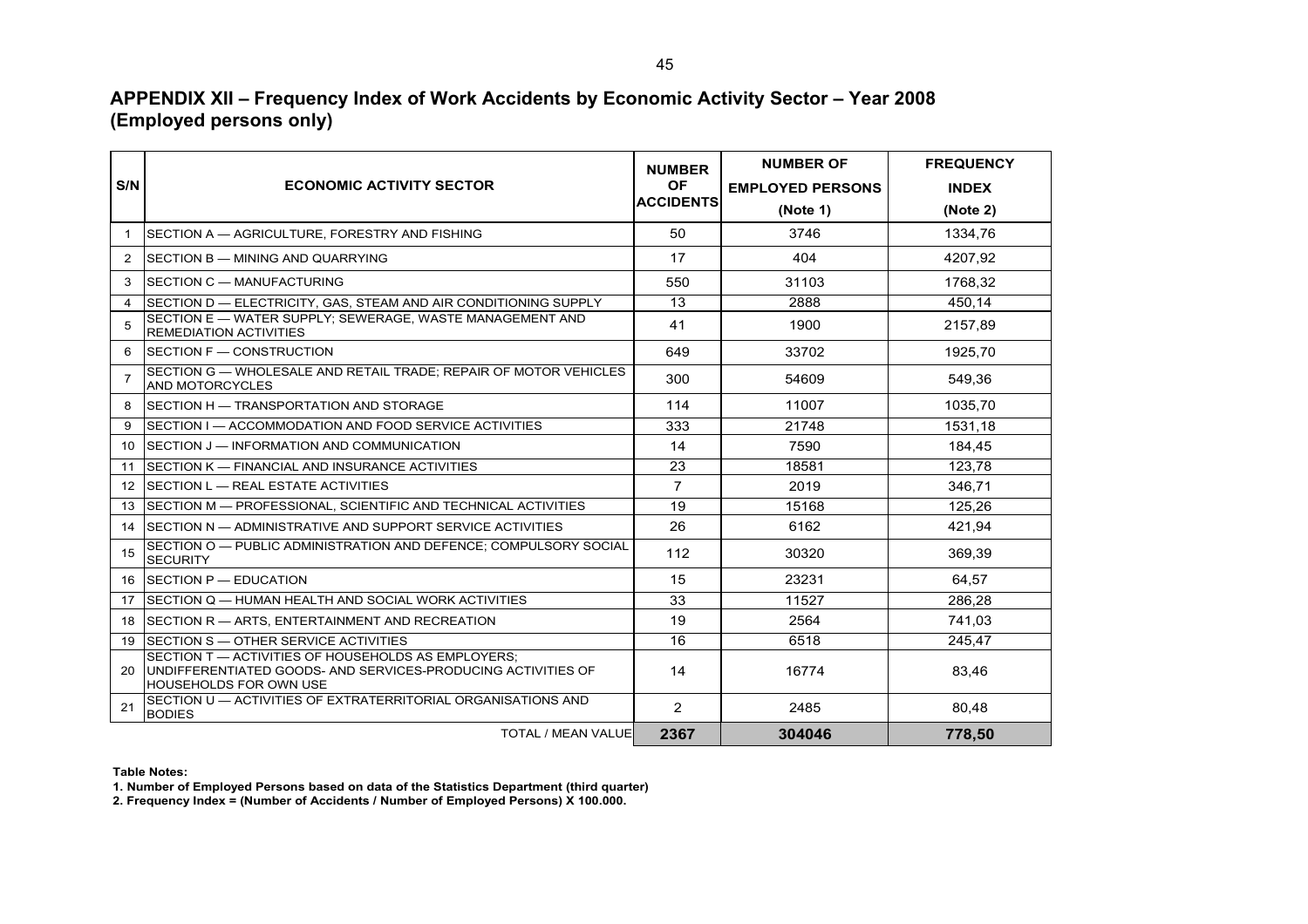### **APPENDIX XIII - Comparison of Frequency Indexes of Work Accidents by Economic Activity Sector for 2008 (Employed Persons during the work)**

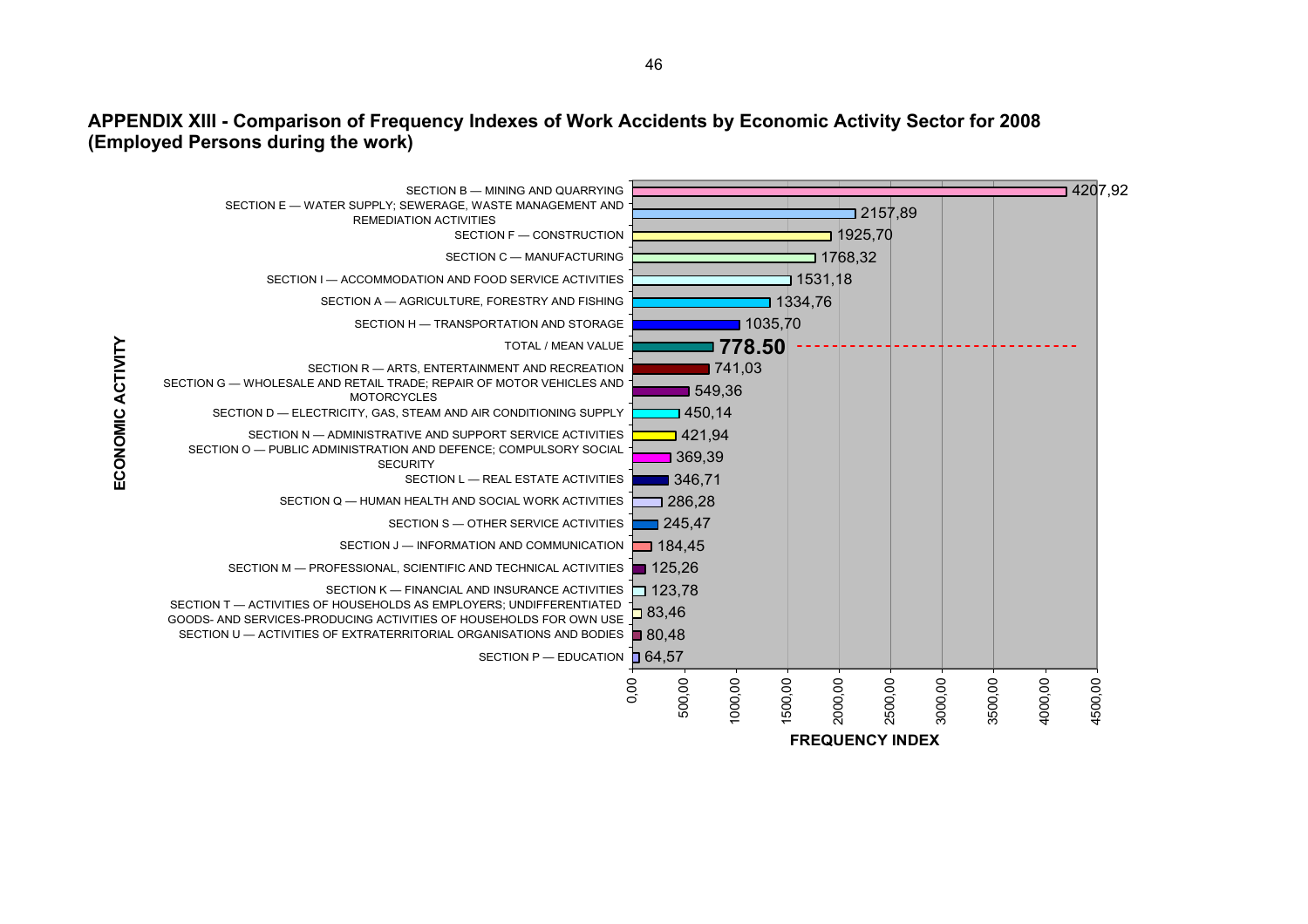# **APPENDIX XIV – Inspections of Machinery for the Year 2008**

|                |                                     | <b>DISTRICT</b> |                |         |               |                 |          |               |                                     |        |              |               |          |              |        |
|----------------|-------------------------------------|-----------------|----------------|---------|---------------|-----------------|----------|---------------|-------------------------------------|--------|--------------|---------------|----------|--------------|--------|
| <b>S/N</b>     | <b>TYPE OF MACHINERY</b>            |                 | <b>NICOSIA</b> |         |               | <b>LIMASSOL</b> |          |               | <b>LARNACA/</b><br><b>FAMAGUSTA</b> |        |              | <b>PAPHOS</b> |          | <b>TOTAL</b> |        |
|                |                                     | No.             | % (1)          | % (2)   | No.           | % (1)           | % (2)    | No.           | % (1)                               | % (2)  | No.          | % (1)         | % (2)    | No.          | % (3)  |
|                | <b>LIFTS</b>                        | 151             | 35,36%         | 32,54%  | 176           | 36,97%          | 37,93%   | 68            | 33,01%                              | 14,66% | 69           | 61.61%        | 14,87%   | 464          | 38,00% |
| $\overline{2}$ | HYDRAULIC LIFTING PLATFORMS         | 0               | 0,00%          | 0,00%   | 0             | 0,00%           | 0,00%    | $\Omega$      | 0,00%                               | 0,00%  | $\mathbf{0}$ | 0,00%         | 0,00%    | $\Omega$     | 0,00%  |
| 3              | LIFTING MACHINERY AND DEVICES       | 31              | 7,26%          | 34,83%  | 47            | 9,87%           | 52,81%   | 8             | 3,88%                               | 8,99%  | 3            | 2,68%         | 3,37%    | 89           | 7,29%  |
| 4              | <b>CRANES</b>                       | 81              | 18,97%         | 40,30%  | 63            | 13,24%          | 31,34%   | 40            | 19,42%                              | 19,90% | 17           | 15,18%        | 8,46%    | 201          | 16,46% |
| 5              | <b>TOWER CRANES</b>                 | $\Omega$        | 0,00%          | 0,00%   | 0             | 0,00%           | 0.00%    | $\Omega$      | 0,00%                               | 0,00%  | 0            | 0,00%         | 0,00%    | $\Omega$     | 0,00%  |
| 6              | <b>STEAM BOILERS</b>                | 83              | 19,44%         | 23,58%  | 178           | 37,39%          | 50,57%   | 72            | 34,95%                              | 20,45% | 19           | 16,96%        | 5,40%    | 352          | 28,83% |
|                | STEAM RECEIVERS                     | 11              | 2,58%          | 100,00% | 0             | 0,00%           | 0,00%    | $\Omega$      | 0,00%                               | 0,00%  | 0            | 0,00%         | 0,00%    | 11           | 0,90%  |
| 8              | <b>AIR RECEIVERS</b>                | 70              | 16,39%         | 67,31%  | 12            | 2,52%           | 11,54%   | 18            | 8.74%                               | 17,31% | 4            | 3.57%         | 3,85%    | 104          | 8,52%  |
| 9              | <b>CHAINS</b>                       | 0               | $0.00\%$       | 0,00%   | 0             | $0.00\%$        | $0.00\%$ | 0             | 0,00%                               | 0,00%  | $\mathbf{0}$ | 0.00%         | $0.00\%$ | $\Omega$     | 0,00%  |
| 10             | <b>ROPES</b>                        | 0               | 0,00%          | 0,00%   | 0             | 0,00%           | 0,00%    | 0             | 0,00%                               | 0,00%  | 0            | 0,00%         | 0,00%    | $\Omega$     | 0,00%  |
| 11             | LIFTING TACKLES                     | $\Omega$        | 0,00%          | 0,00%   | $\mathbf 0$   | 0,00%           | $0.00\%$ | $\Omega$      | 0,00%                               | 0,00%  | 0            | 0.00%         | 0,00%    | $\Omega$     | 0,00%  |
|                | Total No. of Machinery Inspections: | 34,97%<br>427   |                |         | 38,98%<br>476 |                 |          | 16,87%<br>206 |                                     |        | 9,17%<br>112 |               |          | 1221         |        |
|                |                                     |                 |                | % (4)   |               |                 | % (4)    |               |                                     | % (4)  |              |               | % (4)    |              |        |

%(1) 1. Percentage contribution on the total Number of Inspections for the same District.

%(2) 2. Percentage contribution on the total Number of Inspections of the same Type Cyprus wide.

%(3) 3. Percentage contribution on the total Number of Inspections Cyprus wide.

%(4) 4. Percentage contribution of District Inspections on the total Number of Inspections Cyprus wide.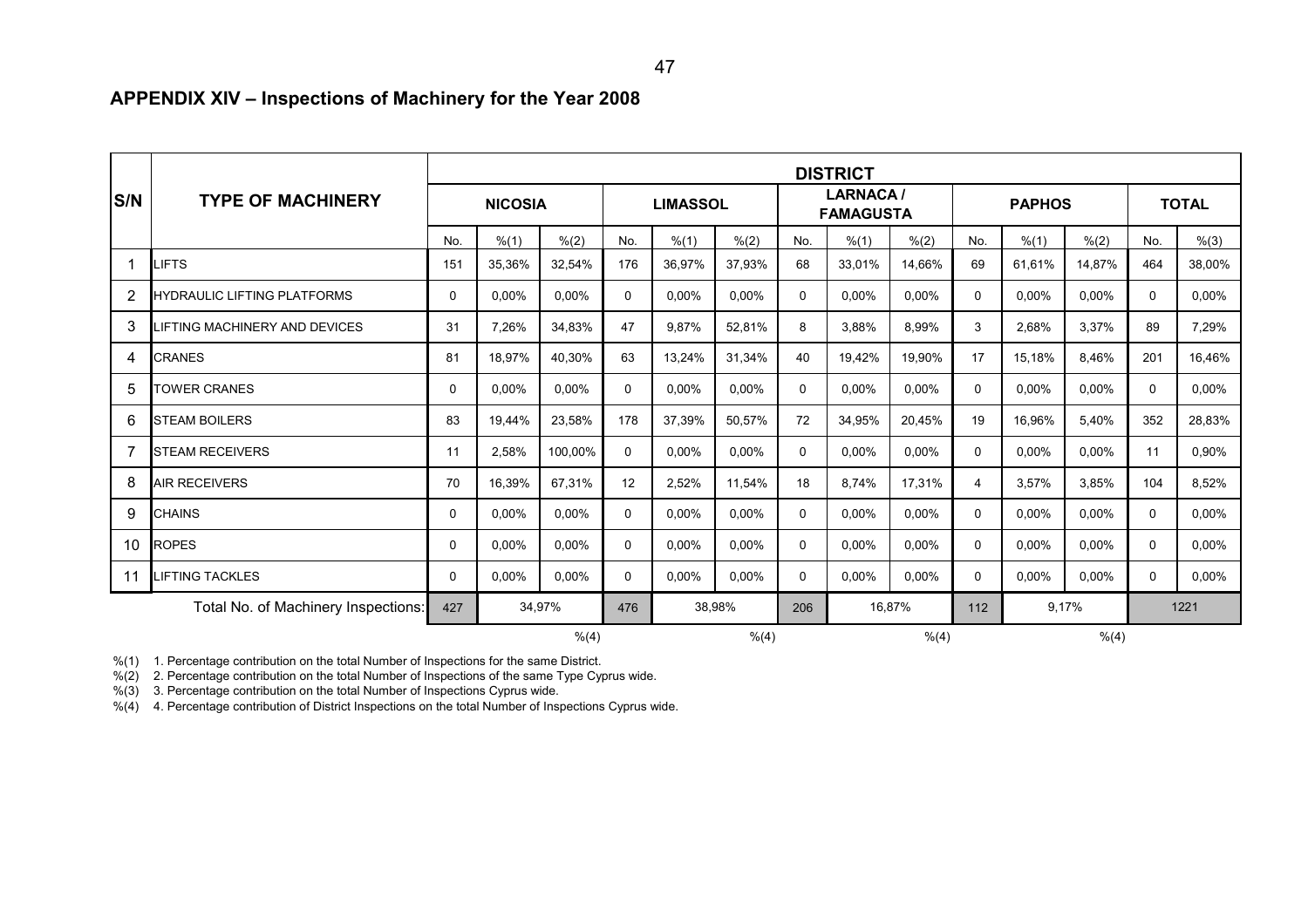# **APPENDIX XV – Registered Inspectable Machinery as on 31.12.2008**

|                |                                               | <b>DISTRICT</b> |                |          |                |                 |                |              |                                     |              |              |               |          |              |              |
|----------------|-----------------------------------------------|-----------------|----------------|----------|----------------|-----------------|----------------|--------------|-------------------------------------|--------------|--------------|---------------|----------|--------------|--------------|
| <b>A/A</b>     | <b>TYPE OF MACHINERY</b>                      |                 | <b>NICOSIA</b> |          |                | <b>LIMASSOL</b> |                |              | <b>LARNACA/</b><br><b>FAMAGUSTA</b> |              |              | <b>PAPHOS</b> |          |              | <b>TOTAL</b> |
|                |                                               | No.             | % (1)          | % (2)    | No.            | % (1)           | % (2)          | No.          | % (1)                               | % (2)        | No.          | % (1)         | % (2)    | No.          | % (3)        |
|                | <b>LIFTS</b>                                  | 3642            | 57,64%         | 48,73%   | 2100           | 65,16%          | 28,10%         | 1210         | 48,79%                              | 16,19%       | 522          | 60,42%        | 6,98%    | 7474         | 58,01%       |
| 2              | <b>HYDRAULIC LIFTING PLATFORMS</b>            | 25              | 0,40%          | 58,14%   | $\overline{4}$ | 0,12%           | 9,30%          | 13           | 0,52%                               | 30,23%       | $\mathbf{1}$ | 0,12%         | 2,33%    | 43           | 0,33%        |
| 3              | LIFTING MACHINERY AND DEVICES                 | 490             | 7,76%          | 48,09%   | 296            | 9,18%           | 29,05%         | 187          | 7,54%                               | 18,35%       | 46           | 5,32%         | 4,51%    | 1019         | 7,91%        |
| $\overline{4}$ | <b>CRANES</b>                                 | 152             | 2,41%          | 38,48%   | 84             | 2,61%           | 21,27%         | 125          | 5,04%                               | 31,65%       | 34           | 3,94%         | 8,61%    | 395          | 3,07%        |
| 5              | <b>TOWER CRANES</b>                           | $\overline{4}$  | 0,06%          | 36,36%   | 6              | 0,19%           | 54,55%         | $\mathbf{0}$ | 0,00%                               | 0,00%        | $\mathbf{1}$ | 0,12%         | 9,09%    | 11           | 0,09%        |
| 6              | ISTEAM BOILERS                                | 208             | 3,29%          | 36,56%   | 118            | 3,66%           | 20,74%         | 200          | 8,06%                               | 35,15%       | 43           | 4,98%         | 7,56%    | 569          | 4,42%        |
|                | <b>ISTEAM RECEIVERS</b>                       | 119             | 1,88%          | 47,41%   | 54             | 1,68%           | 21,51%         | 74           | 2,98%                               | 29,48%       | 4            | 0.46%         | 1,59%    | 251          | 1,95%        |
| 8              | <b>AIR RECEIVERS</b>                          | 1678            | 26,56%         | 53,82%   | 557            | 17,28%          | 17,86%         | 671          | 27,06%                              | 21,52%       | 212          | 24,54%        | 6,80%    | 3118         | 24,20%       |
| 9              | <b>CHAINS</b>                                 | $\Omega$        | 0,00%          | 0,00%    | $\Omega$       | 0,00%           | 0,00%          | $\Omega$     | 0,00%                               | 0,00%        | 0            | 0,00%         | 0,00%    | $\mathbf{0}$ | 0,00%        |
| 10             | <b>ROPES</b>                                  | 0               | $0.00\%$       | $0.00\%$ | $\mathbf 0$    | 0,00%           | $0.00\%$       | $\mathbf{0}$ | 0.00%                               | 0,00%        | 0            | $0.00\%$      | $0.00\%$ | $\Omega$     | 0.00%        |
| 11             | <b>LIFTING TACKLES</b>                        | 0               | 0,00%          | 0,00%    | 4              | 0,12%           | 80.00%         | $\Omega$     | 0,00%                               | $0,00\%$     | 1            | 0,12%         | 20,00%   | 5            | 0,04%        |
|                | Total Number of Registered Machinery:<br>6318 |                 | 49,03%         |          | 25,01%<br>3223 |                 | 19,25%<br>2480 |              |                                     | 6,71%<br>864 |              |               | 12885    |              |              |
| % (4)          |                                               |                 |                |          |                |                 | % (4)          |              |                                     | % (4)        |              | % (4)         |          |              |              |

%(1) 1. Percentage contribution on the total Number of Inspectable Machinery for the same District.

%(2) 2. Percentage contribution on the total Number of Inspectable Machinery of the same Type Cyprus wide.

%(3) 3. Percentage contribution on the total Number of Inspectable Machinery Cyprus wide.

%(4) 4. Percentage contribution of District Inspectable Machinery on the total Number of Inspectable Machinery Cyprus wide.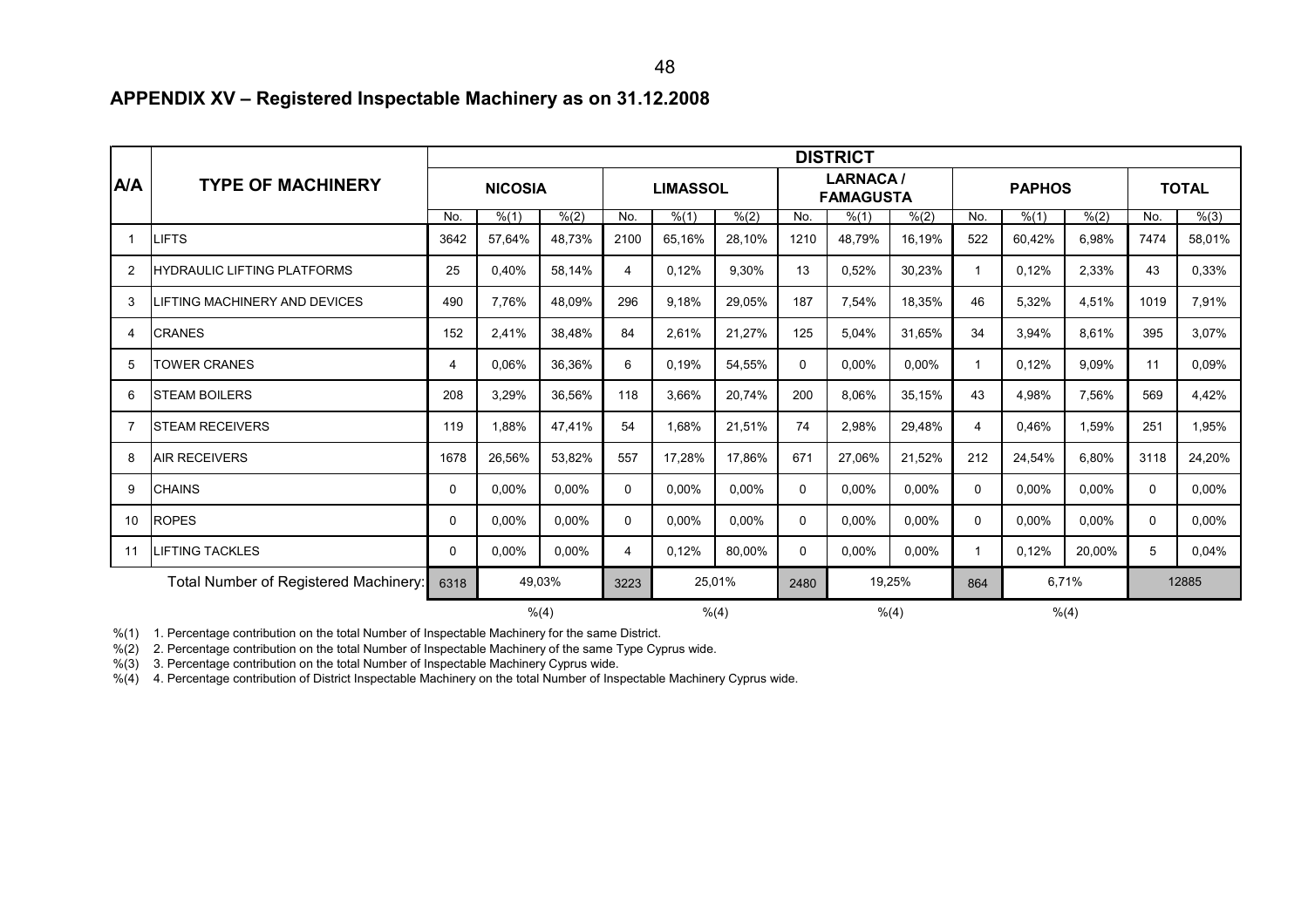| No. | <b>Installation Category</b>                                 | <b>Number of Air</b><br><b>Emission Permits</b><br>granted in 2008 |
|-----|--------------------------------------------------------------|--------------------------------------------------------------------|
| 1.  | <b>Petrol Stations</b>                                       | 16                                                                 |
| 2.  | <b>Wood Processing/ Painting</b>                             | 5                                                                  |
| 3.  | <b>Power Stations</b>                                        | 2                                                                  |
| 4.  | <b>Bricks and Tiles</b>                                      |                                                                    |
| 5.  | Slaughterhouses/ Obliteration of Animal Wastes               | 2                                                                  |
| 6.  | Installation for the disposal or the recovery of hazardous   |                                                                    |
|     | wastes                                                       |                                                                    |
| 7.  | <b>Terminal Installations for Petroleum Products Storage</b> | 2                                                                  |
| 8.  | <b>Chicken Farms</b>                                         | າ                                                                  |
| 9.  | Dry Cleaning                                                 |                                                                    |
| 10. | <b>Miscellaneous</b>                                         | 2                                                                  |
|     | Total                                                        | 34                                                                 |

# **APPENDIX XVI – Air Emission Permits granted in 2008**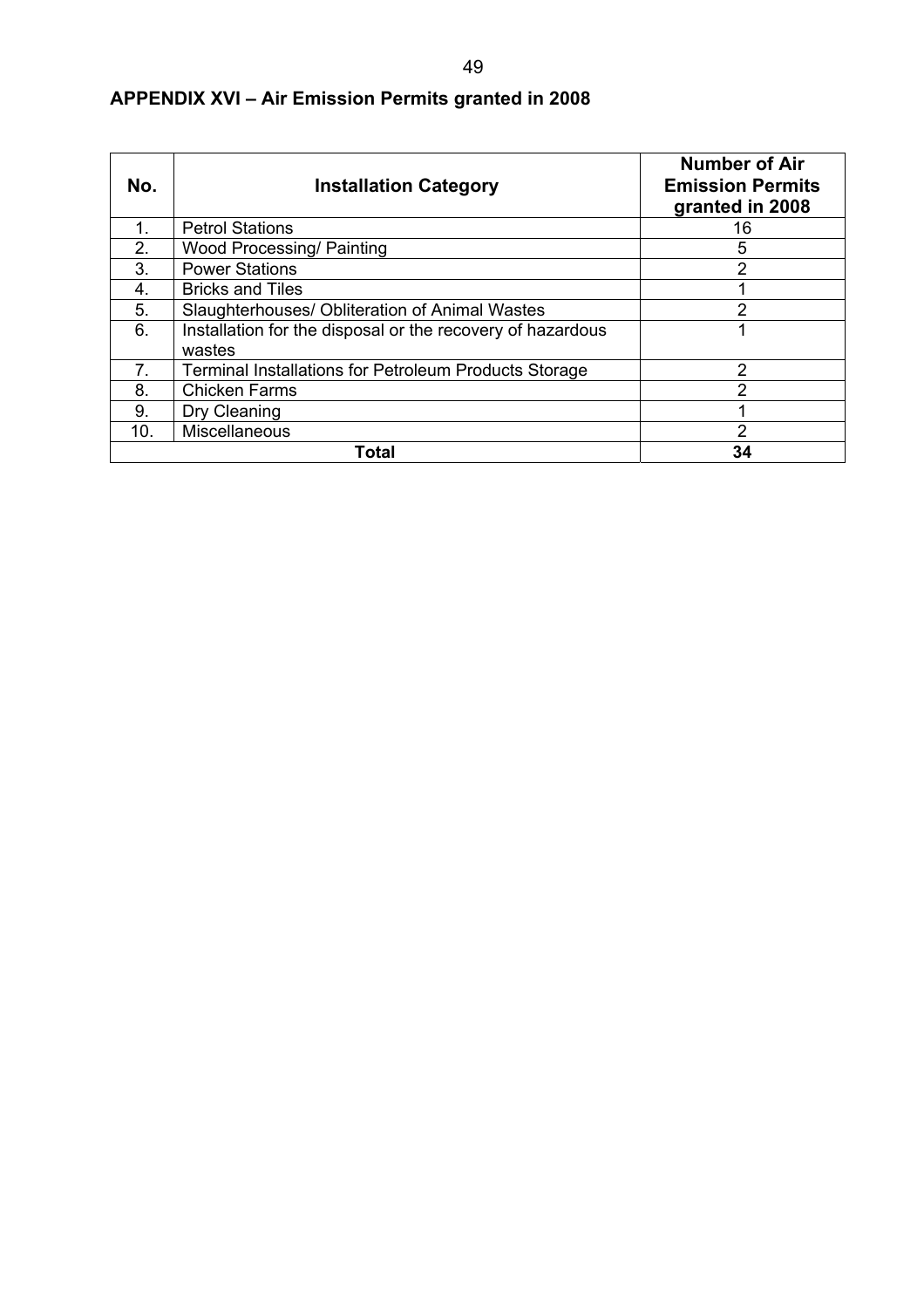# **APPENDIX XVII - Annual Emissions of Air Pollutants per Activity (Year 2006)**

|                                                      | <b>NO<sub>x</sub></b>   | CO            | <b>NMVOC</b> | SOx                | NH <sub>3</sub> | <b>TSP</b>   | $PM_{10}$     | PM <sub>2.5</sub> | Pb   | Cd   | Hg   | <b>DIOX</b> |
|------------------------------------------------------|-------------------------|---------------|--------------|--------------------|-----------------|--------------|---------------|-------------------|------|------|------|-------------|
|                                                      | Gg<br>$N\overline{O}_2$ | Gg            | Gg           | Gg SO <sub>2</sub> | Gg              | Gg           | Gg            | Gg                | Mg   | Mg   | Mg   | G<br>I-Teq  |
| <b>Public</b><br><b>Electricity and</b><br>Heat      |                         |               |              |                    |                 |              |               |                   |      |      |      |             |
| <b>Production</b><br>Manufacturing<br>Industry and   | 7,14                    | 0.57          | 2,27         | 27,52              |                 | 0,74         | 0.56          | 0.37              | 1,48 | 1,14 | 1,14 | 0,12        |
| <b>Construction</b><br>Road<br><b>Transportation</b> | 0,47<br>6,81            | 0,77<br>31,39 | 2.84<br>4,30 | 2,66<br>0,07       | 0,02            | 0.06<br>0,31 | 0.04<br>0, 15 | 0.03<br>0.08      | 2,21 |      |      | 0.03        |
| <b>Residential</b><br><b>Heating</b>                 | 0,39                    | 0,07          | 0,06         | 0,37               |                 | 0.05         | 0,04          | 0,03              |      |      |      | 0,71        |
| Agriculture<br><b>Oil Storage</b><br>Oil             | 0.44                    | 0,34          | 0.09<br>0,34 | 0,12               |                 | 0,01         | 0,01          | 0,01              |      |      |      |             |
| <b>Distribution</b><br><b>Cement</b>                 |                         |               | 0,58         |                    |                 |              |               |                   |      |      |      |             |
| <b>Production</b><br>Lime<br>Production              | 2,29<br>0.01            | 0,44<br>0,01  | 0,08<br>0,00 | 4,73<br>0,05       |                 | 0.72<br>0.03 | 0,20<br>0,02  | 0.07<br>0,02      | 0,36 | 0,02 | 0,18 | 0.09        |
| Dry Cleaning<br><b>Manure</b>                        |                         |               | 0,11         |                    |                 |              |               |                   |      |      |      |             |
| <b>Management</b><br>Waste<br><b>Incineration</b>    |                         |               |              |                    | 4,74            |              |               |                   |      |      |      | 4,91        |
| Use of<br><b>Fertilizers</b>                         |                         |               |              |                    | 0,50            |              |               |                   |      |      |      |             |
| Others (Fires,<br>Wood<br>Preservation)              | 0,01                    |               | 0.05         |                    |                 |              |               |                   |      |      |      |             |
| <b>Total</b><br><b>Emissions</b>                     | 17,56                   | 33,59         | 10,72        | 35,52              | 5,26            | 1,92         | 1,02          | 0,61              | 4,05 | 1,16 | 1,32 | 5,86        |

Note: Gg=kt (kilotons) and Mg=t (tons)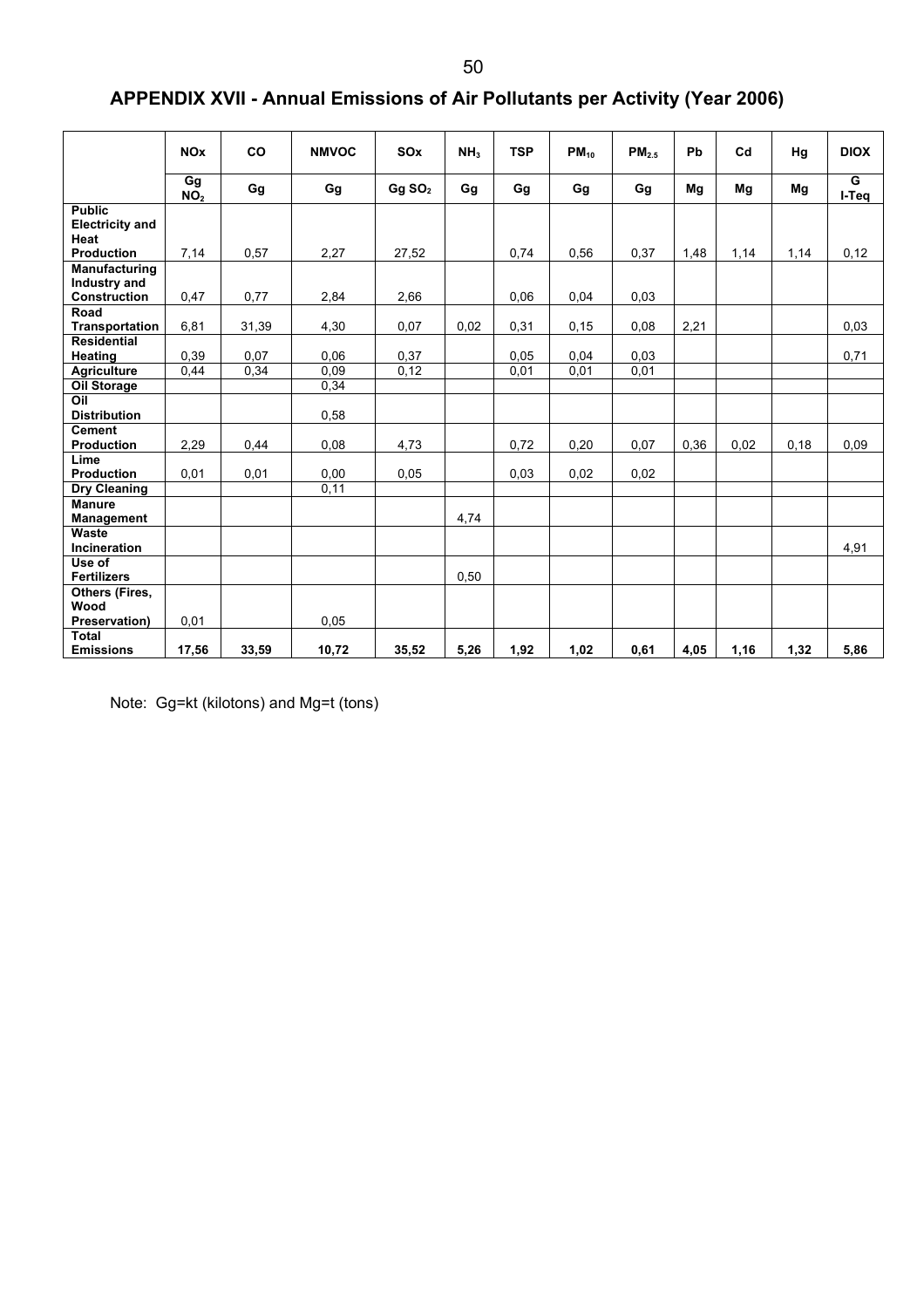

**Figure 1**: Percentage of Nitrogen Oxides Emissions per Activity



**Figure 2**: Percentage of Carbon Monoxide Emissions per Activity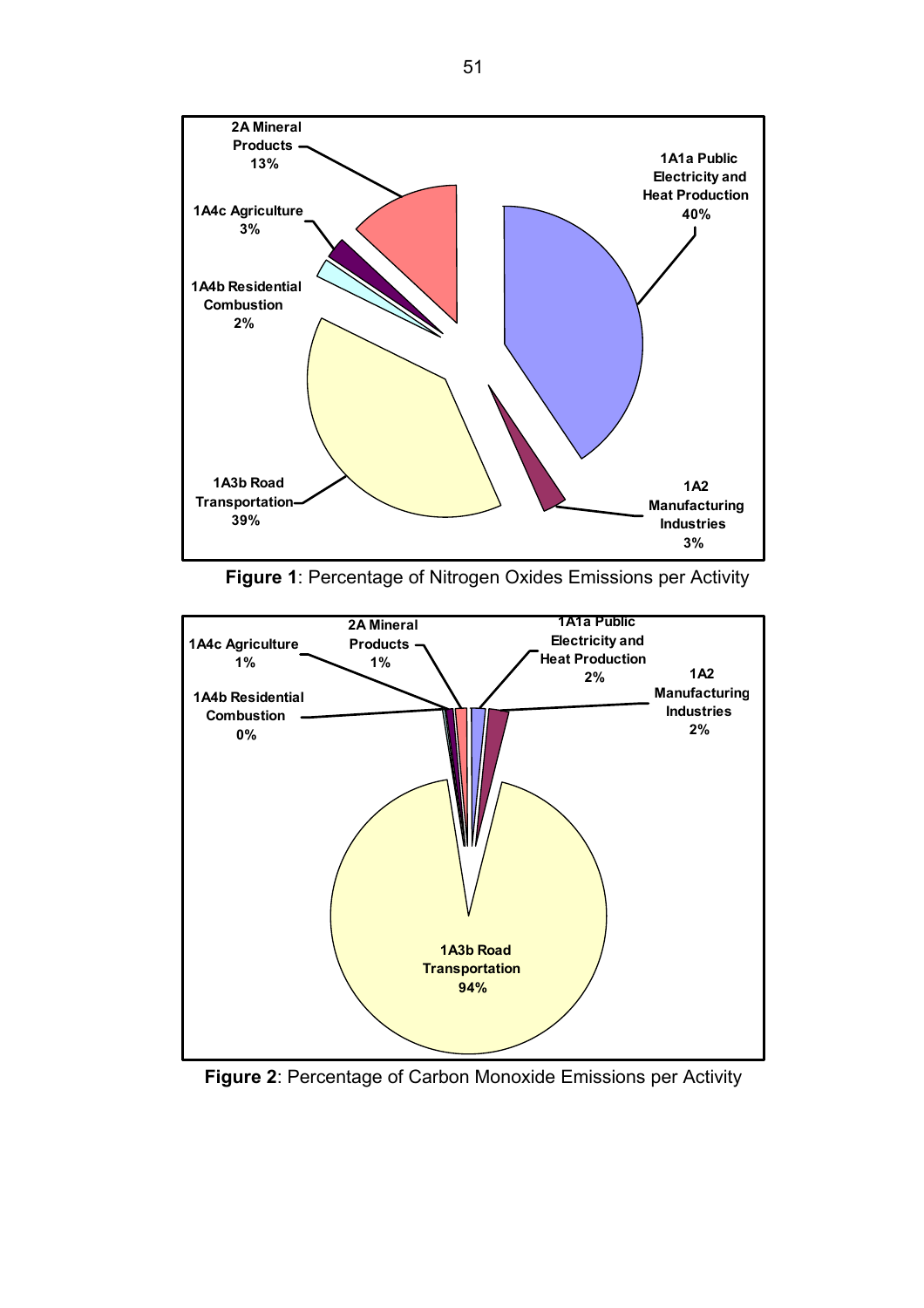

**Figure 3**: Percentage of Volatile Organic Compounds Emissions per Activity



**Figure 4**: Percentage of Sulphur Dioxide Emissions per Activity

52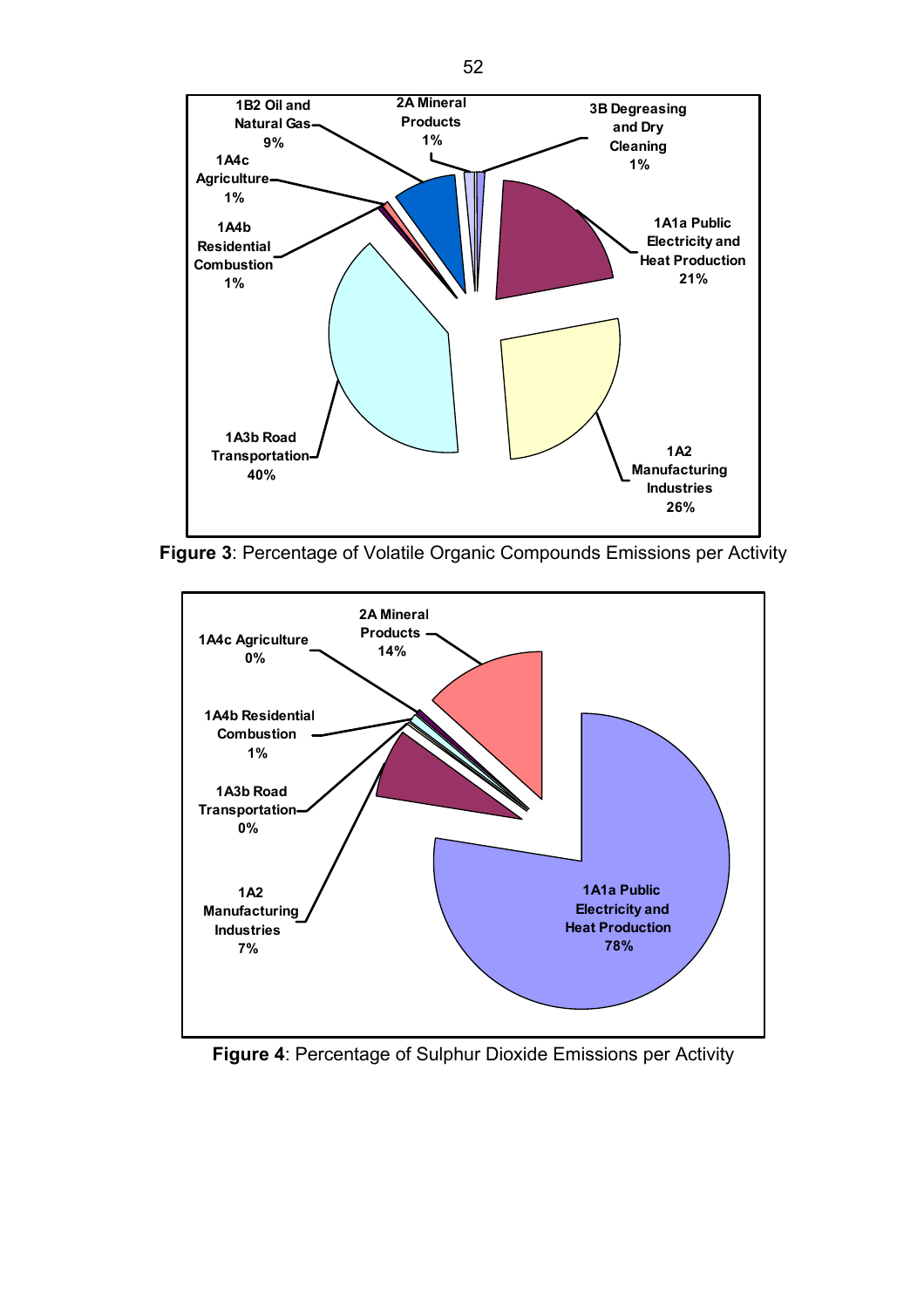

**Figure 5**: Percentage of Ammonia Emissions per Activity



**Figure 6**: Percentage of Total Suspended Particulate Emissions per Activity

53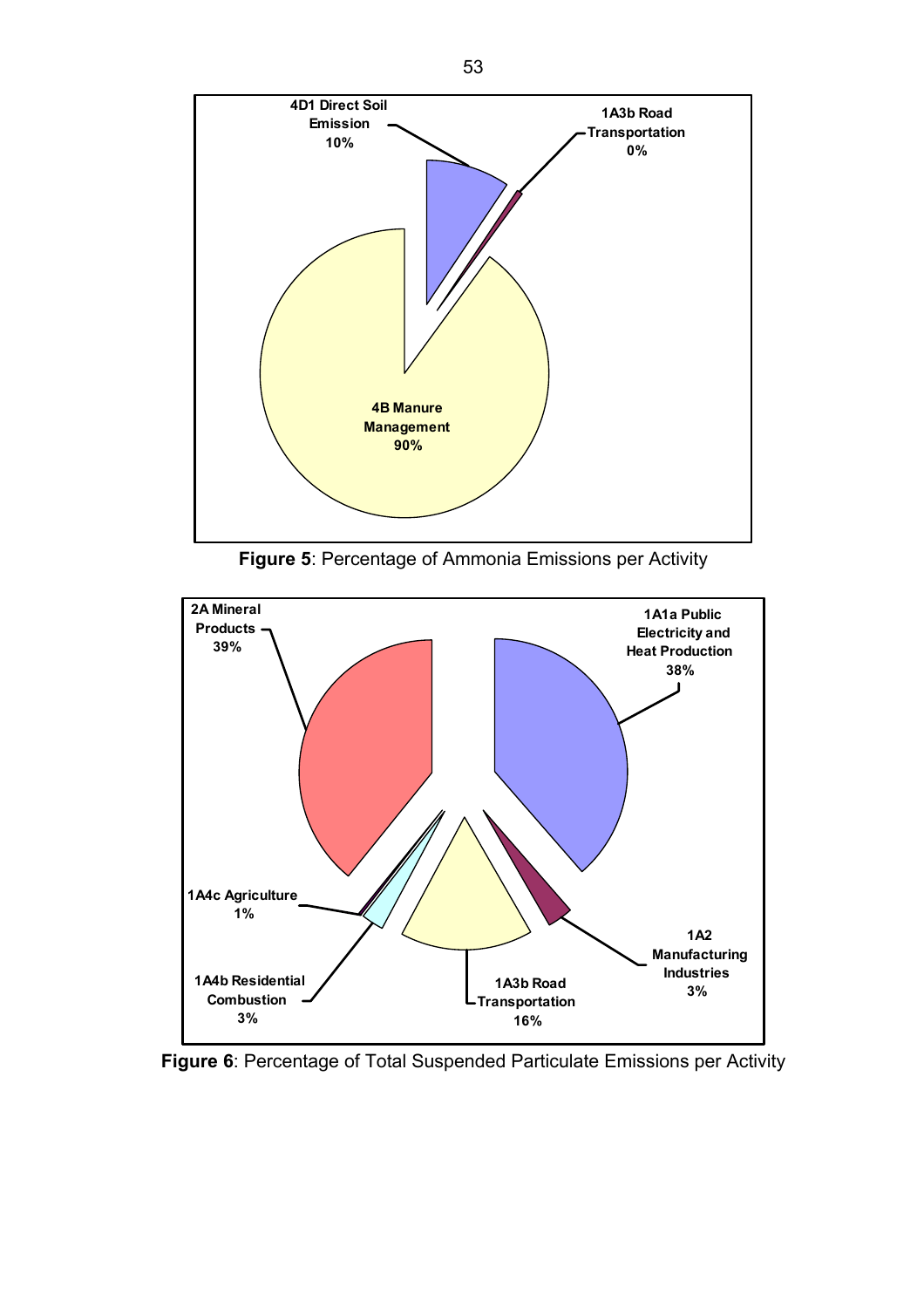

Figure 1: Mobile Measurement Unit for Ambient Air Quality



**Figure 2: Fluctuations of average annual values of pollutantsΝΟ, PΜ10, SO2, NO2, NOx και CO during the period 2000-2008 at a representative Mobile Unit (Nicosia General Hospital)**